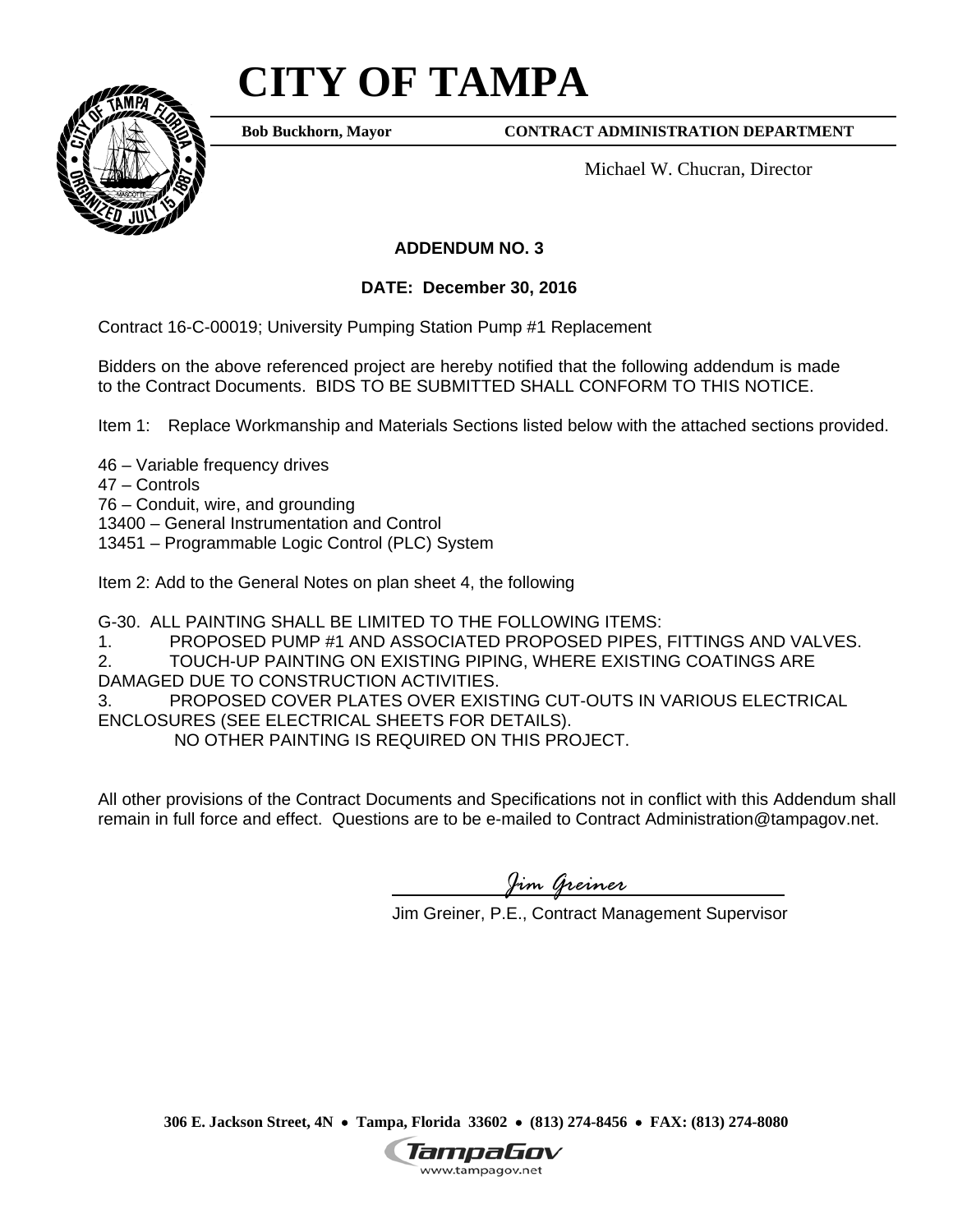#### SECTION 46 - VARIABLE FREQUENCY DRIVES

#### W-46.01 General

This section includes the requirements for the Variable Frequency Drive (VFD) equipment.

Provide all labor, materials, equipment and incidentals required; and install, place in operation and field-test the Variable frequency drive equipment.

One (1) 400 HP, 12-pulse VFD unit shall be provided and installed. The VFD unit shall be mounted in a NEMA Type 12 filtered and gasketed enclosure with full rear cover plates. The VFD shall also include an externally operated disconnect device.

The VFD system shall be designed to operate as specified hereinafter when powered by either the utility electrical service, or by the existing standby power facilities. Operational testing shall be performed under both normal and emergency power.

The AFD shall be designed with a rectifier input designed for 12-pulse minimum operation. Phase shifting transformers shall be housed in the AFD enclosure. Active harmonic filters and inductor-capacitor filters are not acceptable.

#### W-46.02 Acceptable Manufacturers

The Variable Frequency Drive (VFD) shall be a Yaskawa, Model iQ1000, provided by Icon Technologies. The Wastewater Department has officially standardized on this name brand and no alternates will be considered. The Standardization Certificate of Conditions and Circumstances is included hereinafter.

Alternate control techniques other than pulse width modulated (PWM) are not acceptable.

#### W-46.03 General Provisions

Governing Standards: The drive shall be designed to meet the following specifications:

- 1. NFPA 70 National Electrical Code.
- 2. NEMA ICS 3.1 Safety standards for Construction and Guide for Selection, Installation and Operation of Variable Speed Drive Systems.
- 3. NEMA 250 Enclosures for Electrical Equipment.
- 4. UL 508C Underwriters Laboratories.
- 5. CAN/CSA C22 No. 14-M91 Canadian Standards Association.
- 6. IEC 146 International Electrical Code.

The drive shall conform to the following requirements:

- 1. NFPA 70
- 2. IEC 146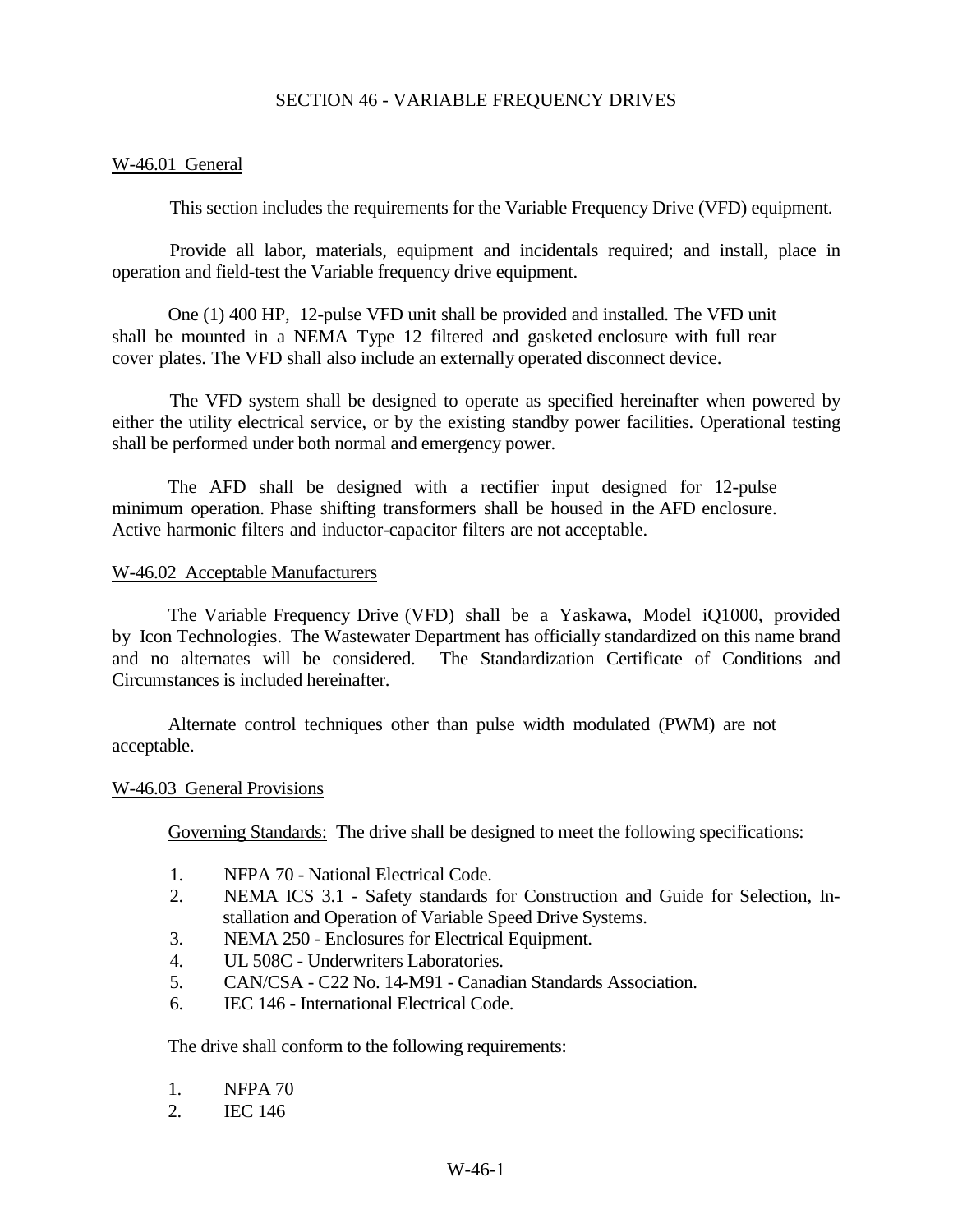- 3. EN/CE
- 4. IEC 801
- 5. C-UL marking to provide an approved listing for both United States and Canadian users.
- 6. The Manufacturer shall furnish the product as listed and classified by Underwriters Laboratories as suitable for the purpose specified and indicated.

Warranty: All equipment furnished under this section shall be warranted by the Contractor and the equipment manufacturers for a period of two (2) years after final acceptance of the job. Warranty shall include all labor and material.

#### W-46.04 Submittals

Submittals shall be custom prepared by the VFD manufacturer for this specific application.

Submittal information shall include, but not be limited to:

- 1. Equipment dimensions, including stub-up locations, shipping splits and shipping weights.
- 2. Catalog cuts of major components/subassemblies showing all relevant electrical information.
- 3. Spare parts list.
- 4. Manufacturers installation instructions.
- 5. Shop drawings including wiring diagrams, panel layouts, nameplate legends, etc.
- 6. Warranty.
- 7. Efficiencies.
- 8. Power factor.
- 9. Harmonic Distortion Analysis.
- 10. Certification letter stating VFD has a documented Mean Time Between Failure (MTBF) rating of at least 28 years.
- 11. Certification that VFD is true 12-pulse with integral dual bridge rectifier.

#### W-46.05 Performance and Design Requirements

Performance: The Variable frequency drive (VFD) controller shall be of sufficient capacity and shall provide a quality output waveform for stepless motor control from 10% to 100% of base speed. The VFD controller shall be suitable for variable torque (VT) loads as required for the driven load. Requirements of the driven equipment are covered in the driven equipment specification. The VFD controller shall include the following ratings and parameters: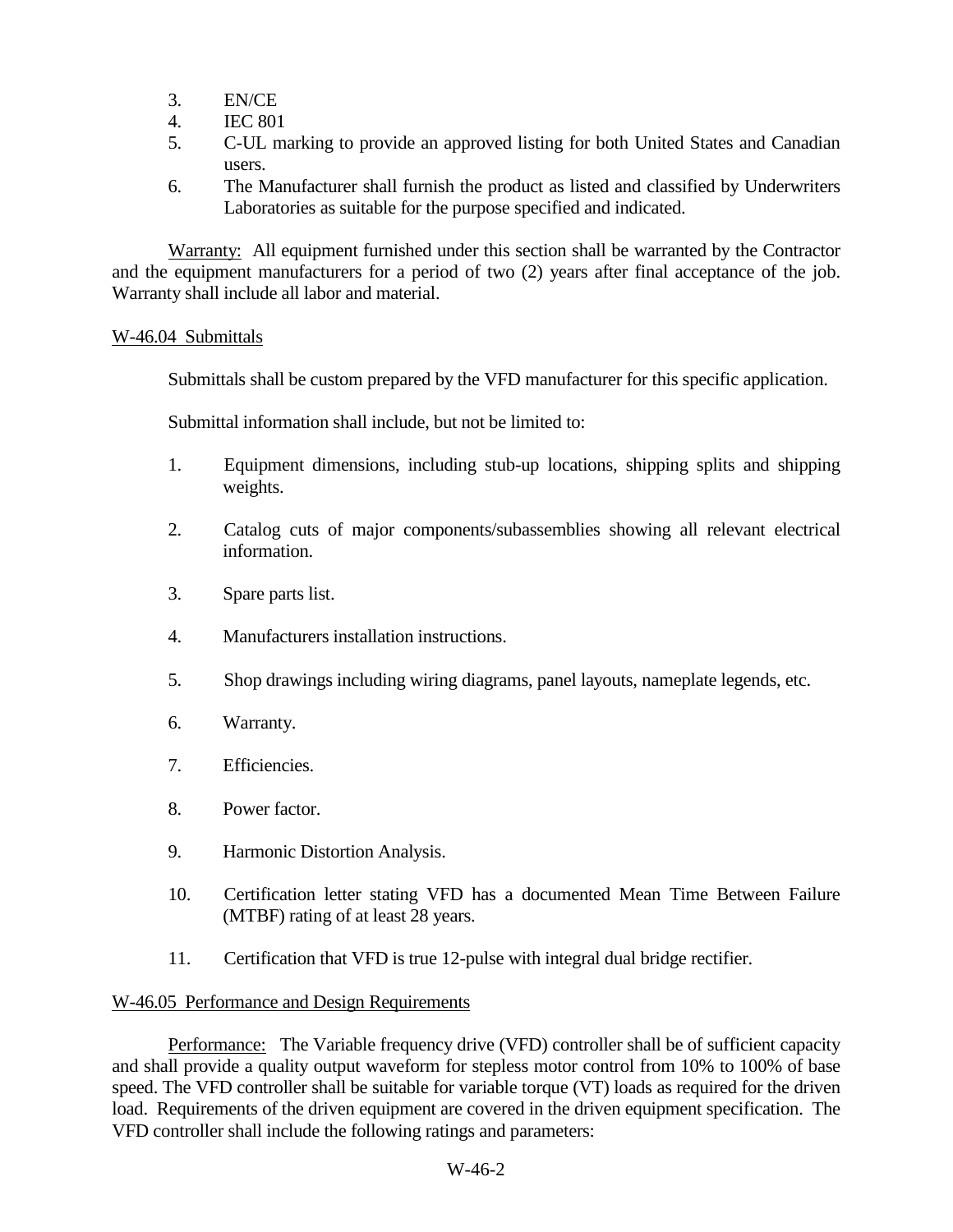- 1. Input Voltage and Frequency:  $480$  VAC ( $\pm 10\%$ ), 3-phase, 60 Hertz ( $\pm 2$  Hertz).
- 2. Displacement Power Factor: Between 0.96 and 1.0, lagging, over the entire speed range.
- 3. Minimum VFD Efficiency: 95% at half speed; 97% at full speed.
- 4. Ambient Temperature: -10°C to 40°C.
- 5. Humidity: Non-condensing to 95%.
- 6. Output Power: Output voltage adjustable from 0 to rated input voltage. Output frequency range adjustable from 1 to 66 Hertz. The inverter section shall produce a pulse width modulated (PWM) waveform using third generation IGBT's.
- 7. VFD Service Factor: 1.0.
- 8. Starting Torque: 100% starting torque from 0.5 Hertz to 60 Hertz.
- 9. Overcurrent Capability: 120% of rated FLA for one minute (variable torque); 180% of rated FLA-instantaneous.
- 10. Volts per Hertz Ratio: Constant over entire range of the unit except under voltage boost condition and at frequencies over 60 Hertz.
- 11. Frequency Regulation: 0.2% steady state.
- 12. Frequency Resolution: 0.1 Hertz
- 13. Radio Frequency Interference (RFI): Must meet FCC requirements for RFI above 7 MHz as specified in part 15, subpart J, Class A devices.
- 14. Harmonic Distortion: VFD power input harmonic attenuation shall be provided by the installation of true 12-pulse VFD units and associated 12-pulse isolation transformers.
- 15. Minimum carrier frequency of 2kHz without derating.

Hardware: The drive hardware shall employ the following components/technology:

- 1. Diode or fully gated bridge input with phase to phase and phase to ground metal oxide varistor (MOV) protection.
- 2. Input 12-pulse phase shifting transformer with DC bus reactor to bring reflected harmonics to IEEE 519 levels. The 12-pulse transformer shall be mounted in a weatherproof painted aluminum enclosure for outdoor installation, and be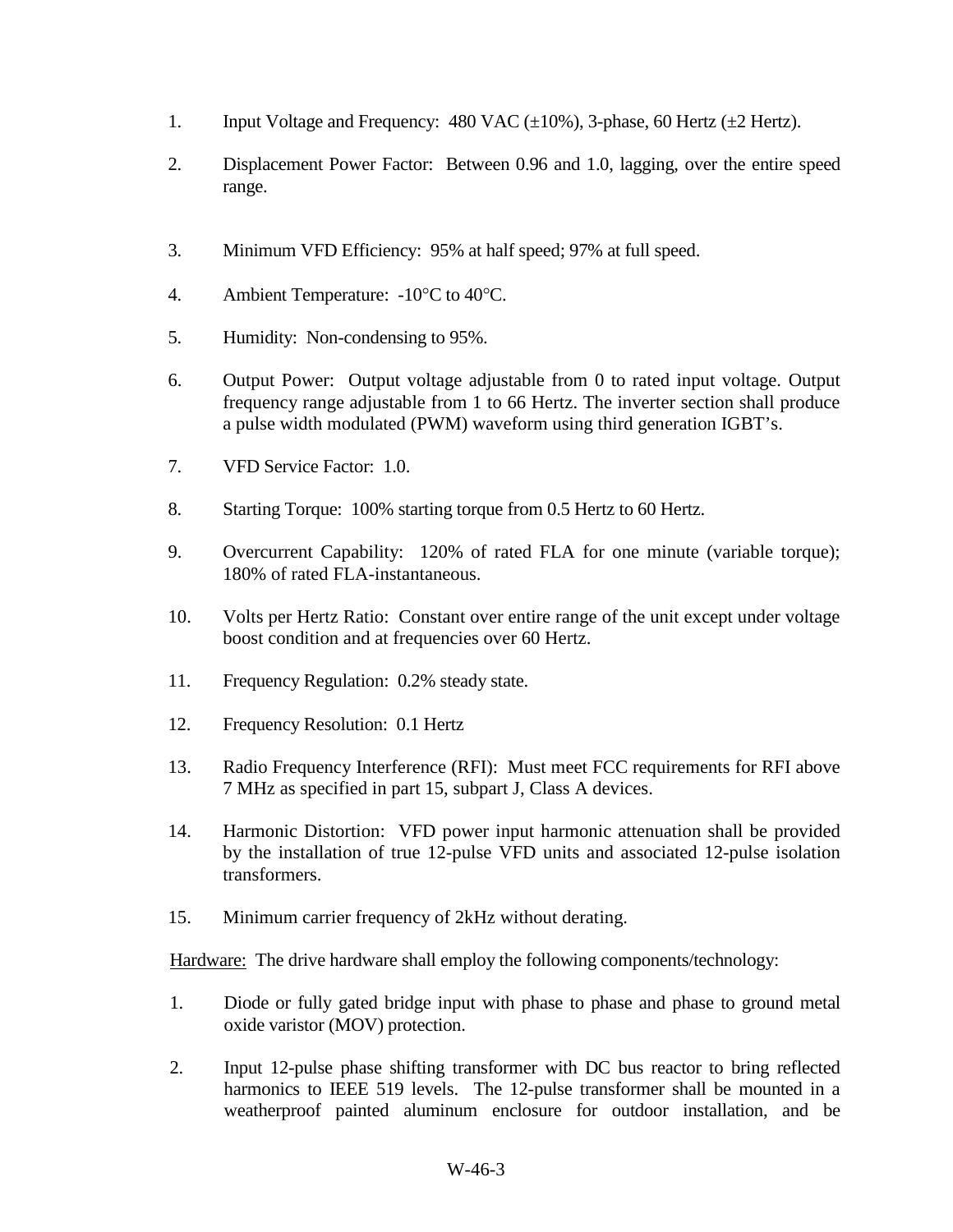manufactured by Hammond Power Solutions or as recommended by Yaskawa Electric America.

- 3. Critical VFD logic circuits shall be powered by the DC bus to facilitate an orderly shutdown and provide diagnostics during an AC power loss.
- 4. Gas tight plug-in connections on printed circuit boards to inhibit electrode corrosion.
- 5. Printed circuit boards shall have a conformal coating to help protect them from the effects of hydrogen sulfide gas.
- 6. Microprocessor-based inverter logic isolated from power circuits.
- 7. State-of-the-art insulated gate bipolar transistors (IGBT) inverter section. Inverter section shall not require commutation capacitors. Inverter section shall provide sinecoded PWM output to the motor.
- 8. Operator interface shall include an LCD digital display, programming keypad and operator keys option.
- 9. Internal communications bus to enable attaching common options.

Adjustment: Front panel facilities to adjust the following VFD parameters shall be provided:

> Maximum Speed Minimum Speed Acceleration Time Deceleration Time Volts/Hertz Ratio IR Compensation (DC BOOST) Current Limit Skip Frequencies

Fault Protection: Power circuit design shall provide for protection of power circuit components from fault conditions as follows:

- 1. Overload Protection: The drive shall provide NEC motor overload protection tested in accordance with UL Standard 991. Overload protection is speed sensitive and shall be adjustable for motors with speed ranges of 2:1, 4:1, and 10:1.
- 2. Fault Reset/Run: The drive shall provide multiple (as programmed) automatic fault reset and restarts following a fault condition before locking out and requiring manual restart. The automatic mode is not applicable to a ground fault or shorted output faults. The time between restarts shall be adjustable from 0.5 seconds to 30 seconds.
	- A. Fault Memory: Data for at least the last four (4) faults shall be stored sequentially at the time of the fault. Information shall be maintained in nonvolatile memory for later recall to aid in fault diagnosis.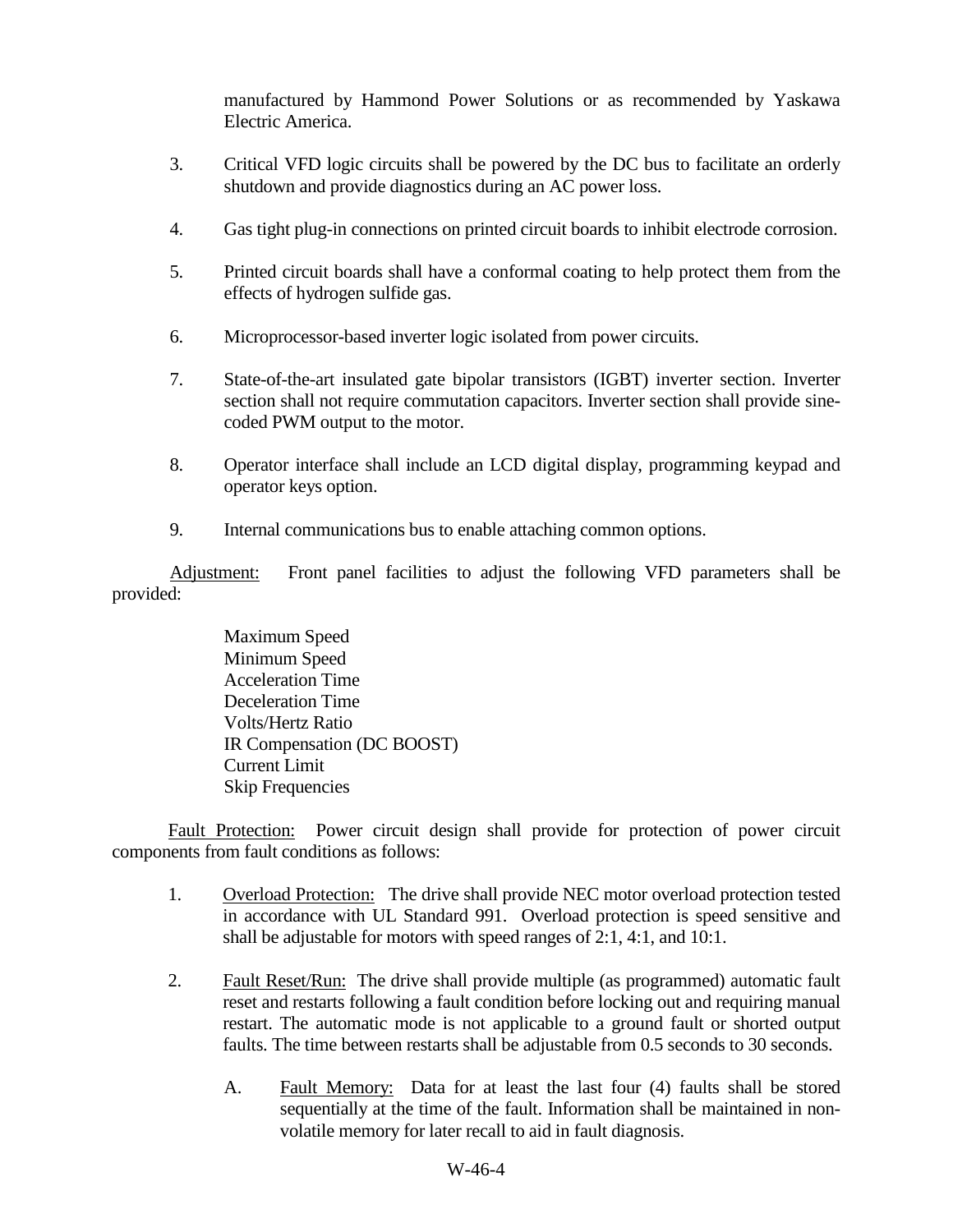- 3. Drive Circuit Breaker: An input thermal-magnetic circuit breaker, with lockable operator handle, shall be provided (operable with VFD door closed). The breaker shall meet the disconnect switch, short circuit and ground fault NEC requirements for motor branch circuits. The breaker shall be rated for 65,000 amperes short circuit interrupting capacity and be rated as shown on the Drawings or required. The drive circuit breaker shall be Square D model MJL36800, or equal.
- 4. Load Protection: The following features shall be provided to protect the drive motor:
	- A. Inverse-time overload protection
	- B. Overvoltage protection
	- C. Overfrequency protection
	- D. Short circuit protection
	- E. Ground fault protection

Power Conditioning: The drive shall be designed to operate on an AC line which may contain line notching and up to 10% harmonic distortion. An input isolation transformer shall not be required for protection from normal line transients.

Operation: The VFD output waveform shall be suitable for operating a NEMA Design B squirrel cage induction motor without derating or requiring additional service factor. VFD output current and voltage waveform shall be inherently sinusoidal at all speeds, regardless of loading, with a total harmonic distortion not exceeding 10% at full load. The VFD output shall produce no pulsating torques to the output shaft or the mechanical system (therefore eliminating the chance of exciting a resonance caused by VFD induced torque pulsations). The VFD shall have an adjustable carrier frequency with a minimum of five field selectable settings.

The suppliers of the VFD equipment shall evaluate the proposed motor load and provide a product best matching this load characteristic. The sewage pump is a very critical load; therefore, all drive components must be fully compatible, reliable, and of the highest quality. The VFD shall have a minimum 590 amp continuous rating and 640 amp rating for 60 seconds.

Provide and install the following VFD controls as shown on the Drawings:

- 1. "MOTOR RUN" pilot light
- 2. "VALVE OPEN" pilot light
- 3. "VALVE CLOSED" pilot light
- 4. " PUMP OPERABLE" pilot light
- 5. "PUMP OFF" pilot light
- 6. "PUMP OVERTEMP" pilot light
- 7. Mushroom Head Push Button for Emergency stop
- 8. Push Button for Stop
- 9. Push Button for Drive Reset
- 10. "OFF-AUTO-HAND (OAH) switch (with overlapping auto-hand contacts)
- 11. "MANUAL SPEED ADJUST" potentiometer
- 12. "DIGITAL OPERATOR INTERFACE"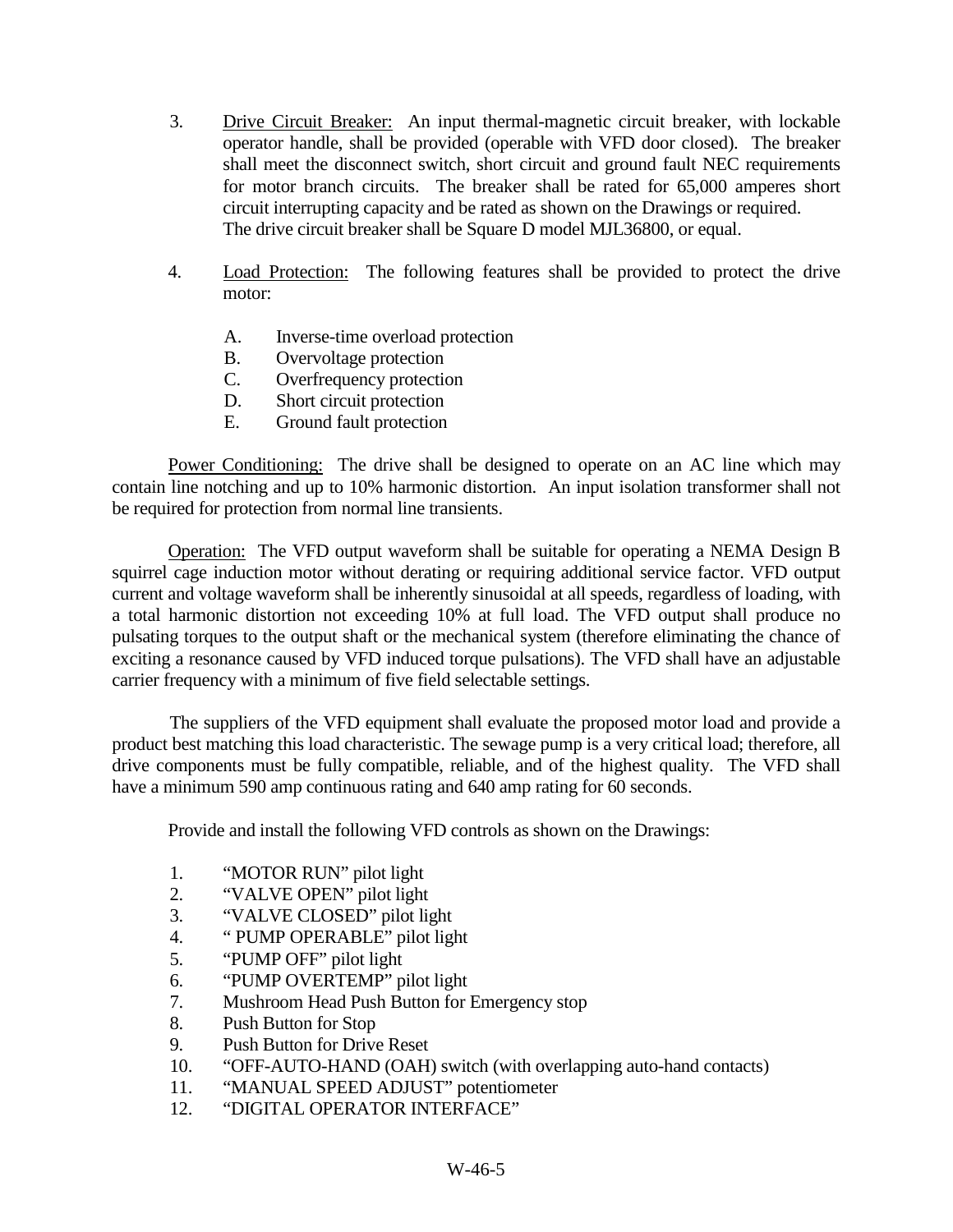#### W-46.06 Construction

Small wiring, necessary fuse blocks, and terminal blocks within the VFD equipment shall be furnished as required. All control wires leaving the VFD shall be provided with terminal blocks with suitable numbering strips. All control wiring shall be durably marked at each end. Control components mounted within the assembly; such as fuse blocks, relays, push buttons, switches, etc.; shall be Specification grade, and be suitably marked for identification corresponding to appropriate designations on the manufacturer's wiring diagrams. All printed circuit boards shall be given a conformal coating, at the factory, to protect the circuitry from contamination.

The VFD shall be provided with adequate lifting means and shall be capable of being rolled or moved into the installation position and bolted directly to the subpanel.

#### W-46.07 Controls

Features: The VFD shall include the following features, in addition to all features indicated on the drawings:

- 1. IR Compensation (DC Boost): Digital programming shall provide a selectable range for offsetting motor losses at low frequency operation. DC Boost shall be current regulated and automatically adjusted, on each start, to motor temperature and load changes. DC Boost shall be adjustable from 15% to 120% of the drive current rating.
- 2. Volts Per Hertz Adjustments: Programming shall provide the ability to fully configure the volts per hertz for squared, cubed, straight line, pre-programmed or full custom patterns.
- 3. Current Limit: Programmable current limit from 30% to 200% of VFD rated full load current.
- 4. Acceleration/Deceleration: Acceleration and deceleration times shall be independently adjustable from 0 seconds to 3600 seconds. Provisions for a second set of remotely selectable acceleration/deceleration settings shall be provided.
- 5. Skip Frequencies: No less than two selectable, adjustable frequency bands shall be provided to lock out continuous operation at frequencies which may produce mechanical resonance.
- 6. Speed Regulation: The programmable speed regulation modes shall include the following:
	- a. Open loop.
	- b. Slip compensation with 0.5% speed regulation.
	- c. Closed loop encoder feedback with 0.1% speed regulation (PID).
- 7. Control Logic: The drive shall be programmable or self adjusting for operation under the following conditions.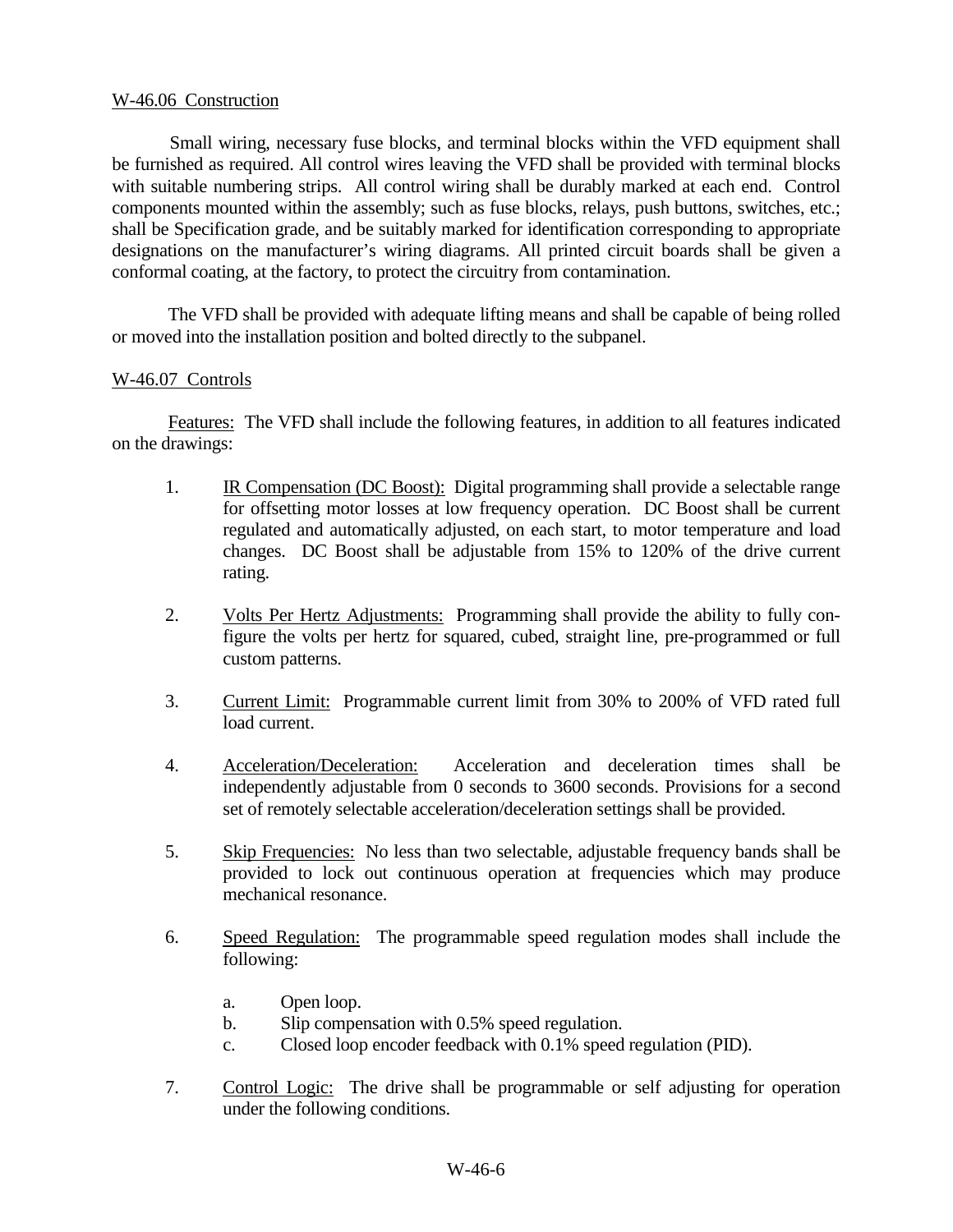- a. Operate drive with motor disconnected.
- b. Controlled shut down with no component failure in the event of an output phase to phase or phase to ground short circuit and annunciation of the fault condition.
- c. Adjustable PWM carrier frequency within a range of 2.5kHz-5kHz.
- d. Multiple programmable stop modes including -ramp, coast, DC injection braking.
- e. Multiple acceleration and deceleration rates.
- f. All adjustments to be made with the door closed.
- g. Adjustable output frequency up to 400 Hertz.
- 8. Control Inputs: Control interface cards shall provide input terminals for access to fixed drive functions that include start, stop, remote auxiliary, speed, and enable. Four additional inputs shall be available for functions such as reverse, preset speed access, jog, second acceleration/deceleration time access and local control selection. Inputs shall be programmable to configure the drive for standard 3-wire, 2-wire, and serial operation.

The control terminals shall be rated for either 24 VDC or 115 VAC and shall be immune to the deleterious effects of surrounding electromagnetic radiation/noise. Each input shall be optically isolated from the drive control logic.

- 9. Ride Through: The drive shall have a minimum two (2) second carry-over during a utility power outage.
- 10. Analog Output: An output signal shall be jumper selectable for 0-10 VDC or 0-20 mA and be user programmable such that it is proportional to output frequency, output current, output voltage reference, or output power. A programmable offset shall be provided to allow modification of the analog output to obtain 2-10 VDC or 4-20 mA.
- 11. Reference Signals: The drive shall be capable of using the following inputs as a speed control:
	- a. Remote potentiometer.
	- b. 0-10 VDC
	- c.  $4-20 \text{ mA}$
- 12. Loss Of Reference: In the event of loss of the 4-20 mA reference signal, the drive shall be user programmable to either run at minimum speed, or at 80% of the most recent speed.
- 13. Digital I/O:

Inputs: The VFD shall include a forward "run" input and a minimum of five (5) programmable multi-function inputs. The functions shall include, but are not limited to, the following: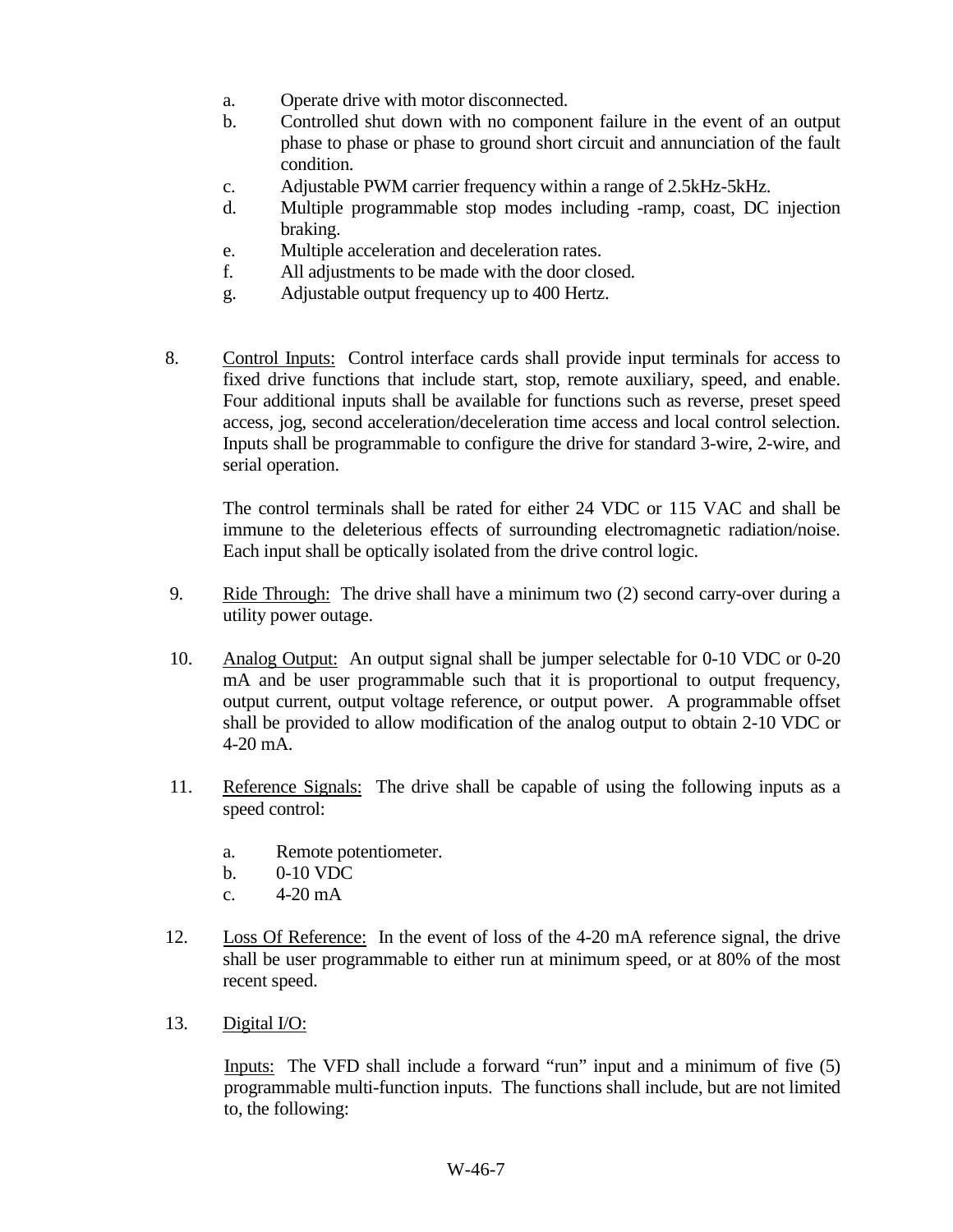- a. External fault (NO)/(NC)
- b. Fault reset
- c. Remote/local selection
- d. Stop command using deceleration timer
- e. Jog command
- f. Inertia ride-through command

Outputs: Contact output ratings shall be 250 VAC/30 VDC, minimum 1.0 ampere, and shall be provided as follows:

- a. (1)- Form A run contact.
- b. (1)- Form C contact programmable as follows:
	- 1) Drive fault
	- 2) Zero speed
	- 3) @ frequency
	- 4) Drive ready
- 14. Interface: The drive shall provide a removable Operator Interface Module with integral display to show drive operating conditions, adjustments, and fault indications. The display shall be removable under power without causing a fault and shall be visible and operable without opening the enclosure door. The display shall use either LED or backlit LCD technology; and be alpha numeric, or numeric only with an active cross-reference to facilitate intuitive use by a tyro. Units shall be user scalable. The display shall be capable of remote mounting by means of cable connection up to 10 meters (33 feet) from the drive and be capable of being used as a hand-held terminal.
- 15. Operator's Devices: The drive shall provide an option for Start, Stop, Jog, Reverse and Speed Control as an integral part of the Operator Interface Module.
- 16. Adjustments: The digital interface shall be used for all set-up, operation and adjustment settings. All adjustments shall be stored in non-volatile memory (EEPROM). No potentiometer adjustments shall be required. The drive shall provide EEPROM memory for factory default values.
- 17. Speed Profiles: Programming capability to produce speed profiles with linear acceleration/deceleration or "S-Curve" profiles that provide changing acceleration/deceleration rates. S-Curve profiles shall be selectable for fixed or adjustable values.
- 18. Run On Power Up: A user selectable restart function shall be provided to automatically restart the equipment after restoration of power after an outage.
- 19. Flying Start: The drive shall be capable of determining the speed and direction of a spinning motor and adjust its output to "pick-up" the motor at the rotating speed. The flying start feature shall be operable with or without encoder feedback.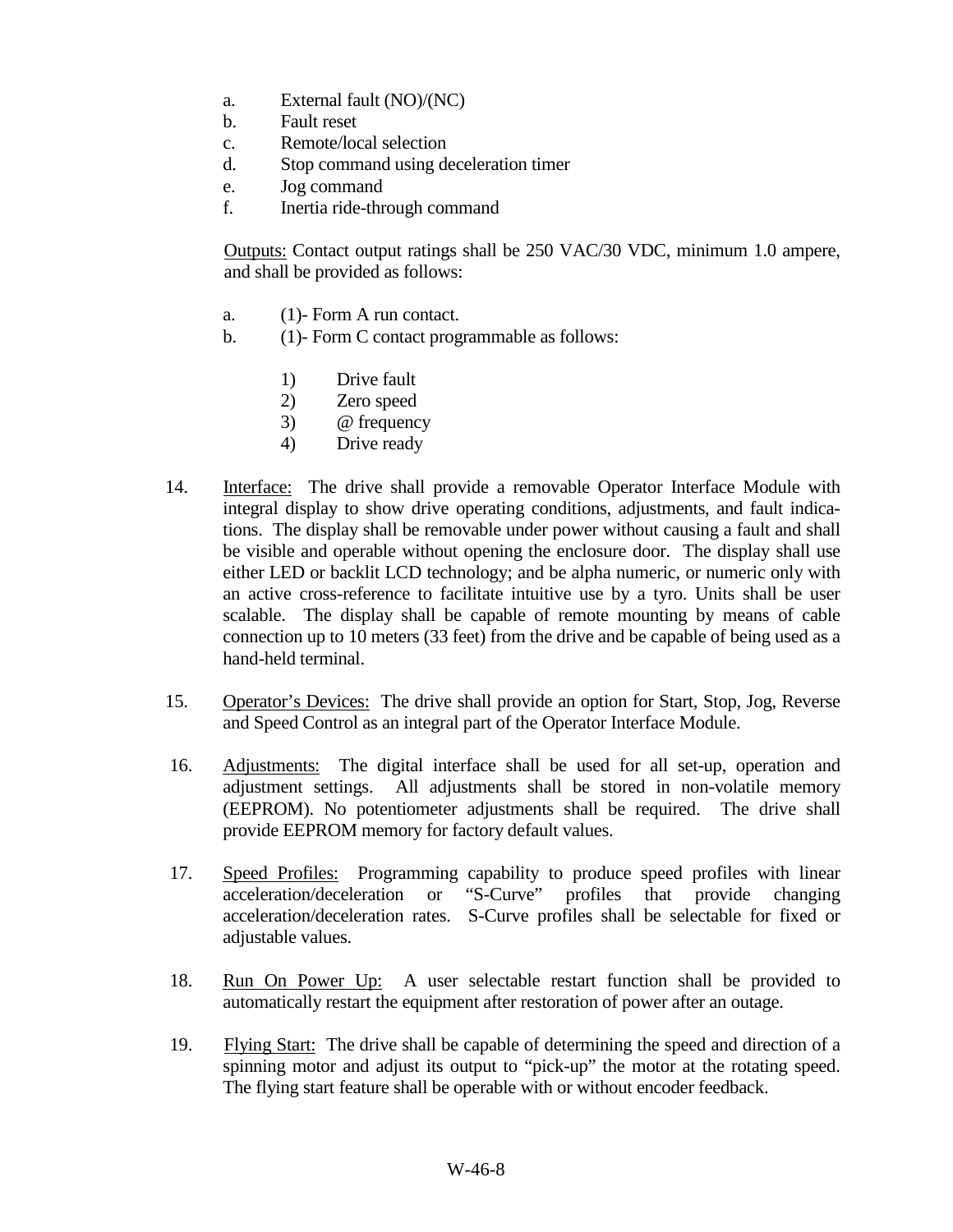Diagnostics: Diagnostic indicators located on the drive face shall show the type of fault responsible for drive shutdown, warning or failure. On occurrence of more than one condition, each condition shall be recorded or indicated by the diagnostic segment.

Testing: Drive manufacturer shall conduct all standard tests in accordance with NEMA and ANSI standards to ensure conformance to specified requirements. All power switching components shall be pre-run under temperature and load conditions. Tests shall include:

- 1. Factory testing.
- 2. Field acceptance testing.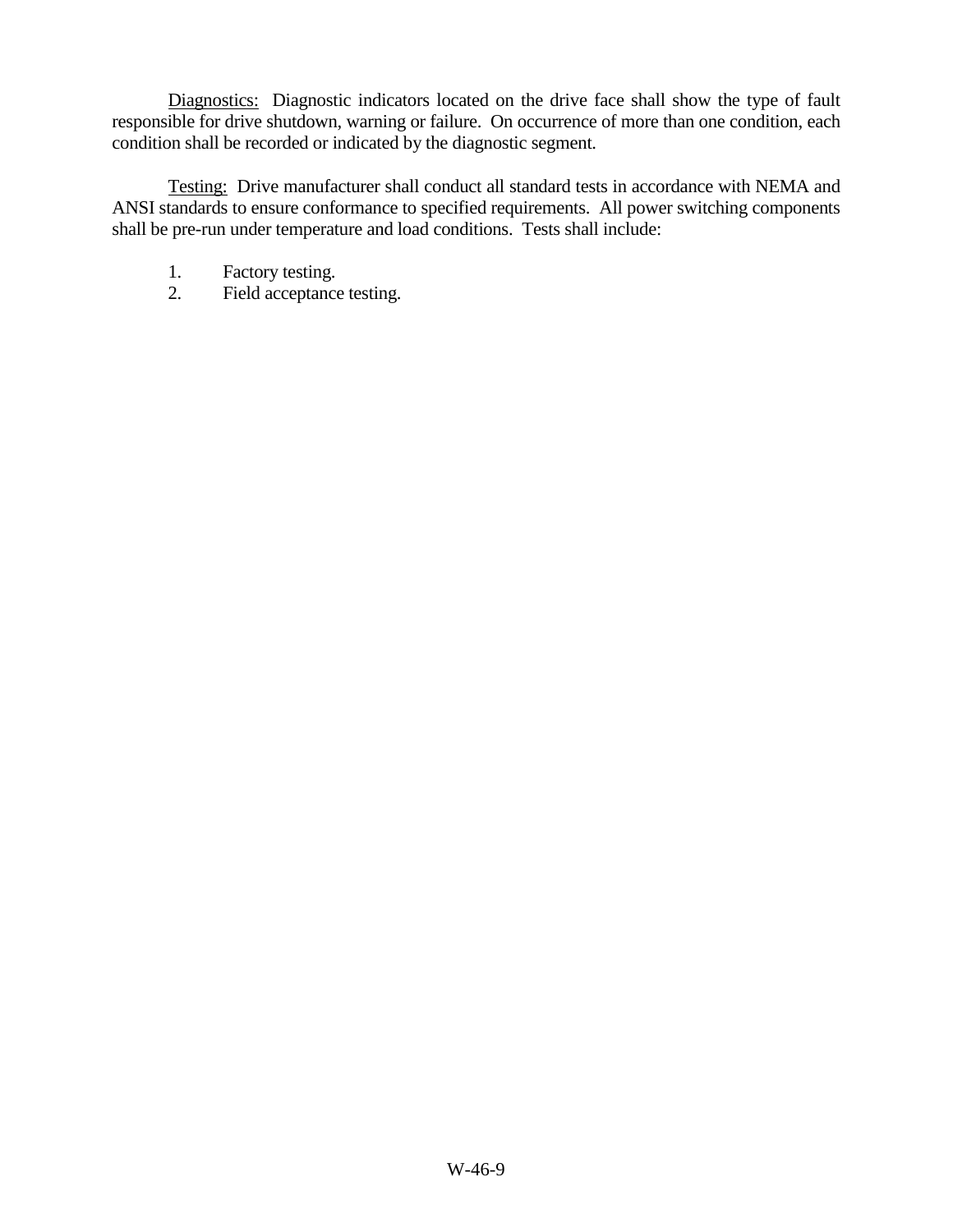#### W-46.08 Installation

Install and interconnect equipment as shown on the Drawings.

Contractor shall provide a factory-trained technician for on-site start-up and debugging at no additional cost.

#### W-46.09 Spare Parts

The following spare parts shall be furnished:

- 1. Three (3) each of each type of fuse used.
- 2. Four (4) of each type of converter power semiconductor.
- 3. Four (4) of each type of inverter power semiconductor.
- 4. One (1) of each type of printed circuit board, including diagnostic systems.

A spare parts list including original device manufacturer's part numbers for crossreferencing purposes shall be furnished. Lists containing only the VFD manufacturer's part numbers are not acceptable.

#### W-46.10 Training

A minimum period of one 8-hour day of on-site training by a factory-trained engineer or technician shall be provided for City technicians and operating personnel. This training shall include component level troubleshooting and software. This training shall be provided at no additional cost to the City.

\* \* \*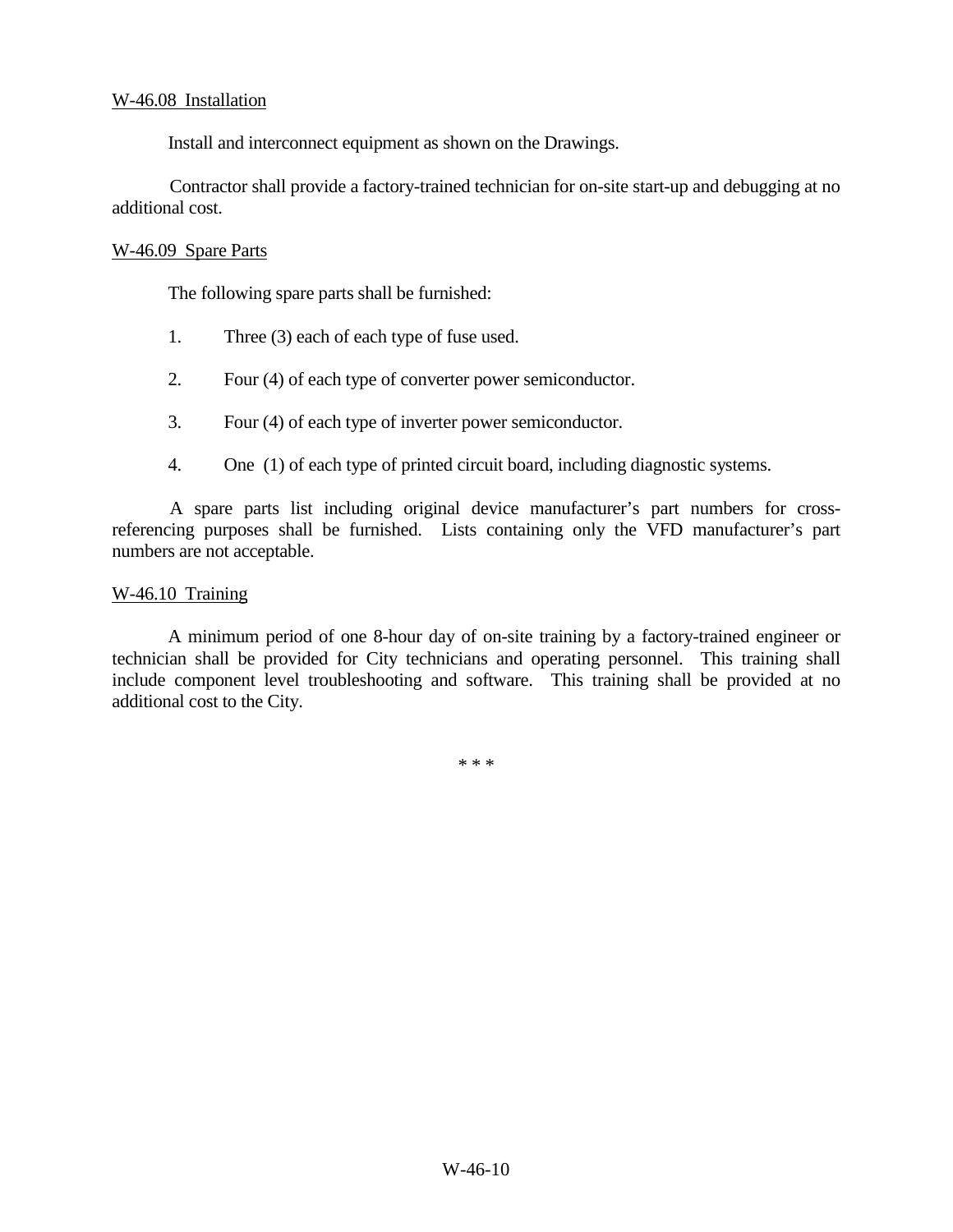#### SECTION 47 - CONTROLS

#### W-47.01 General

Control components shall comply with the latest ANSI, IEEE, and NEMA standards where applicable.

Maximum control voltage shall be 120 VAC, 60 Hertz.

Control devices shall be of industrial grade, heavy-duty design, utilizing modular construction to increase flexibility.

#### W-47.02 Switches and Push Buttons

Switches and push buttons shall be heavy-duty, oil-tight, watertight, NEMA Type 4X, corrosion resistant units intended for industrial applications. The operator shall mount in a 1.20 inch diameter opening and be provided with the proper legend plate.

Switches and push buttons shall be as manufactured by Square D, General Electric, Allen-Bradley, or equal.

#### W-47.03 Pilot Lights

Pilot lights shall be heavy-duty, oil-tight, NEMA Type 4X, corrosion resistant, push to test, 120 VAC light emitting diode (LED) type, and intended for industrial applications. The operator shall mount in a 1.20-inch diameter opening and be provided with the proper legend plate and lens color.

Pilot lights shall be as manufactured by Square D, General Electric, Allen-Bradley, or equal.

#### W-47.04 Circuit Breakers

Circuit breakers shall be of the molded case, air-break type designed for 600 volt, 60 Hertz service or as shown on the Drawings. They shall have both thermal and magnetic elements on all three poles. These elements will actuate a common tripping bar to open all poles when an overload or short circuit occurs.

The circuit breakers shall have an AIC rating greater than the available fault current at the panel.

The equipment shall be as manufactured by Square D, General Electric, Cutler-Hammer or equal.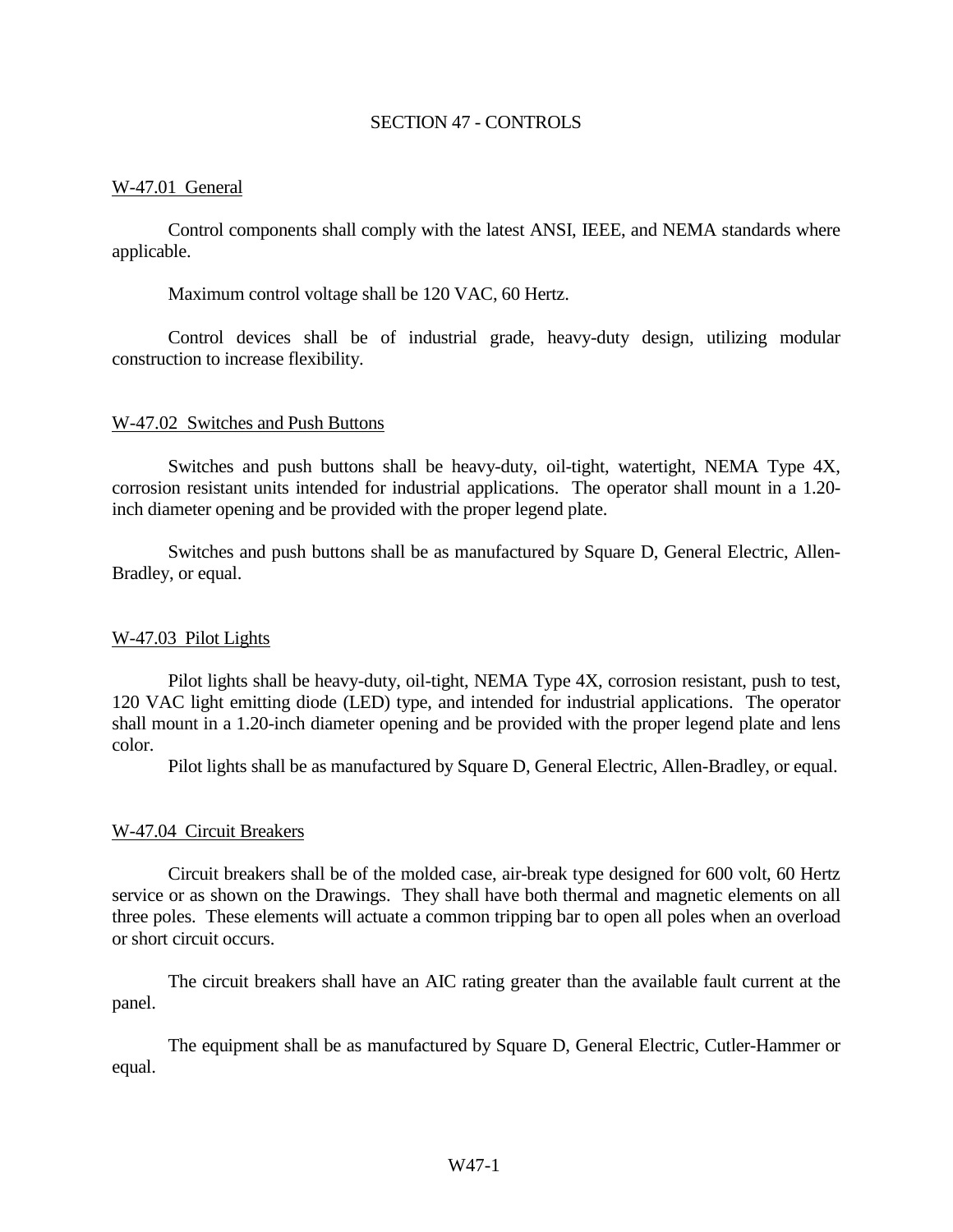#### W-47.05 Industrial IEC Relay

Industrial Control Relays shall match the units used in the existing pump control panel and shall have the following features:

- 1. conform to IEC 947-5-1 and IEC 377-1 standards
- 2. 120 VAC, 60 Hertz, 6.3 VA nominal, coil.
- 3. four-pole— two (2) N.O. and two (2) N.C. bifurcated contacts rated 6.0A at 120VAC
- 4. availability of two and four pole adder decks, timers, and accessories for field installation
- 5. modular construction with replaceable coils
- 6. guarded contacts with retained visibility for protection and ease of wiring
- 7. clearly visible terminal markings
- 8. surface or DIN rail mounting
- 9. mechanical life of 20 million operations

The industrial control relay shall be Allen Bradley, model 700-F220A1 with adder decks as required.

#### W-47.06 General Purpose Control Relays

Relays for general control switching applications shall have the following features:

- 1. 120 VAC, 60 Hertz, 2 VA nominal, coil.
- 2. Two (2) Form C (2PDT), 10 ampere, silver-cadmium oxide contacts.
- 3. Eight pin octal-type plug (provide matching screw terminal sockets).
- 4. Clear, high-impact polycarbonate dust cover.

The control relay shall be Potter & Brumfield KRPA-11AG-120 with 27E122 socket, or equal.

#### W-47.07 Instrumentation Signal Multicontact Relays

Relays for switching instrumentation level signals shall have the following features: 120VAC coil; 4PDT gold-flashed silver, gold-silver nickel, or gold bifurcated crossbar contacts; socket mount; sealed plastic cover; and hold-down spring.

The contact ratings shall exceed the requirements for the application, and shall be no less than 1 Amp at 120VAC. The expected life shall be a minimum of 100,000 operations at rated load.

The socket shall be of the surface or rail-mount design with screw terminals to facilitate circuit connections.

The relay and socket shall be Omron model MYQ4, or equal.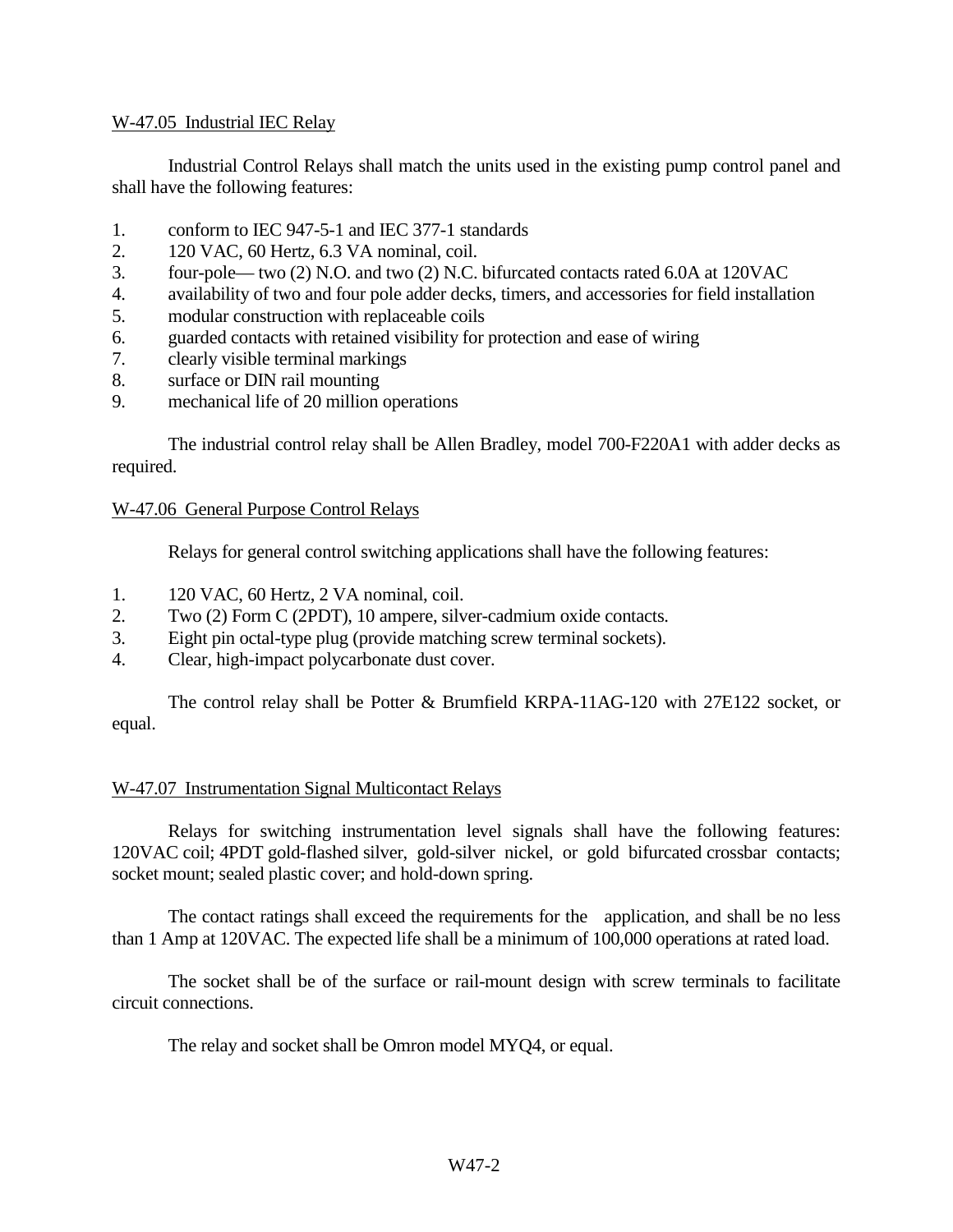#### W-47.07 Elapsed Time Meters

Elapsed time meters shall be furnished and installed where shown. Time meters shall register up to 9999.9 hours, be non-resetable, have square cases suitable for panel mounting, and have coils for 120 volt, 60 Hertz operation. The units shall be as manufactured by Eagle Signal, Crammer, or equal.

#### W-47.08 Surge Protection Device (SPD)

The SPD shall be able to suppress lightning induced voltage surges three times greater than the industry standards. The rated line voltage for SPD shall be 480 VAC, 3-phase 3-wire delta. The maximum single impulse current shall be 100kA per phase.

- 1. The SPD shall have line to neutral protection on all phases, and also neutral to ground protection.
- 2. The SPD shall have a 5 year warranty. Under that warranty, the SPD shall be replaced if it is destroyed by lightning or other impulses.
- 3. The SPD shall have an LED failure indicator on all three phases.
- 4. The clamp voltages for the SPD shall be the following:

Line to neutral - 700 volts Line to ground - 700 volts Neutral to ground - 700 volts Line to line - 1200 volts

The SPD shall be Advanced Protection Technologies model TE05XDS104X, or equal.

#### W-47.09 Panel Mount Terminal Blocks

Control terminal blocks shall be single pole units constructed of a thermo-set phenolic base with wire clamp terminals attached. The terminals shall be rated for 25 amps, 600 volts. The terminals shall accommodate #16 to #12 AWG conductors. The block shall have a dovetail base that facilitates joining of the blocks into a rigid, self-supporting assembly.

The terminal blocks shall be as manufactured by Allen Bradley, Square D, or equal.

#### W-47.10 Control Transformers

The control transformer shall be a single output type for primary and secondary voltages as shown. Primary and secondary protection fuse blocks shall be prewired and mounted on top of the transformer. The secondary side neutral leg shall be grounded. The control transformer shall have sufficient capacity to provide the energy demands for all connected control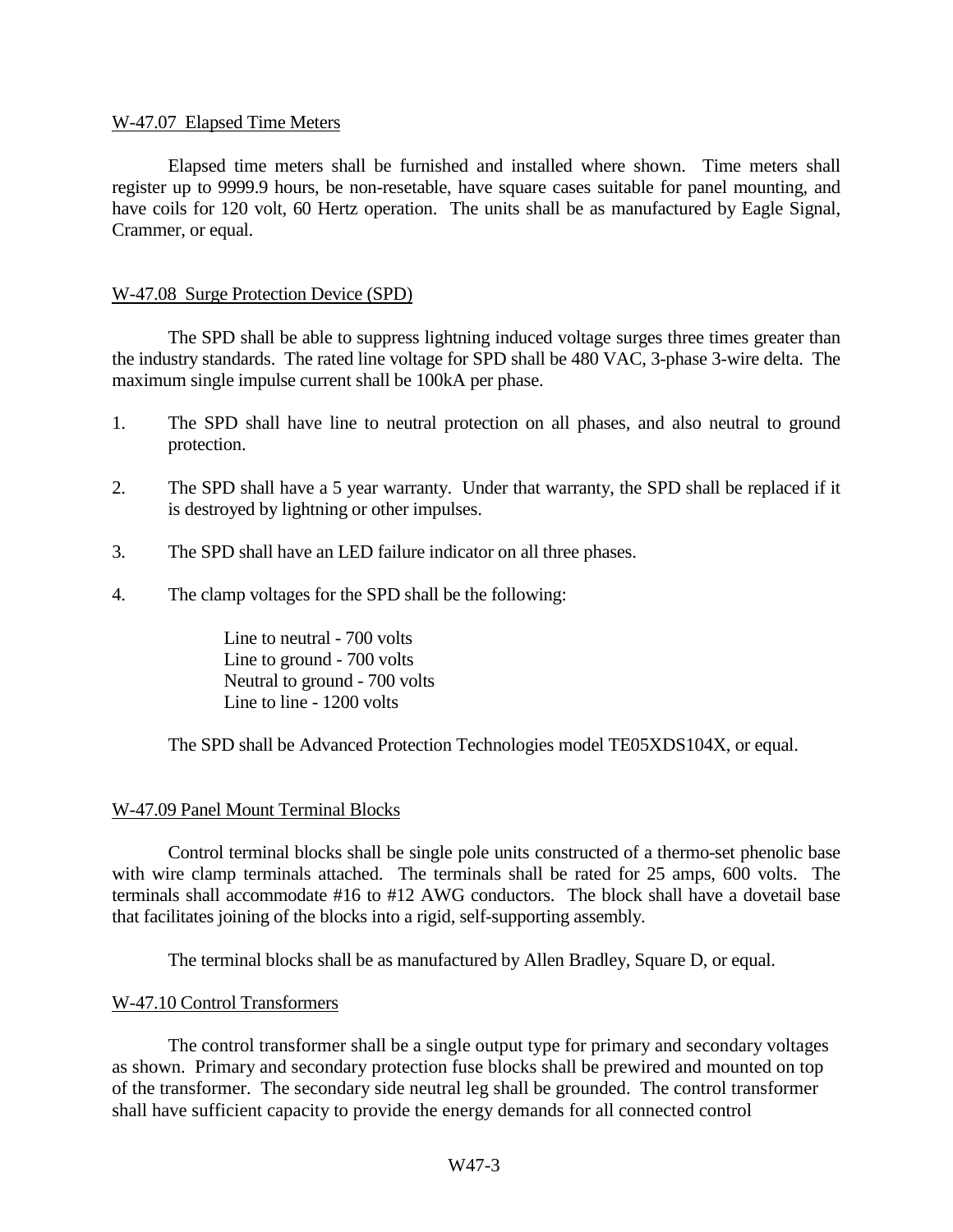components. They shall be designed with low impedance windings for excellent voltage regulation, and shall accommodate the high inrush current associated with contactors, starters, solenoids, relays and other connected devices. The control transformers shall be designed for a 55°C temperature rise at full load.

The electrical performance shall exceed the requirements of ANSI/NEMA ST-1 (Specialty Transformers). The transformers shall be as manufactured by Square D, General Electric, Cutler-Hammer, or equal.

#### W-47.11 Vibration Transmitters

The Vibration Transmitter shall be 4-channel to allow for monitoring of both pump vibration and temperature, as well as motor vibration and temperature.

Vibration Transmitter shall be provided with fiberglass enclosure and be powered by a single 120V source.

Vibration Transmitter shall be as manufactured by Connection Technology Center, Inc. (CTC), VP series, Model #VPR100-2S-D0-BB.

Accelerometers shall be 100mV/g type, CTC Model #AC102 with appropriate cables and connectors.

Signal Conditioners shall be CTC type SC200 with 4-20mA outputs for their associated signals.

\* \* \*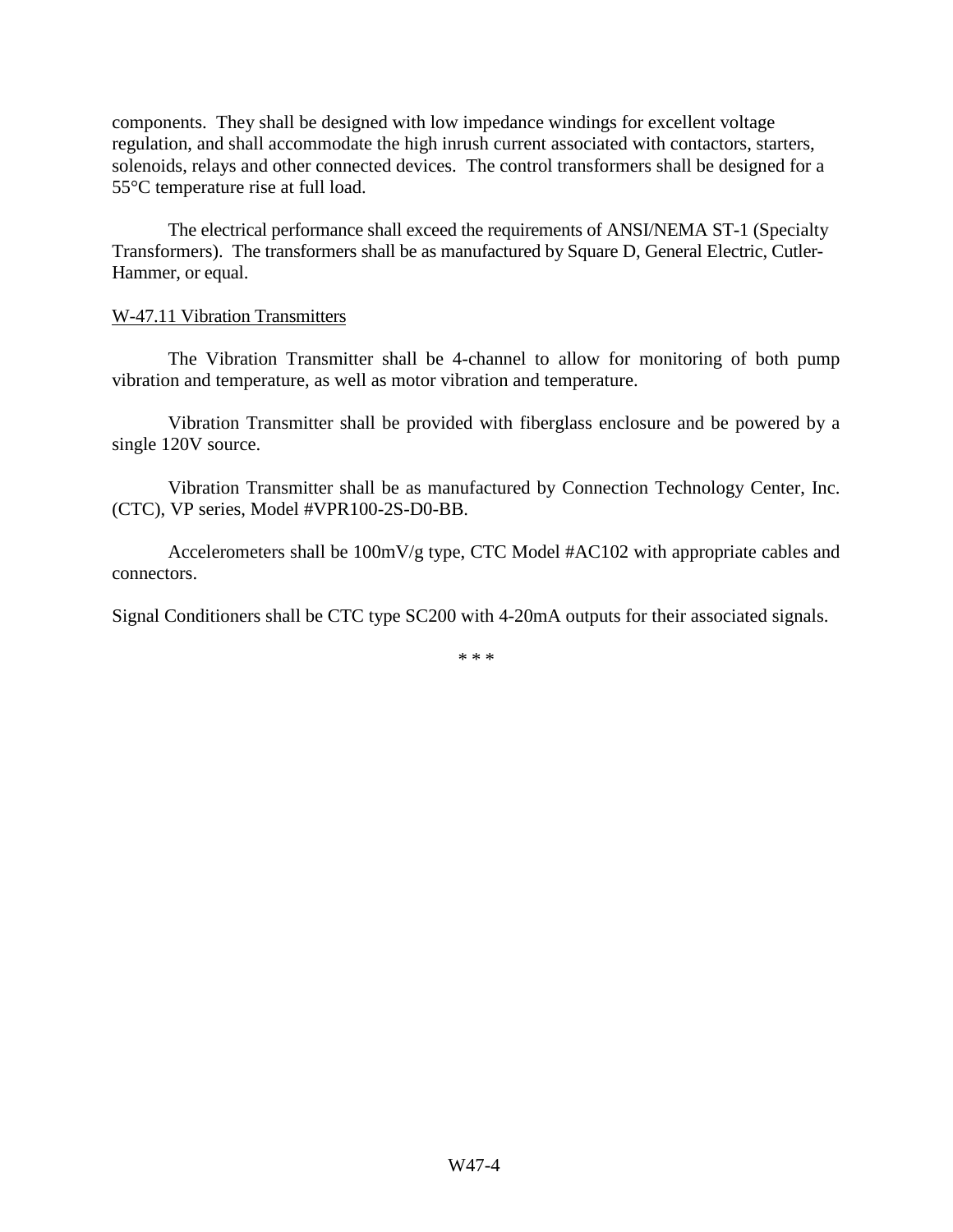#### SECTION 76 - CONDUIT, WIRE, AND GROUNDING

#### W-76.01 General

Conduit, wire, and grounding includes furnishing and installing all conduits, underground ducts, bus ducts, wires, cables, and grounding systems as shown, specified, and required for a complete installation. The work includes the furnishing and installation of wires and cables in flexible and rigid conduits, underground ducts, all as required, shown, and specified.

Descriptive literature and technical information relative to conduits, wires, and grounding shall be submitted by the Contractor in conformance with the requirements of the General Provisions.

The Contractor shall, with reference to approved drawings of equipment being installed, prepare detailed plans showing the layout and size of all conduits, ducts, bus ducts, cables and wires, connections between the point of service connection and all utilizing equipment. These plans shall be in sufficient detail to serve as working drawings for the installing electricians. The drawings shall be to scale not less than the Plans and be prepared as the work develops with approval by the Engineer before major steps of work are undertaken.

During construction, careful notes shall be kept of all deviations or changes in the layout or connection diagrams. Upon completion of the work, all working drawings shall be corrected and then marked "Record Drawings". Four sets of final prints, along with an equal number of bound instruction manuals and parts lists shall be given to the Engineer at the end of the job.

Excavation, backfill, form work, concrete, and reinforcing shall be in accordance with the applicable Workmanship and Materials sections.

#### W-76.02 Underground Ducts

In general, underground ducts for feeders and control wiring shall be plastic conduit. The plastic conduit shall be PVC, Schedule 80, and U.L. Inc. listed for direct burial, as manufactured by Carlon, Triangle, Allied Tube, or equal. The conduit shall be buried a minimum of 18 inches below grade. Manufactured fitted plastic duct spacers shall be used for installation spacing.

Ducts installed under streets, roads, alleys, driveways, and parking lots shall be rigid aluminum conduit covered with no less than 40 mils of PVC, as manufactured by Robroy, Ocal or equal. The PVC material shall conform to the applicable ASTM standards. The conduit shall be buried a minimum of 24 inches below grade.

Each duct shall be carefully cleaned before and after installation. All inside surfaces shall be free from imperfections likely to injure the cable. After installation of complete duct runs in sizes 2 inches and larger, ducts shall be snaked with an approved tube cleaner equipped with an approved cylindrical mandrel of a diameter not less than 85 percent of the nominal diameter of the duct. Ducts through which the mandrel will not pass shall not be incorporated in the work. After snaking, the ends of dead-ended ducts shall be protected with standard conduit caps to prevent the entrance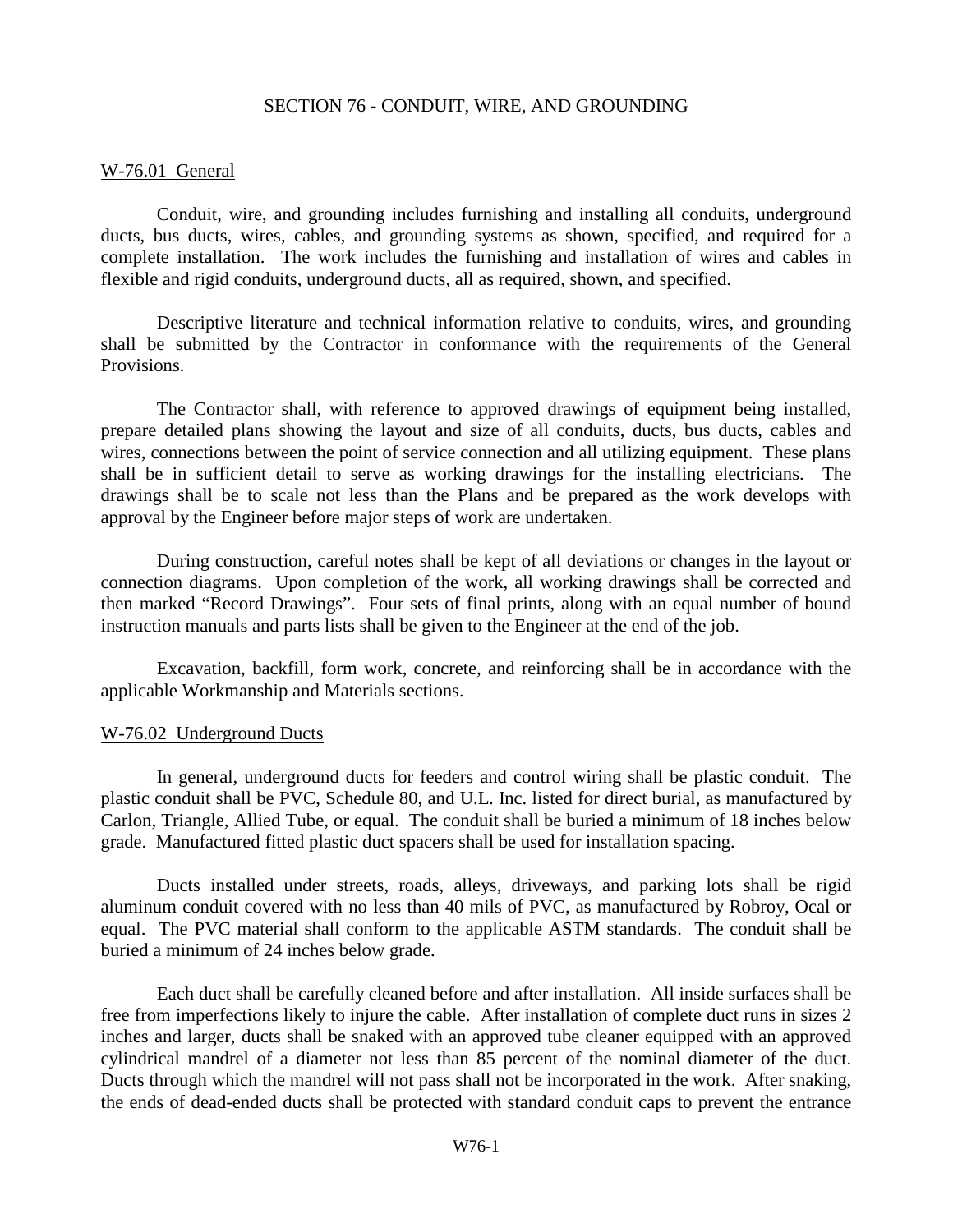of water or other foreign matter.

Where ducts enter buildings or at stub-ups to equipment, transitions to aluminum conduits shall be made as noted and detailed. Where it is not otherwise shown, all ducts entering buildings and structures shall have transitions to aluminum conduit at least 5 feet from the outermost edge of the pile cap or footing supporting the outermost vertical wall of the building or structure.

Transitions from above-grade rigid aluminum conduit to nonmetallic conduit shall be accomplished with a threaded adapter. Rigid aluminum conduit installed above grade and extending below grade shall include the first 90° elbow. All rigid aluminum conduits extending below grade shall be coated with two coats of an asphaltum-type paint along its entire length below grade and extending 6" above grade or above the top of the finished slab. The asphaltum-type paint shall conform to Fed. Spec. TT-V-51 and equivalent to Koppers Bitumastic Super Service Black.

#### W-76.03 Liquidtight Flexible Nonmetallic Conduit (Size 2 Inch or Less)

All flexible conduits size 2 inch or less in non-classified areas shall be nonmetallic, liquidtight, and have a circular cross section. The conduit shall be resistant to oil, water, heat, sunlight, corrosion, most acids, ozone, alkali, strains, abrasions, and crushing. The conduit shall be rated for continuous use at 140°F and be U.L. Inc. listed. Compatible liquidtight nonmetallic fittings shall be used for conduit installation. The flexible conduit and fittings shall be as manufactured by Carlon, Kellems, K-Flex, or equal.

#### W-76.03(a) Liquidtight Flexible Metallic Conduit (Greater Than 2 Inch)

All flexible conduits greater than 2 inch in non-classified areas shall be metallic, liquidtight, and have a circular cross section. The conduit shall be of a light-weight aluminum core, coupled with a PVC jacket. The conduit shall be resistant to sunlight, acid, and oil. The conduit shall be rated for a working temperature between -20°C to 80°C and U.L. Inc. listed. Compatible liquidtight metallic fittings shall be used for conduit installation. The flexible conduit and fittings shall be as manufactured by Thomas & Betts or equal.

#### W-76.04 Metallic Conduit and Boxes

All conduit shall comply with the requirements of the U.L. Inc. Standards. Conduit shall be delivered to the job site in standard bundles having each length suitably marked with the manufacturer's name or trademark and bearing the label of the U.L. Inc. inspection service. The minimum size conduit service shall be 3/4 inch.

All exposed conduit within buildings and exposed on outdoor structures shall be rigid heavy wall, 6063 alloy, T-1 temper, aluminum conduit. Aluminum conduit shall conform to Fed. Spec. WW-C-540 and ANSI C80.5.

All conduit encased in building structures, exposed in the screen room/wet well area, or otherwise noted, shall be rigid aluminum covered with not less than 40 mils of PVC outside, and 2 mils of urethane inside, as manufactured by Robroy, Ocal, or equal. The physical properties of the PVC and urethane materials shall conform to the applicable ASTM standards.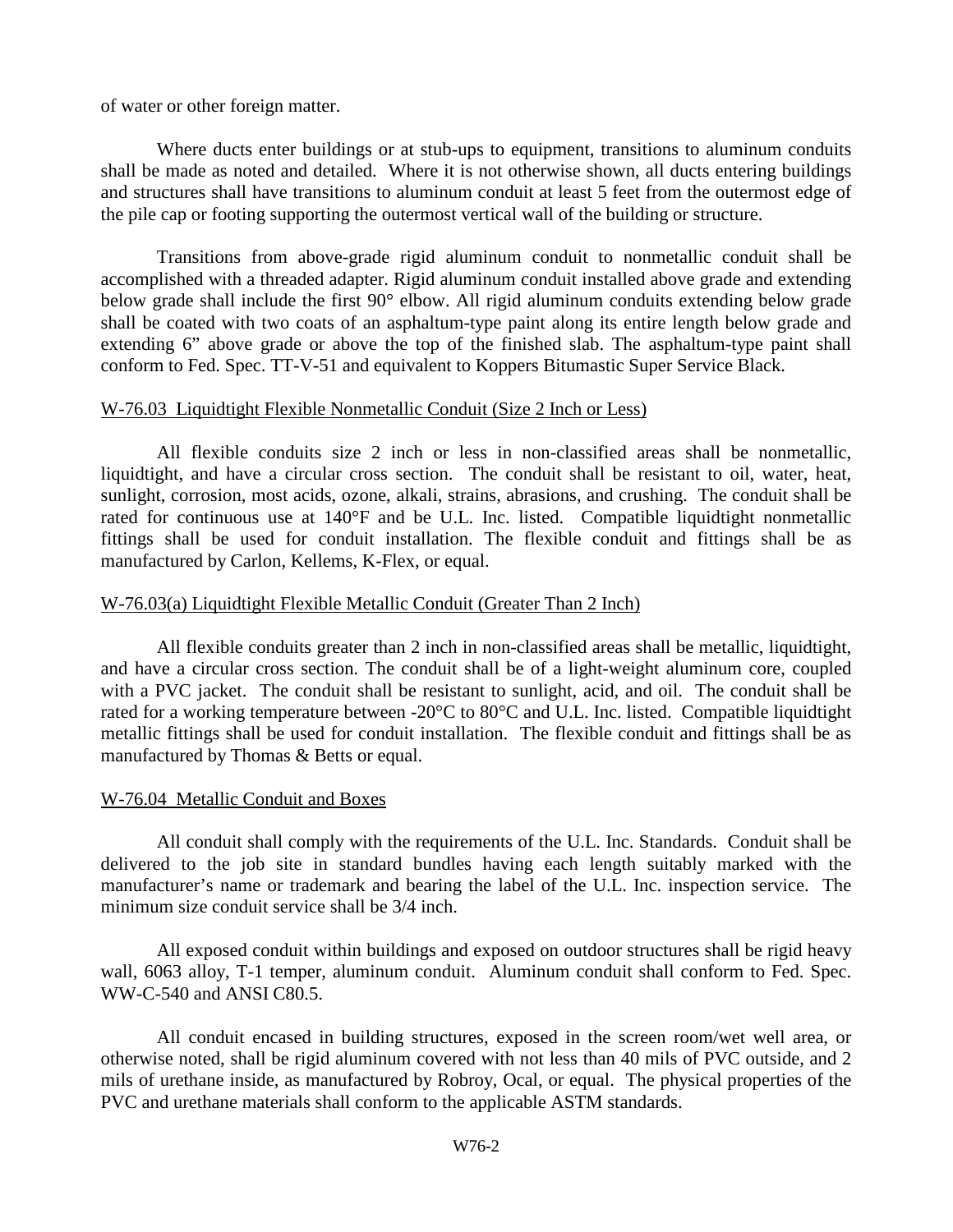Cast aluminum shall be used for outlet boxes and fittings in aluminum conduit systems. Outlet and junction boxes shall be of proper dimensions for each application. Cast metal boxes shall have watertight gaskets and covers secured with nonferrous screws.

PVC coated boxes and fittings shall be used in PVC coated conduit systems.

Conduit fittings, such as elbows, tees, couplings, caps, bushings, nipples, and locknuts shall be threaded to provide watertight connections.

Where it is necessary to use electrical unions, Universal, Erikson, or equal conduit couplings shall be used.

## W-76.05 Conduit Installation

All conduits shall be installed as required. The conduit system shall be installed complete with all accessories, fittings, and boxes, in an approved and workmanlike manner to provide proper raceways for electrical conductors.

The Contractor shall note that conduit runs shown are for the purpose of outlining the general method of routing the conduits to avoid interferences.

All other conduit shall be run exposed, except where shown otherwise.

Sizes not shown shall be one size larger than indicated in Tables 1 or 4, Chapter 9, of the NEC. Exposed conduit shall be run parallel to or at right angles from walls or beams and plumb on columns and on walls. Conduit shall not be run through beams except where approved by the Engineer or specifically detailed. Where possible, conduit shall be pitched slightly to drain to the outlet boxes or otherwise installed to avoid trapping of condensate. Where necessary to ensure drainage, Appleton Type ECD, Crouse-Hinds, or equal, 1/4-inch drain fitting shall be installed in the trapped conduit at low points.

Factory made bends or elbows shall be used wherever possible. Field bends shall be carefully made to prevent conduit damage or reduction in the internal area. The bending radius shall be not less than six times the nominal diameters of the conduit with carefully matched bends on parallel runs to present a neat appearance. The number of crossovers shall be kept to a minimum.

All conduit shall be reamed to remove burrs before installation. Aluminum conduit shall be cut with a saw to prevent reduction in internal area. All threads in steel conduit shall be given a coat of zinc dust in oil or other approved corrosion-preventive compound before making connections. Threads on aluminum conduit shall be given a coat of graphite or other approved compound. All connections and joints in all conduit runs shall be watertight and ensure a low resistance ground path in the conduit system. All conduit runs shall be swabbed to remove foreign matter before wires are pulled in. Conduit terminations in boxes, panels, switchboards, motor control centers, and other sheet metal enclosures shall be bonded together for grounding and be fitted with insulating bushings, O.Z./Gedney Type A, Thomas and Betts, or equal. Where grounding bushings are required by code or shown, O.Z./Gedney Type SBLG, Thomas and Betts, or equal shall be furnished.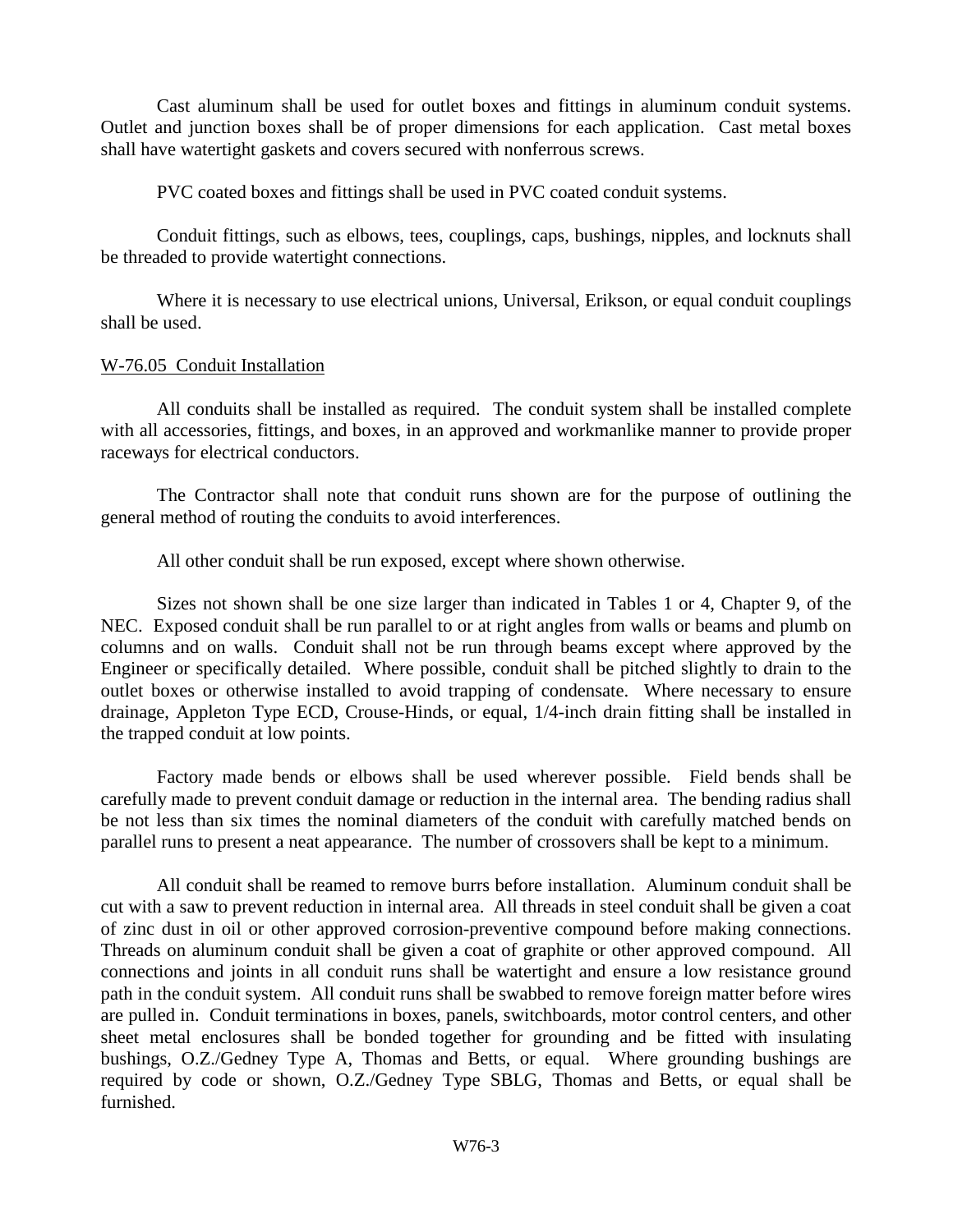Conduit shall be neatly grouped where several lines follow a parallel course, and shall be well supported, using galvanized clips or hangers of the ring or trapeze type. Clips, hangers, and support rods shall be held by self-drilling anchors, power-driven fasteners, or steel channel insets in the concrete ceilings or walls. Perforated strap hangers will not be accepted.

Conduit runs that enter the building from outdoors, or that pass through refrigerated or air conditioned areas, are subject to moisture accumulation due to condensation. A pull box shall be provided in the conduit run near the point of temperature change to prevent trapping of moisture within the conduit system. A 1/4-inch weep hole shall be drilled in the bottom of the pull box. After the wires and cables are installed, the end of the conduit continuing into the warmer area shall be packed with a nonsetting sealing compound.

#### W-76.06 Conduit Connections to Equipment

The conduit system shall terminate at the terminal box or at the conduit connection point of electric motors, devices, and equipment. Terminations of conduits at such locations shall permit direct wire connections to the motors, devices, or equipment.

Conduit connections shall be made with rigid conduit if the equipment is fixed and not subject to adjustment, mechanical movement, or vibration. Myers water-tight /dust-tight hubs shall be used for outdoor, below grade, or wash down areas. Rigid conduit connections shall have union fittings to permit removal of equipment without cutting or breaking the conduit.

Conduit connections shall be made with approved flexible nonmetallic conduit if the equipment is subject to adjustment, mechanical movement, or vibration. Flexible conduit connections shall be watertight.

#### W-76.07 Expansion Fittings

Expansion fittings shall be installed at all expansion joints and where required by codes. Conduit expansion fittings shall be Crouse-Hinds Type XD, O.Z./Gedney Type DX, or equal.

#### W-76.08 Terminal, Junction, and Pull Boxes

Junction and pull boxes shall be installed as shown and as required.

Surface-mounted junction and pull boxes, unless specified otherwise herein, shall be of cast aluminum complete with mounting lugs, threaded entry bosses and flange or rabbeted gasketed covers.

Surface-mounted junction and pull boxes which would exceed 50 pounds weight if cast or which are shown as fabricated sheet metal boxes shall be made of 1/8-inch sheet aluminum with sides return channel flanged around the cover opening or with approved welded angle or channel supporting frames. Sheet aluminum boxes shall be provided with mounting lugs or channels and with conduit termination hubs. All seams in sheet aluminum boxes shall be continuously welded and ground smooth. All surface boxes larger than 6 inches square shall be mounted a minimum of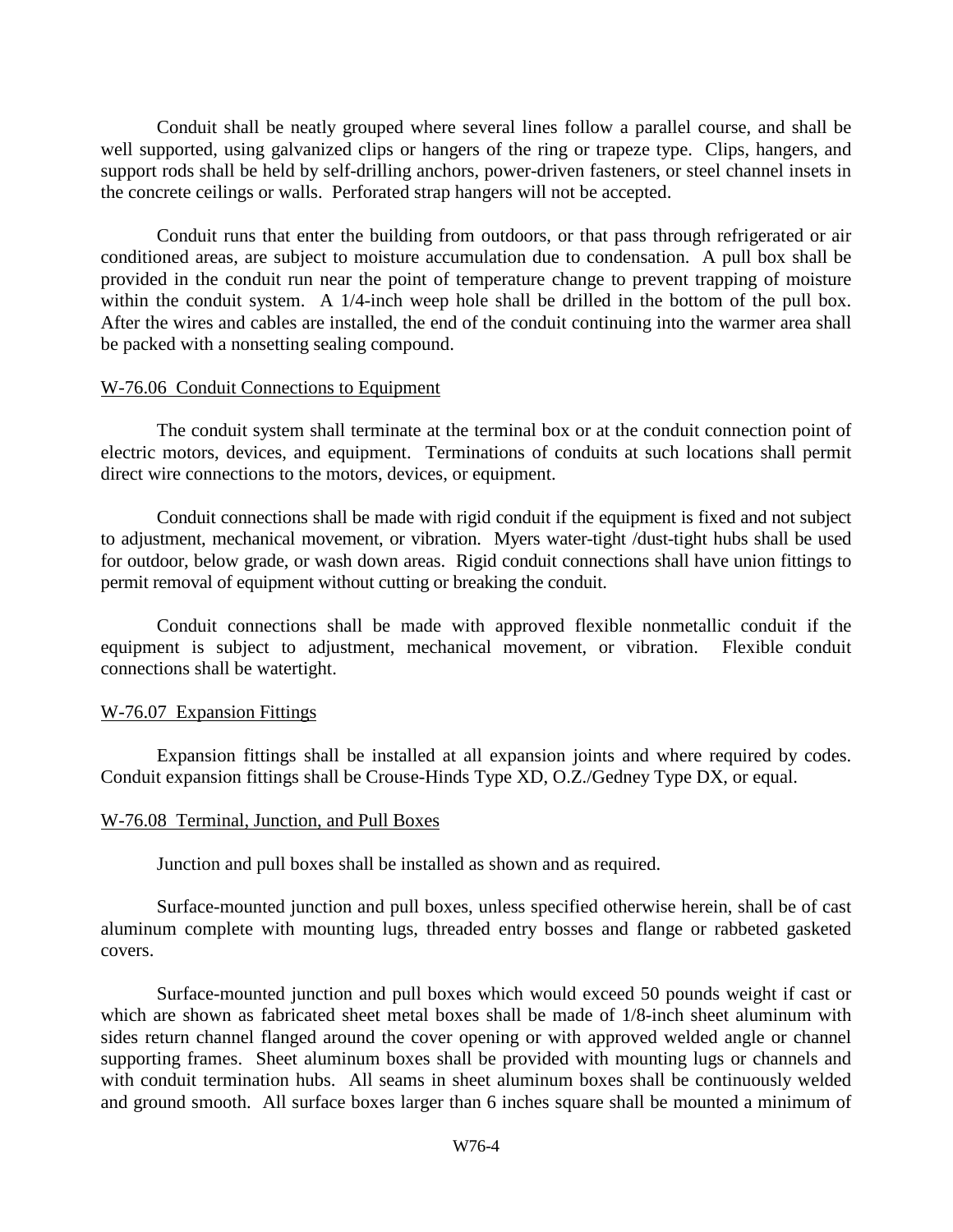3/4 inch clear of the mounting surface by means of offset lugs or support channels.

Fabricated junction and pull boxes which are partially or fully encased in concrete shall be made of 10-gauge sheet stainless steel and fabricated in a similar manner to the sheet aluminum pull boxes specified herein, complete with mounting lugs or channels and conduit termination hubs. Cast steel boxes shall be provided in smaller sizes where required for full or partial encasement in concrete.

All junction and pull boxes shall be provided with covers or doors as shown or required. Covers and doors shall be fabricated of materials equal in weight, gauge, structure, and metallic composition as the basic box. All covers shall be gasketed and held in place with nonferrous captive knurled head screw slot bolts. All pull and junction boxes shall be provided with hinged doors. Doors shall have continuous hinges, and 3-point catches with external handles and hasps for padlocks. All doors shall be gasketed.

All boxes shall be provided with partitions as shown and as required.

Fabricated boxes shall be rated NEMA 12 for indoor, above grade areas; rated NEMA 4X for outdoor areas; and manufactured by Hoffman, Hope, or equal.

#### W-76.09 Hazardous Areas

All conduit and equipment installed in or routed through hazardous areas, as well as other electrical appurtenances installed therein, shall be installed to conform in every respect to Chapter 5 of the NEC for Class I, Division 1, Group D hazardous locations. All material installed in hazardous areas shall be listed as complying with the requirements of the U.L. Inc. for use in Class I, Group D atmospheres. Terminal Boxes and Enclosures mounted in Hazardous Areas shall be NEMA 7, cast aluminum.

Sealing shall be provided for all conduits within and leaving hazardous areas as required.

#### W-76.10 Grounding System

A complete grounding system shall be in accordance with applicable ANSI, IEEE, and NEC Standards and local codes.

All noncurrent-carrying metal parts of the electrical wiring system shall be grounded. The grounding system shall include, but not be limited to, the following:

- 1. Motor control center controllers, ground bus, and enclosures.
- 2. All motor frames.
- 3. All conduit systems.
- 4. All mechanical equipment and structures.
- 5. Distribution and lighting panelboards.
- 6. Control, relay, and instrumentation panels.
- 7. Lighting fixtures and receptacles.
- 8. Fans, blowers, pumps, and similar equipment.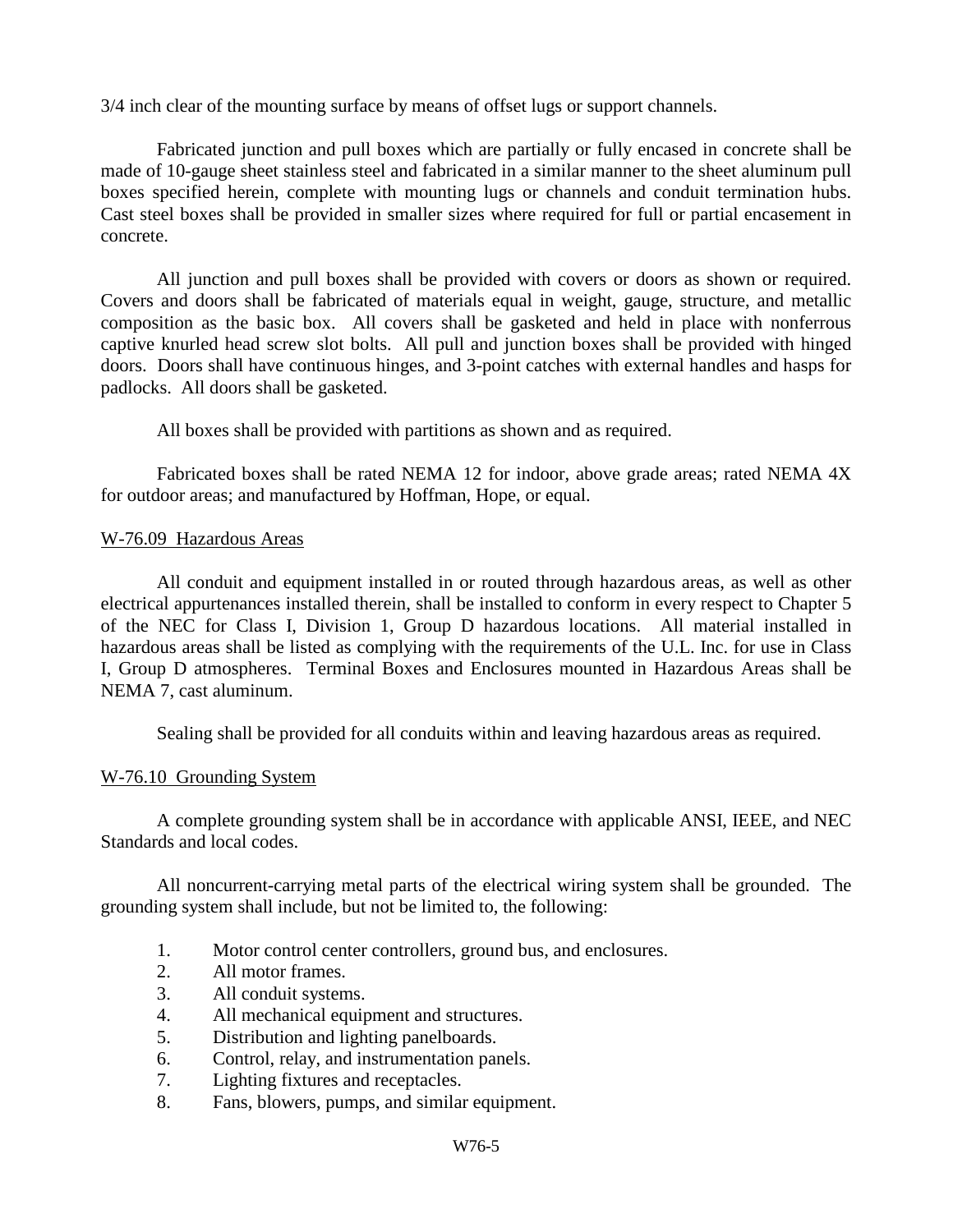9. Hoist beams, cranes, and similar items.

A grounding connection from the transformer to the City water pipe shall be provided. The wire and conduit shall be attached to the City water pipe with a U.L. Inc. listed cast bronze U-bolt connector with silicon bronze bolts and nuts.

Motor frames shall be grounded by means of stranded, 600-volt insulated copper cables installed within the motor feeder conduit system. The cable shall be lug bolted to the motor terminal box and the ground bus of the motor control center serving the motor.

An equipment grounding conductor shall be installed in all electrical raceways, and shall be sized in accordance with Article 250.95 of the National Electrical Code (NEC).

Exposed or buried ground conductors shall be bare copper wires or bars of the proper sizes.

All exposed ground cables or bars shall be firmly and neatly supported in place at proper intervals. Where subjected to mechanical abuse, protective enclosures shall be provided.

Grounding conductors run in conduits with circuit conductors shall be stranded cable with 600-volt green XHHW, TW, THW, or RHW Code insulation.

Stainless steel ground rods shall be 5/8-inch diameter with the length as required, and made up of a 10-foot section with 5-foot sections added as required. Rods shall be driven to permanently moist soil.

Connections to ground rods, transformer case ground bus bars, case grounds, bare ground grid conductors, and the like, shall be made by an exothermic welding process or by clamps specifically designed for this application.

Ground conductor connections to ground bus bars in motor control centers, and the like, shall be cable lug bolted terminations equal to line conductor terminations specified hereinafter.

Welds embedded in the ground or concrete shall be cleaned and painted with an asphaltum base paint.

Tests shall be conducted by the Contractor and witnessed by the Engineer to determine the ground impedance for the entire system. The test shall be accomplished by using a ground loop impedance tester. The result shall not exceed 2 ohms at any point of test. If necessary, additional ground rods shall be installed at locations approved by the Engineer.

Care shall be exercised to ensure good electrical connections between the conduits and metallic enclosures of switchgear, control centers, and the like. Grounding jumpers shall be installed where necessary to accomplish this purpose.

#### W-76.11 Wires and Cables - General

Wires and cables required for all systems shall be complete, connecting all equipment and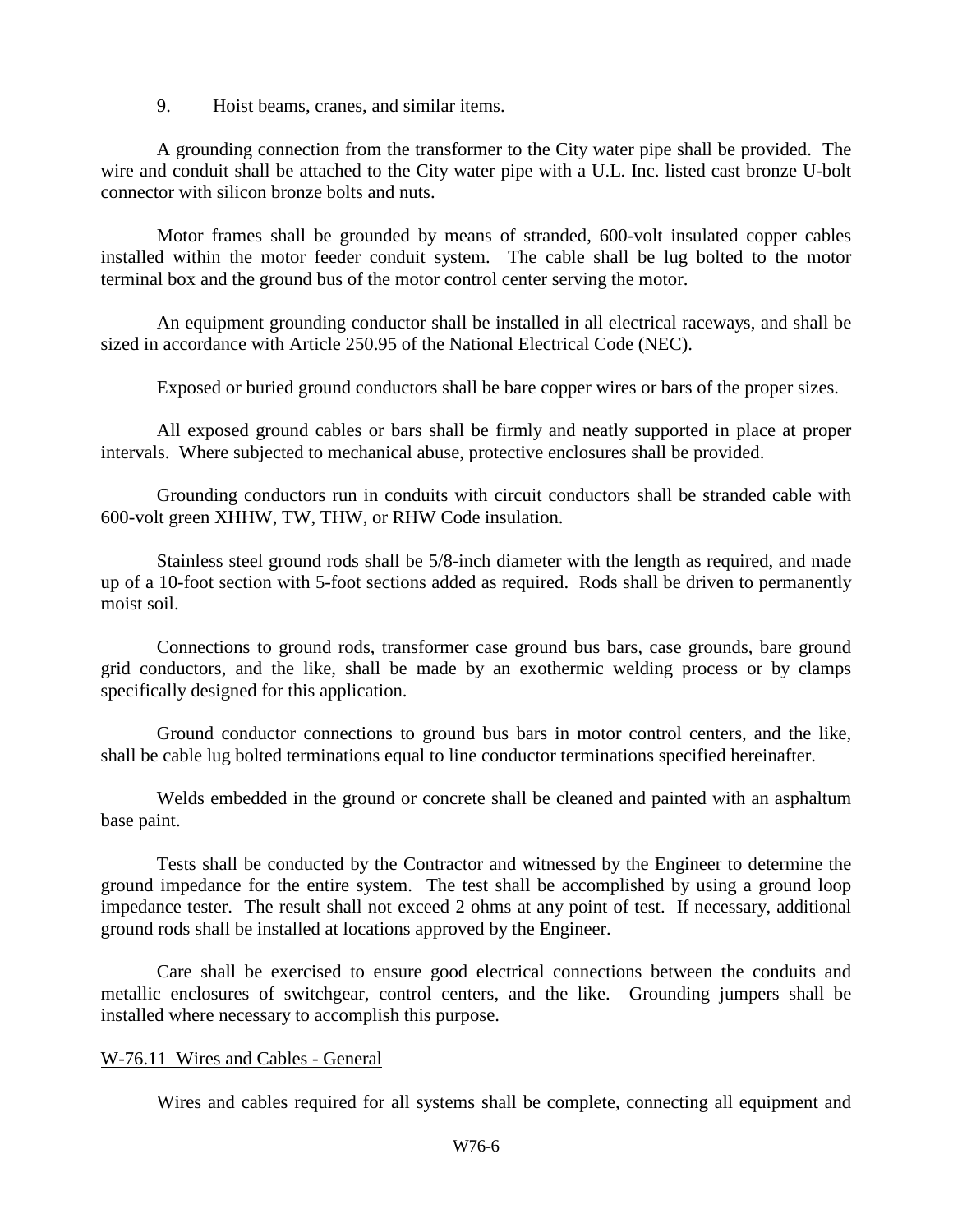control components. Conductors shall be of ample size, with suitable insulation as specified hereinafter.

#### W-76.12 600-Volt Wire and Cable - Conductors

All ground conductors and power, control, and lighting conductors shall be soft-drawn or annealed stranded copper wire meeting the requirements of ASTM B 3 or B 33. For lighting fixture and convenience outlet wiring only, conductors No. 10 AWG and smaller may be solid conductor. Conductors shall be sized to limit the maximum conductor temperature to less than 75°C, except where specifically stated otherwise. Table 310.16 of the NEC shall be the guide in determining 600-volt conductor sizes. The minimum size of conductor for power and lighting wiring shall be No. 12 AWG.

#### W-76.13 600-Volt Power and Control Cable - Insulation

Low voltage circuits shall be wired with 600-volt insulated conductors, sized as shown, or as required by the actual load to be served, whichever is larger.

**Single Conductor:** Insulation for single 600-volt copper conductors shall be cross-linked polyethylene compound, U.L. Inc. listed, NEC Type XHHW-2, with surface print cable identification; as manufactured by Okonite, American, Southwire or equal.

**Multiconductor Cables:** Individual conductors shall be insulated with 15 mils of polyethylene or PVC and 4-mil nylon jacket. The bundle of conductors shall be wrapped with tape binder and an outer jacket of not less than 45 mils of PVC. Use ICEA Method 1 for color coding wires.

#### W-76.14 Instrumentation / Data Cables - Insulation

**4-20 mA Analog:** Shielded two-conductor No. 16 AWG cables for instrumentation shall be properly stranded 600-volt insulated copper wire twisted cables as shown. Conductor insulation shall be polyethylene. Shields shall be overlapped metalized tape providing 100% coverage with tinned copper drain wire. Cable outer jacketing shall be of polyvinyl chloride. Cables shall be Belden #8719, or equal.

**Three Conductor:** Stranded No. 16 wire, 600 volt polyethylene insulation, twisted conductors, tinned copper drain wire, overlapped metalized tape overall shield providing 100 percent shield coverage and outer jacket of PVC. Belden Cat. No. 8618.

**Category 5:** Provide cable having third party verification to TIA/EIA 568-A Category 5 requirements and constructed of four pair of stranded No. 24 AWG solid copper wire, polyethylene or polypropylene insulation, stranded No. 24 AWG tinned copper drain wire, overlapped metalized tape overall shield providing 100 percent shield coverage and outer jacket of gray PVC. Belden Cat. No. 1624R.

**Twinaxial (Data Highway):** Provide stranded No. 20 AWG tinned copper wire (9.5 ohms/mile), 78 ohm nominal impedance, 300 volt polyethylene insulation, tinned copper drain wire,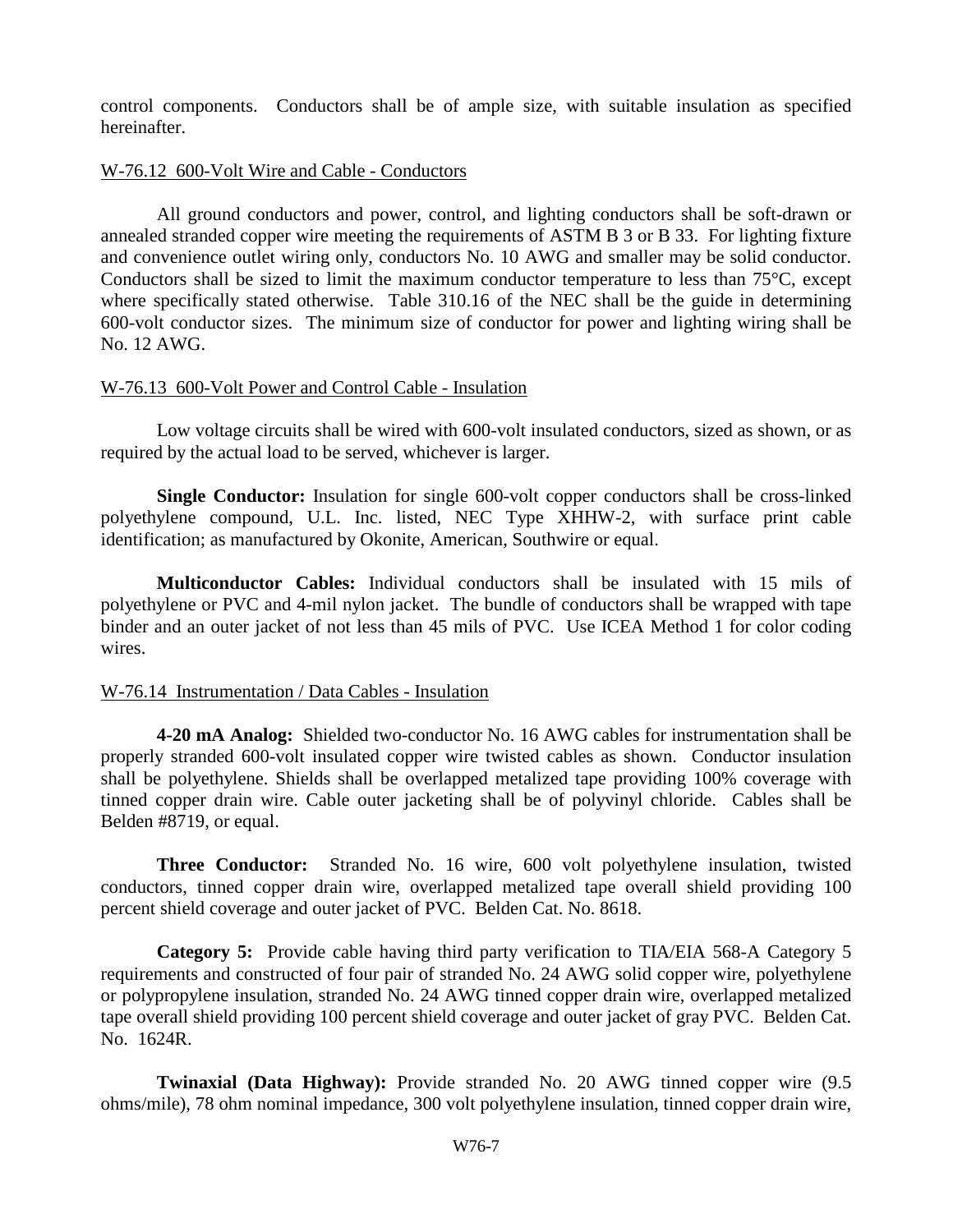overlapped metalized tape overall shield providing 100 percent shield coverage and 55 percent tinned copper braid shield (4.1 ohms/mile) and outer jacket of blue PVC. Belden Cat. No. 9463.

**1-1/2 Pair (RS-485):** Provide three stranded No. 22 AWG tinned copper wires with 300 volt FHDPE insulation, a tinned copper drain wire, overlapped metalized tape overall shield providing 100 percent shield coverage, 90 percent tinned copper braid shield and a PVC outer jacket. Insulated wires shall be configured as one twisted pair and one reference conductor— 120 Ohms characteristic impedance. Belden Cat. No. 3106A.

#### W-76.15 600-Volt Wire and Cable - Installation

The 600-volt wires and cables pulled into ducts and conduit shall be installed without the use of lubricants, except where such use is necessary and approved by the cable manufacturers and the Engineer. Wires and cables shall be carefully handled to avoid twists and kinks in the conductors or damage to the insulation. All trapped conduit and duct lines shall be swabbed to remove any accumulated moisture or debris before wires or cables are pulled in.

Cable reels shall be stored on concrete or other hard surface, or shall be lagged with 2 x 4 wood laggings providing 100% coverage.

No splicing will be permitted, except in junction boxes.

Lug bolting at terminals, devices, or bus bars shall be made up with a flat washer, a Belleville washer, and a locknut.

Lines of nylon or polypropylene, propelled by carbon dioxide or compressed air, shall be used to snake or pull wire and cable into conduits. Flat steel tapes or steel cables shall not be used.

#### W-76.16 600-Volt Wire and Cable - Splices and Terminations

Splices between copper conductors, size no. 10 AWG and smaller, shall be made up with compression type butt connections. Splices between copper conductors, size no. 8 AWG and larger, shall be made up with U.L. Inc. listed compression type tube connectors. Lug bolting at devices or bus bars shall be made up with a flat washer, a Belleville washer, and a locknut.

Splices and pigtail connections for lighting and receptacle wiring inside the buildings, no. 10 AWG and smaller, shall be made with a pre-insulated spring connectors, or equal.

Splices and lug terminations in 600-volt insulated cables shall be carefully taped and covered, using materials recommended by the cable manufacturer, to provide watertight insulation equal to that of the conductors.

Splices shall not be made within manholes unless specifically approved by the Engineer.

#### W-76.17 600-Volt Wire and Cable - Tests

The 600-volt insulated cables shall be factory tested prior to shipment in accordance with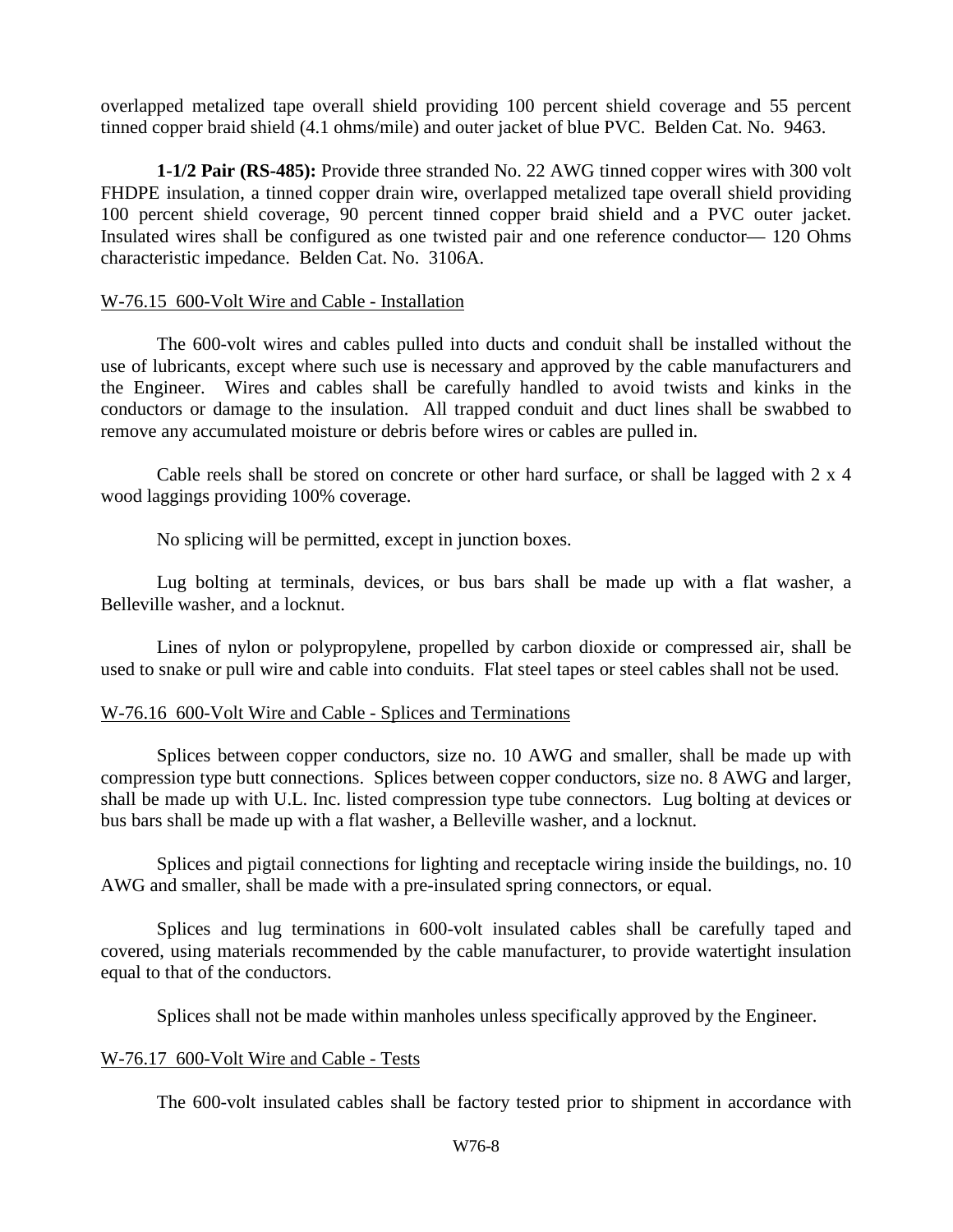IPCEA standards for the insulation specified.

The following 600-volt wires and cable shall be tested after installation but before final connections are made up:

- 1. All feeders from motor control centers to motors 30 horsepower and larger.
- 2. All feeders from variable speed drive units.
- 3. All feeders from motor control centers to lighting panels and dry-type transformers.

For the above listed cables, a test voltage of 1,500 volts AC shall be applied for a period of 1 minute between all conductors in the same conduit, and between each conductor and ground.

All tests shall be made at the Contractor's expense, and certification of the tests shall be submitted to the Engineer. If any failures occur during the tests, the Contractor shall replace the cable.

#### W-76.18 Identification of Circuits

All wires and cables shall be banded with an identifying number and color code at each end termination and at each splice point in junction boxes. The identifying number of each wire shall be determined at the point of circuit origin, and shall continue unchanged to the point of circuit termination. In each conduit system, the wire identifying numbers shall include the conduit designation with a numeral suffix. The numeral suffix shall start with No. 1 and continue as required.

Where conduits enter motor control centers, switchgear terminal cabinets, and the like, the identification tag shall be fastened to the wire bundle near the conduit termination. The tag shall be held by an adjustable, self-locking nylon "Ty-Rap" as manufactured by Thomas and Betts Co., or equal. The identifying tag shall be of aluminum, brass, rigid fiber, and shall be engraved, stamped, or painted with the scheduled conduit number.

The wire identifying numbers and color code shall be applied as PVC slip-on sleeves, properly fitted to the wire diameter. The sleeves shall be as manufactured by Brady Co., Thomas and Betts Co., or equal. Wires shall be color coded in conformance with the requirements of applicable codes.

#### W-76.19 Wire and Cable Connections to Equipment

Electrical connections shall be made to all equipment in strict accordance with the manufacturer's approved wiring diagrams, the Plans, or as approved by the Engineer. The Contractor shall be responsible for the accuracy of his work, and shall repair any damage and replace any damaged equipment resulting from erroneous connections.

#### W-76.20 Painting

Where aluminum surfaces such as boxes, conduit, or structural supports come in contact with incompatible metals, lime, mortar, concrete, or other masonry materials, the contact areas shall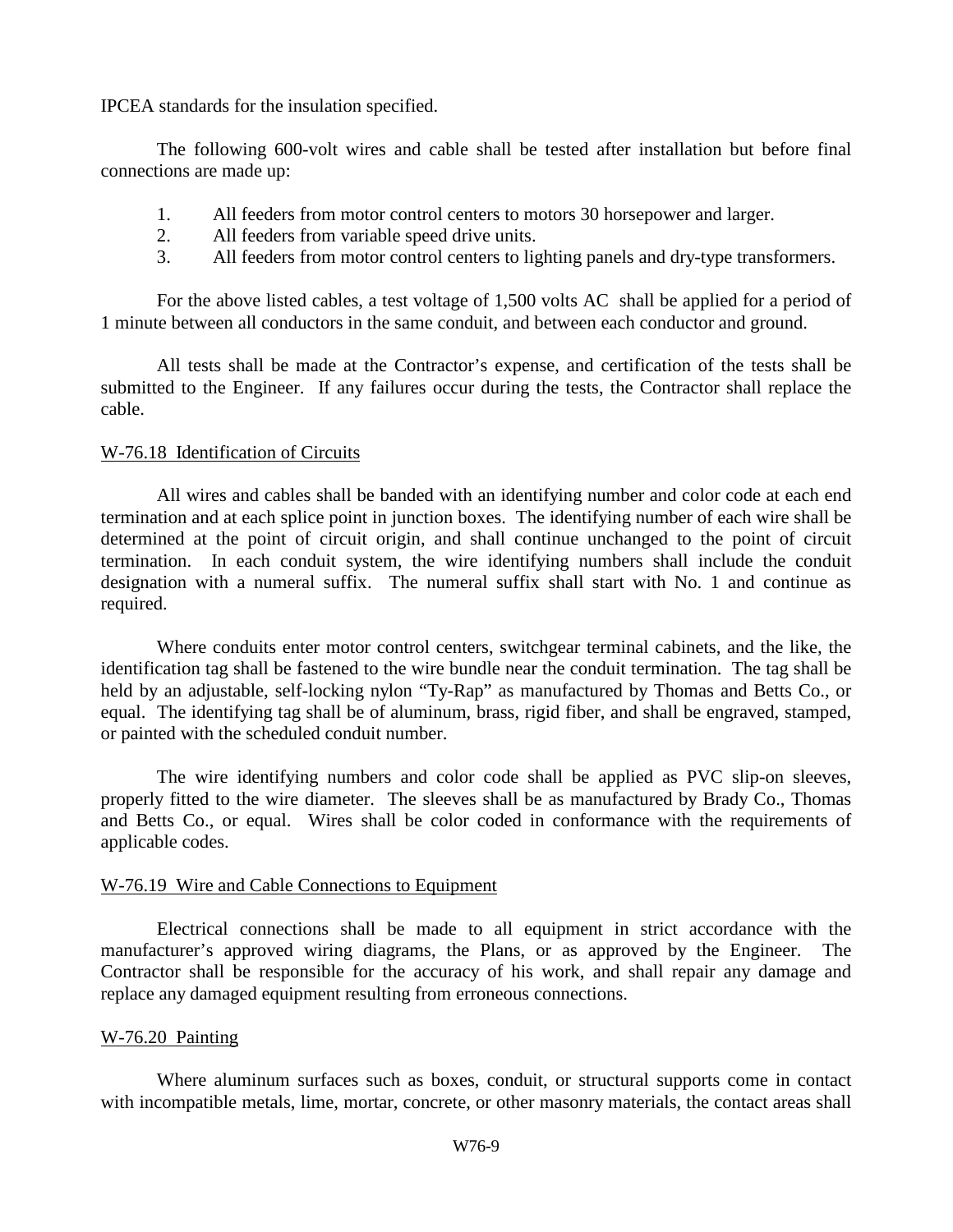be given one field coat of Koppers Metal Passivator No. 40 and one coat of Koppers Bitumastic Super Service Black or two coats of asphalt varnish conforming to Fed. Spec. TT-V-51.

\* \* \*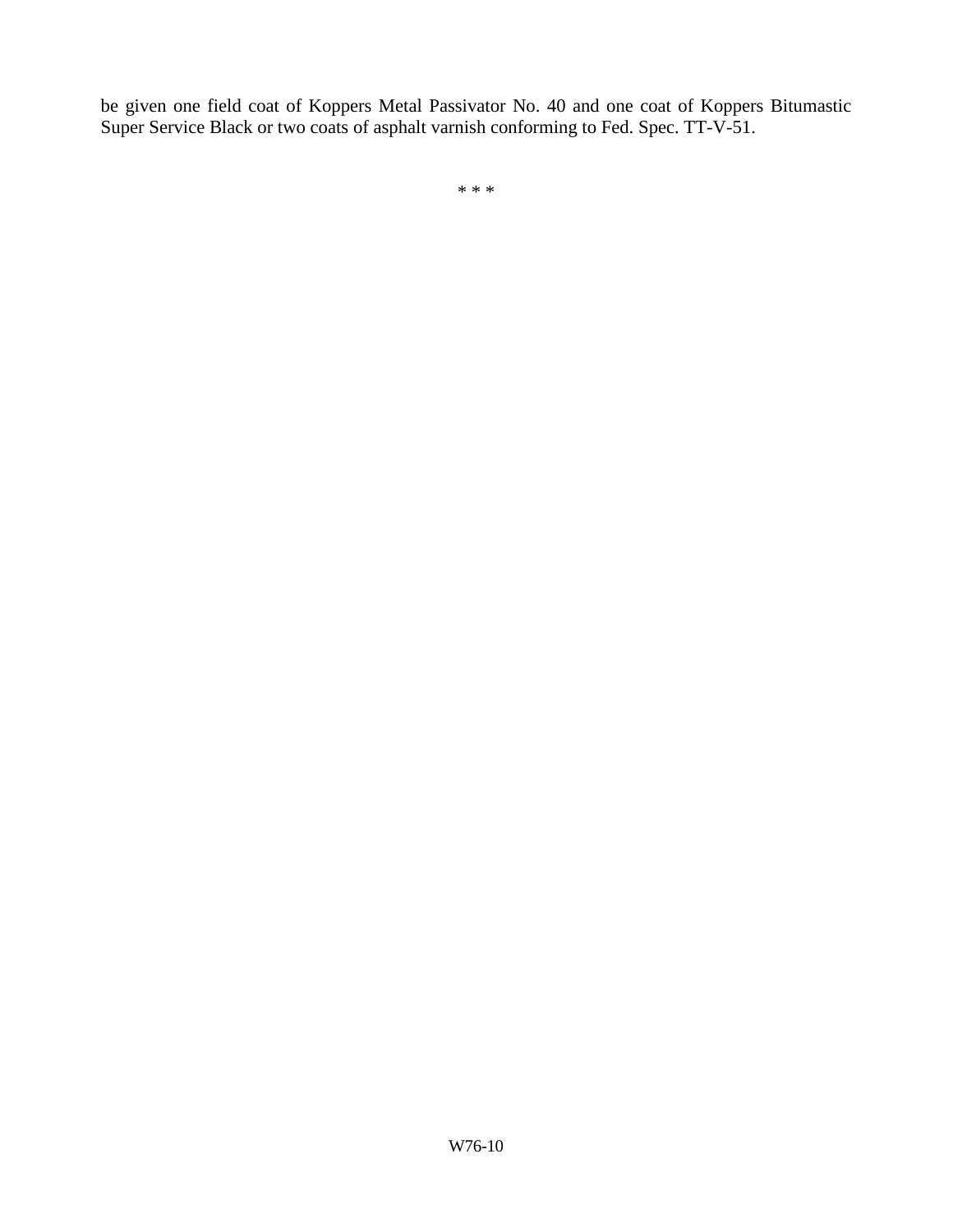### **SECTION 13400**

## **GENERAL INSTRUMENTATION AND CONTROL**

## **PART 1 GENERAL**

## **1.1 SUMMARY**

- A. Section includes requirements for furnishing and installing instrumentation and annunciator systems including all work and materials necessary to perform control and monitoring functions as illustrated on drawings, and as specified in the following sections:
	- 1. Section 13451 PLC Systems

## **1.2 REFERENCES**

- A. Codes and Standards referred to in this Section are:
	- 1. IEEE 802.3 10/100/1000 Mbps baseband networks<br>2. ISA-S5.4 Instrument Loop Diagrams.
	- ISA-S5.4 Instrument Loop Diagrams.
	- 3. NFPA 70 National Electrical Code
	- 4. UL Underwriter's Laboratory
	- 5. NEMA National Electrical Manufacturers Association

## **1.3 DEFINITIONS**

- A. Terminologies
	- 1. Systems Integrator: Firms regularly engaged in providing instrumentation, Supervisory Control and Data Acquisition (SCADA) systems.
	- 2. PLC: Programmable Logic Controller system, including power supply, central processing unit (CPU), communication controller, interconnect cables, and input and output interface.
	- 3. HMI: Operator Workstation. Touch screen based operator interface system, including hardware, operating system software, and operator interface HMI system software; generally referred to as SCADA or HMI workstation.

13400-1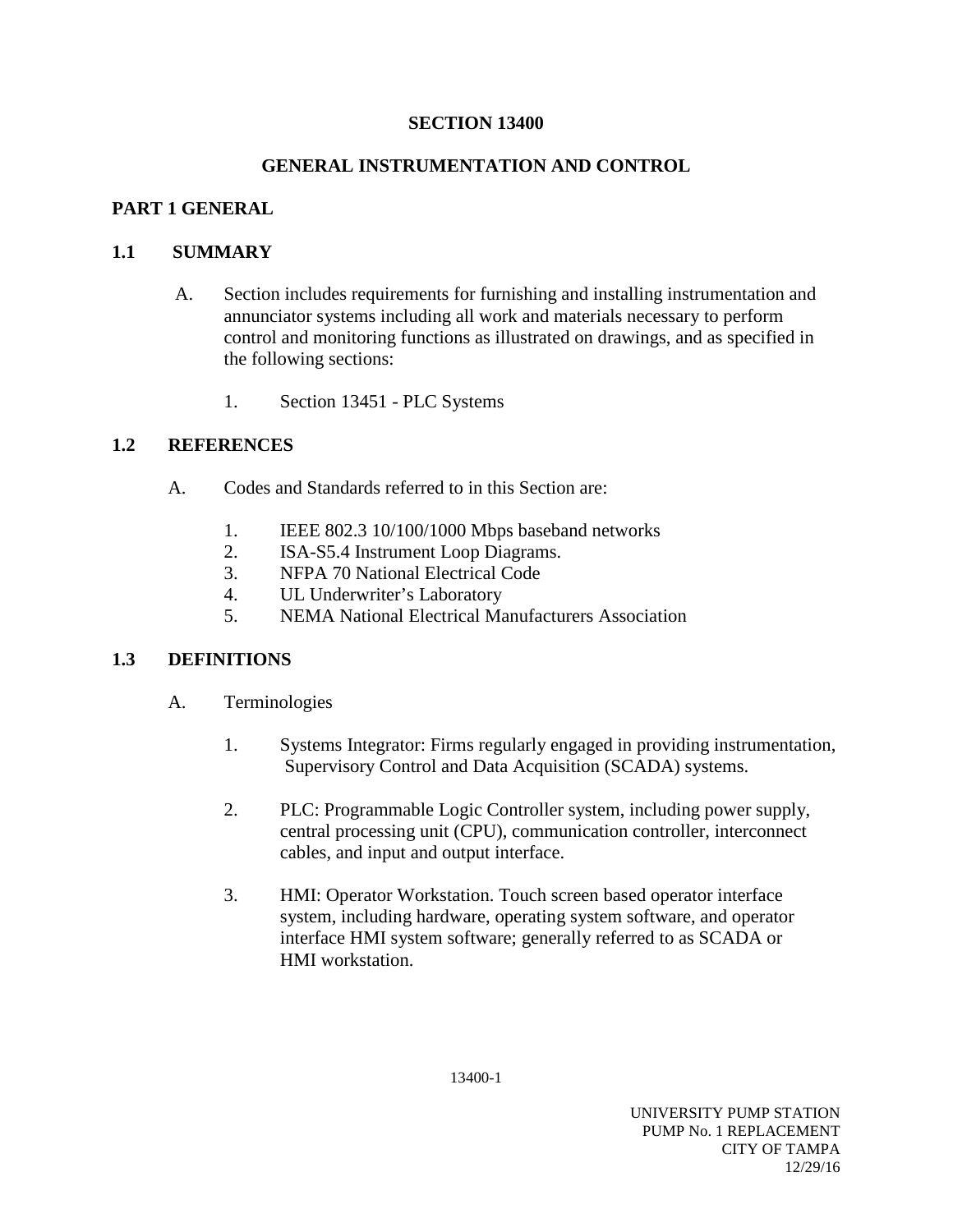4. SCADA (Supervisory Control and Data Acquisition): SCADA is an integrated network of PLCs, OITs, HMIs, servers, PCs, printers and network switches. It serves as the computer based system-wide monitoring and control system.

# **1.4 SYSTEM DESCRIPTION**

- A. General Description of Work
	- 1. Provide a new Annunciator for monitoring and alarm for the existing Sewage Pumps as shown. The Annunciator cubicle shall contain a new General Electric (GE) Programmable Logic Controller (PLC) and Maple Systems Human Machine Interface (HMI).
	- 2. The existing I/O signals connected to the existing hardwired Annunciators (associated with the existing pumps) will remain and be reused. All wired I/O will be terminated at the new Annunciator cubicle as shown on the drawings.
	- 3. The Contractor shall be responsible for all hardware and software development and the subsequent fabrication of the proposed Annunciator System. The Contractor shall also be responsible for all conduit and conductor installation as shown on the drawings. City of Tampa (C.O.T.) Personnel will make the final connections to the existing SCADA PLC. All modifications to the existing SCADA PLC (hardware and software) will be performed by C.O.T. Personnel. The Contractor shall carefully identify all conductors, as specified, at each termination point to facilitate final SCADA connections by the C.O.T. The Contractor shall also assist C.O.T. Personnel with the Modbus mapping required for proper communications between the proposed Annunciator and existing SCADA PLC.
- B. Programming and Software Configuration
	- 1. Provide all programming and software configuration for the new Annunciator PLC as part of this contract work.
	- 2. Provide all communications configuration and messaging as required to allow the new Annunciator PLC to communicate with the existing SCADA PLC currently located at the University Pump Station.
	- 3. All I/O shall be shared between the new Annunciator PLC and the existing SCADA PLC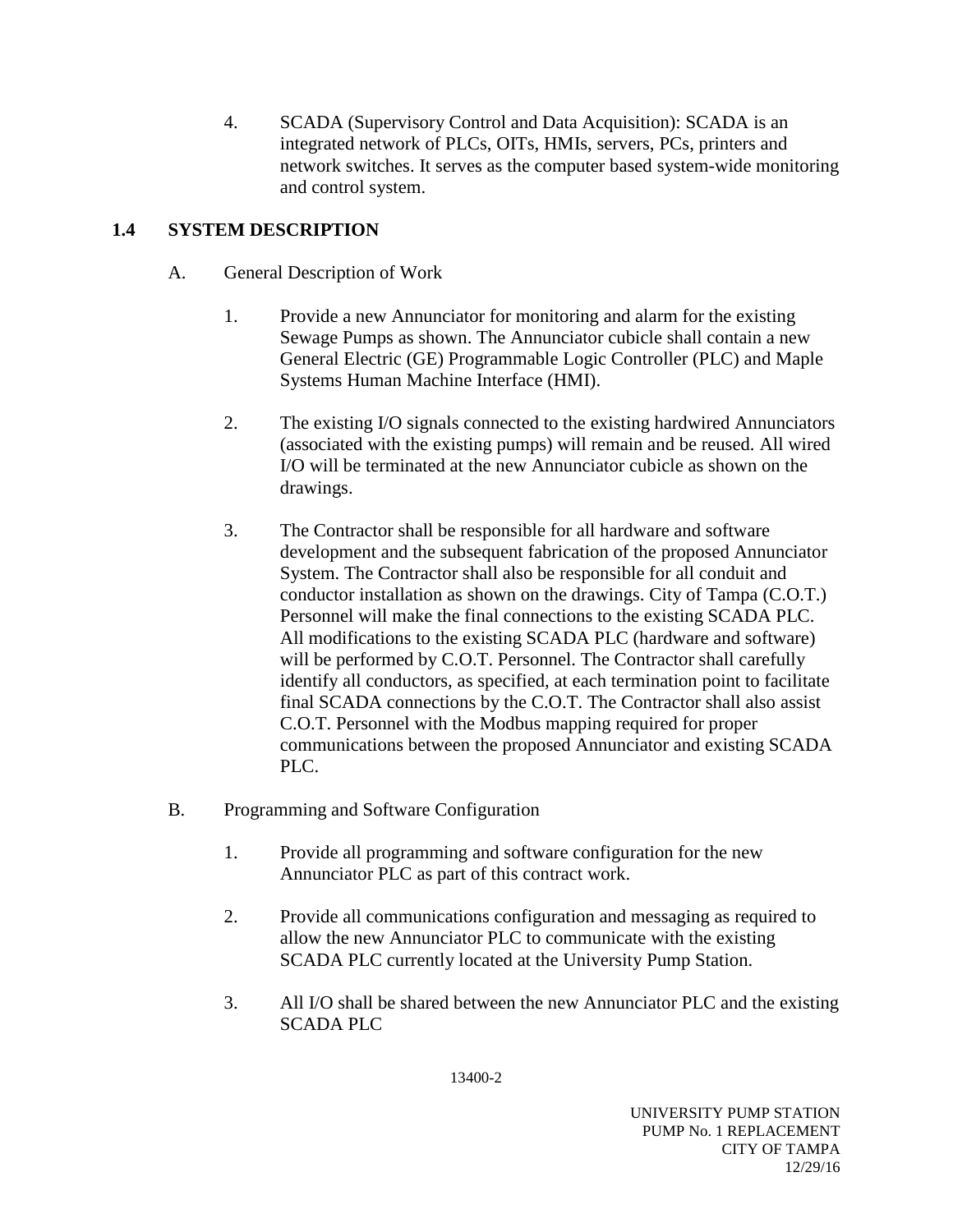- C. Provide all materials and work necessary for complete and fully functional systems.
	- 1. Provide instrumentation and control components as well as system integration. Provide all mounting hardware and supports. Work shall include panel mounting and the completion of all wiring terminations within the Anunciator PLC Panel.
	- 2. Coordinate work with all electrical, mechanical, and structural work furnished in this contract.
	- 3. Ensure proper interface between PLC, HMI and network systems and equipment furnished in this contract.
	- 4. Install, make final connections, adjust, test, start-up systems per manufacturer's instructions and recommendations.
- C. Design Requirements
	- 1. General: Provide instrumentation and control system for the University pumping station as indicated herein and as shown on drawings.
	- 2. Provide the new PLC System to monitor all PLC controlled systems, which include all work performed in this contract.
- D. Source Code Ownership
	- 1. Any developed ladder logic (along w/ source code) shall become property of the City of Tampa. This applies to any Annunciator graphic screen development for the HMI as well.

# **1.5 SUBMITTALS**

- A. General: Provide submittals as specified in the Specific Provisions and as required below. Submit documents as follows:
	- 1. Provide cover sheet on each submittal with the following information:
		- a. Project Title, Location and Owner
		- b. Submittal Title
		- c. Submittal Order (First Submittal, Re-submittal Number, etc.)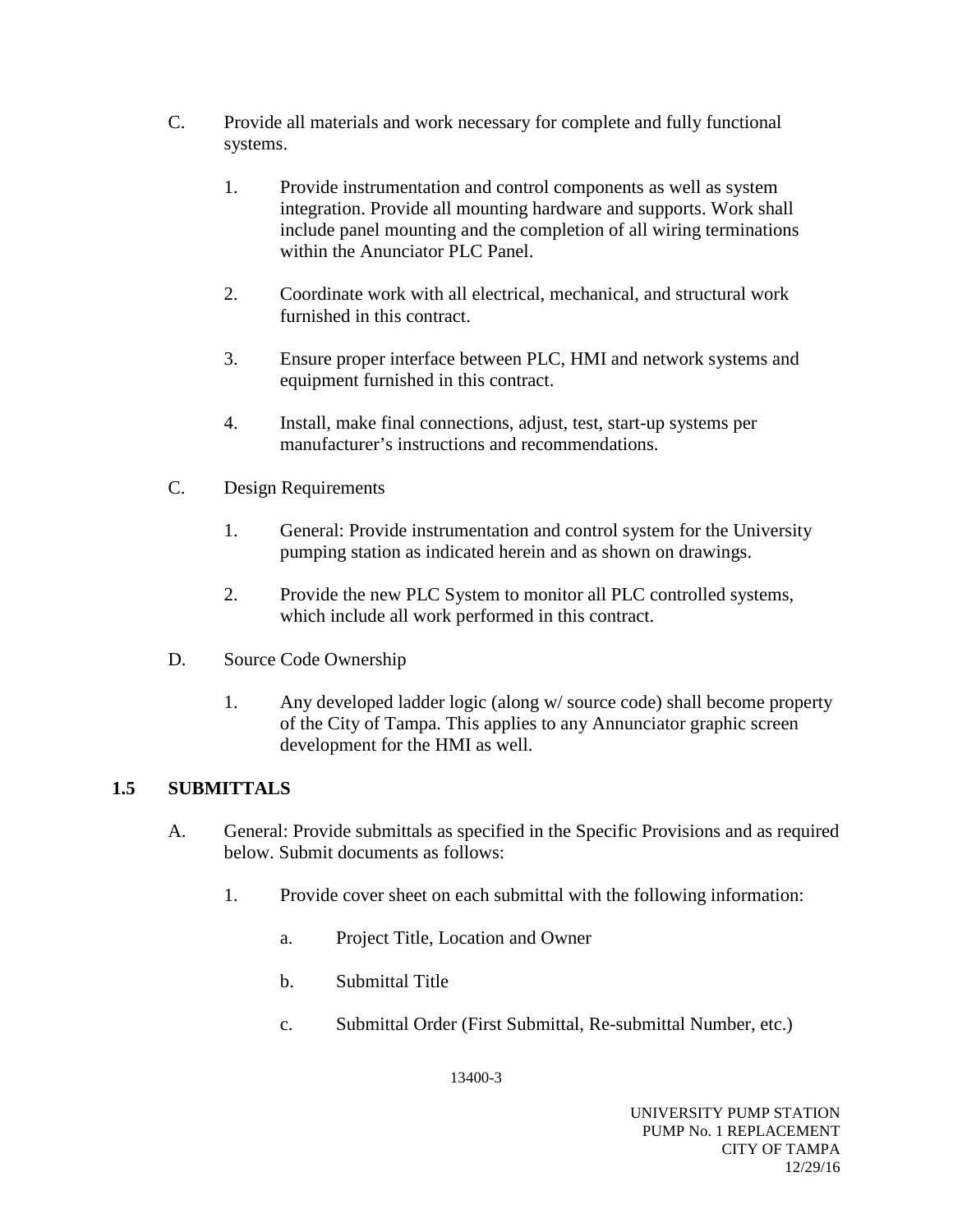- 2. Organize and divide documents, using tagged dividers, into logical divisions.
- 3. Provide index sheets.
- 4. Minimum drawing size: 8-1/2 by 11 inches. Put drawings, larger than 11 by 17 inches, in three-hole plastic pockets.
- 5. Type all text.
- 6. Do not submit faxed documents.
- B. Action Submittals
	- 1. Product Data: Submit manufacturer's official and published product data, specifications, and installation recommendations for each item.
	- 2. Shop Drawings: Submit shop drawings as per the Specific Provisions, and as required below. Include the following information in each submittal:
		- a. Instrument index, including tag number, description, location, and calibrated range for each instrument.
		- b. Individual instrument specification sheet, including manufacturer's name and complete catalog number.
		- c. PLC Input and Output drawings, containing, but not limited to, the following information:
			- (1) Instrument tag numbers
			- (2) Individual component locations
			- (3) Actual equipment wiring terminal designations, point to point wiring, and cable shield terminations
			- (4) Wire type, size and identification number
			- (5) Signal types (e.g., 120 Volt ac, 4-20 mA DC, pulse frequency, etc.)
			- (6) Contact orientations (e.g., normally open, normally closed, etc.)
			- (7) Equipment grounding requirements
			- (8) Signal boosters, interposing relays, optical isolators, and shunt resistors.
- C. Information Submittals (for owner information, not for approval)

13400-4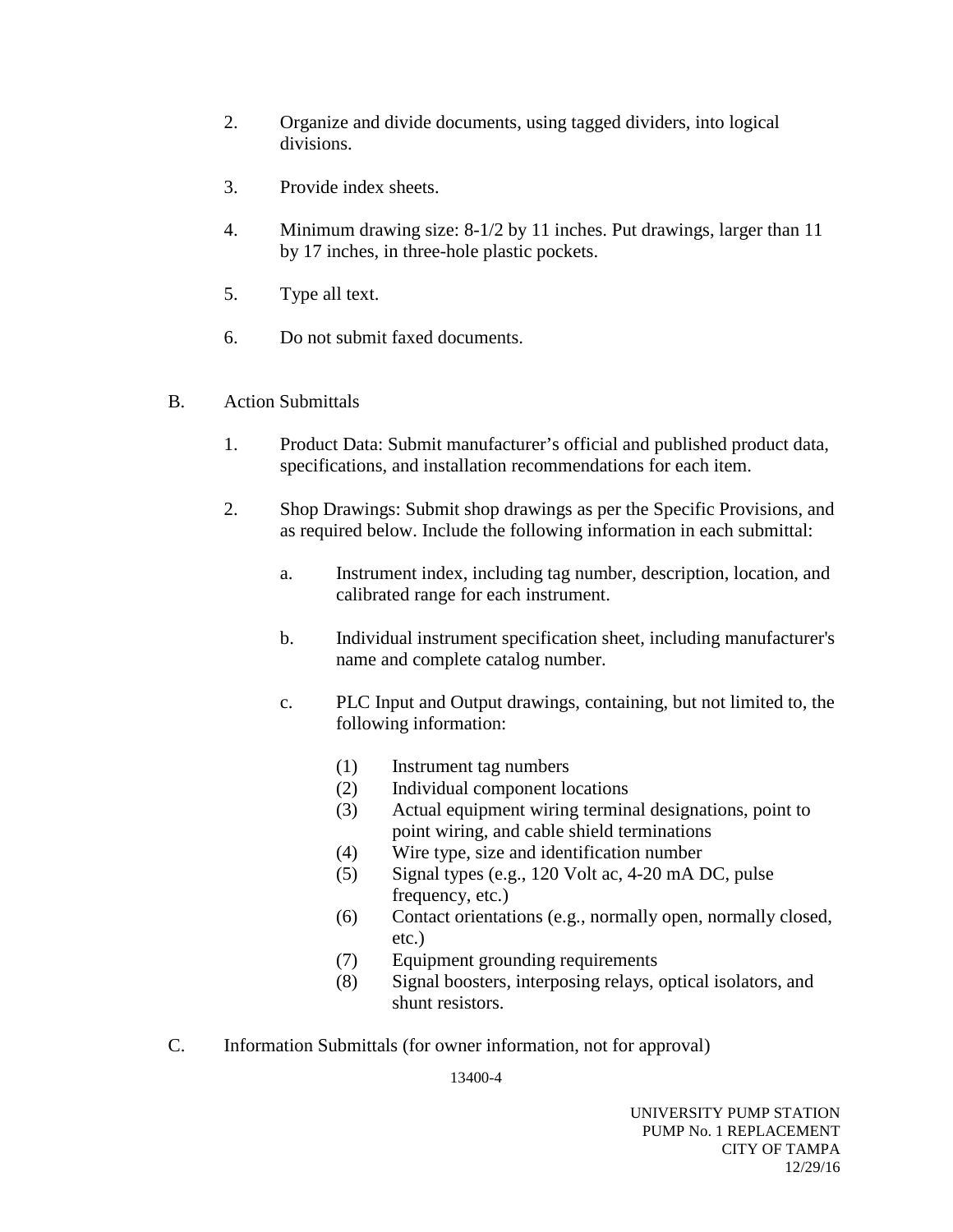- 1. Test Reports: Submit all loop field calibration reports.
- 2. Manufacturer's Instructions: Submit manufacturer published installation manuals for each instrument.
- D. Contract Closeout Information Submittals (for owner information, not for approval): Provide submittals as required below.
	- 1. Project Record Documents: In addition to requirements described in the Specific Provisions, provide the following:
		- a. PLC program documentation: Provide paper copies of all PLC software development and configuration including listing of all PLC register tables.
		- b. Include functional narrative description of the developed ladder logic to describe each control system. Ladder logic is to be annotated as specified in Section 13451 to include functional alphanumeric description of logic elements to assist Owner in understanding the ladder logic for troubleshooting and future modification.
		- c. PLC program copies: Provide two digital copies of fully configured PLC systems. Digital copies shall be in CD-ROM format.
		- d. HMI program copies: Provide hard copy printouts and digital copies of new HMI screens and database listings. Digital copies shall be in CD-ROM format.
	- 2. Operation and Maintenance Data: Provide operation and maintenance manuals as specified in the Specific Provisions. Include the following information:
		- a. Recommended spare parts list.
		- b. Manufacturer approved repair and service centers list.
		- c. Replacements part sources.
		- d. Recommended maintenance procedures and frequencies.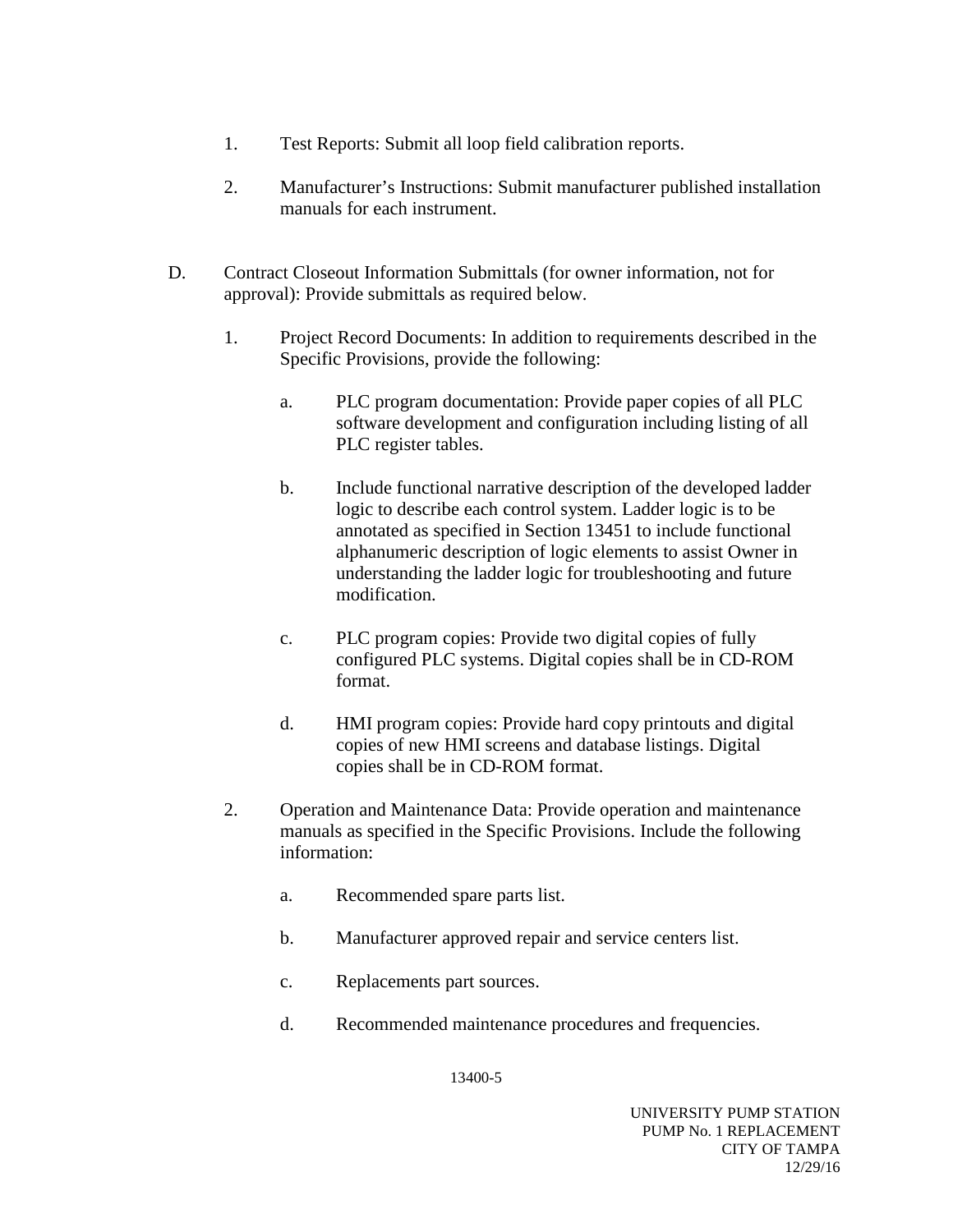3. Warranty: Provide warranty certificate as described in the Specific Provisions.

# **1.6 QUALITY ASSURANCE**

- A. Regulatory Requirements
	- 1. Code Compliance: Comply with National Electrical Code (NFPA 70) and any and all local codes, applicable to construction and installation of electrical wiring, devices, material and equipment.
	- 2. ECA Standards: Comply with applicable portions of National Electrical Contractor's Association's "Standard of Installation".
	- 3. UL Labels: Provide control panel components, power supplies, controllers, relays, etc., which have been listed and labeled by Underwriter's Laboratories.
- B. The purpose of contract drawings and specifications is to convey information required for complete and functioning systems. Systems Integrator is responsible for all details necessary to properly install, adjust, and place in operation, intended systems. "Instrument Schedules" and "PLC I/O Summaries" are provided for convenience; their accuracy is not guaranteed.

# **1.7 DELIVERY, STORAGE, AND HANDLING**

- A. General: Deliver, store, and handle all products and materials as specified in the Specific Provisions.
- B. Packing and Shipping
- C. Acceptance at Site: Inspect all materials and equipment against approved shop drawings at time of delivery. Immediately return for replacement or repair any equipment or materials damaged or not meeting requirements of approved shop drawings.
- D. Storage and Protection: Label all equipment and materials after they have been inspected. Store all equipment and materials in dry, covered, ventilated location. Protect from harm in accordance with manufacturer's recommendations.

# **1.8 PROJECT/SITE CONDITIONS**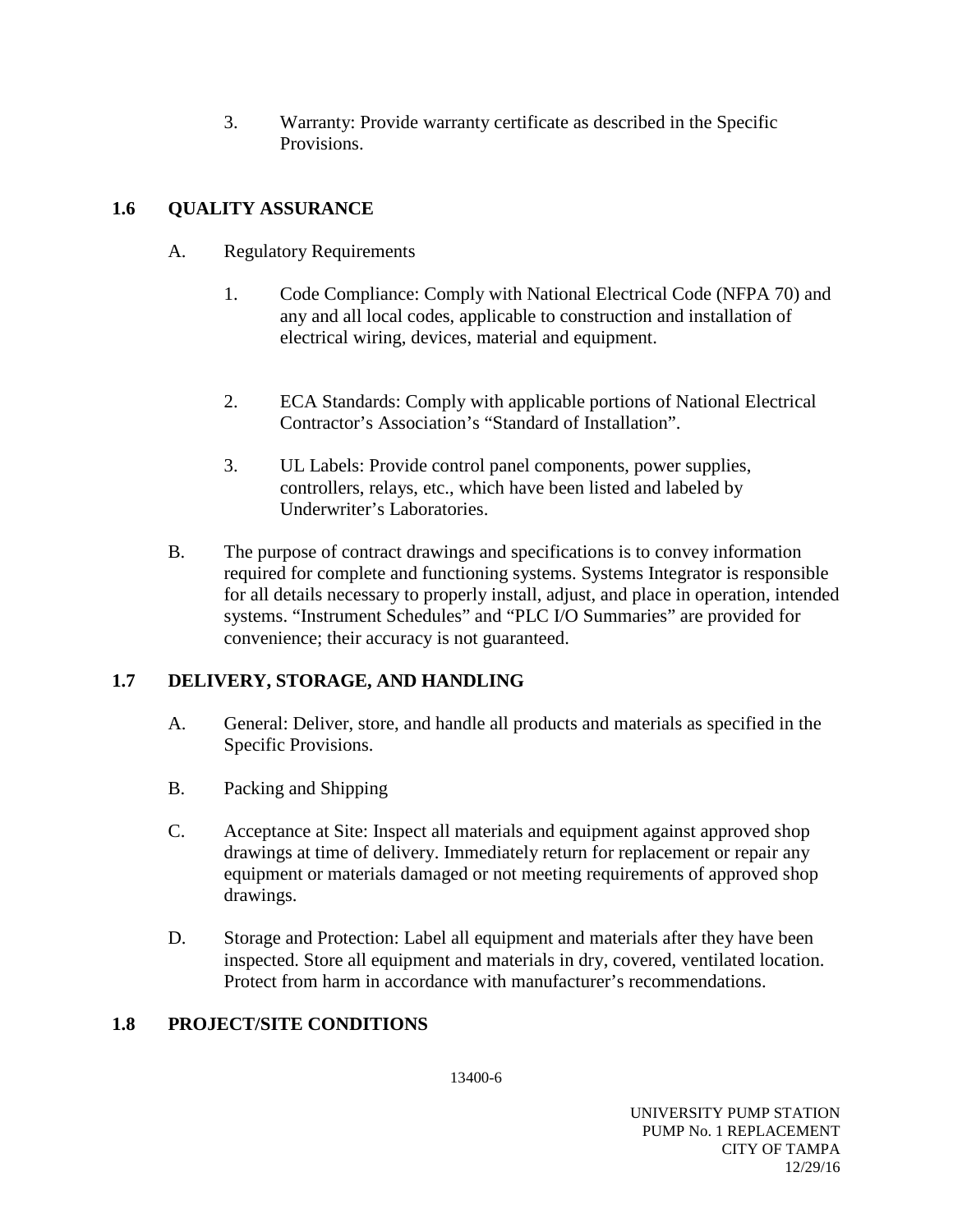A. Environmental Requirements: Protect all equipment and instruments specified herein from moisture.

## **PART 2 PRODUCTS**

## **2.1 MANUFACTURERS**

A. Allowable hardware manufacturers are listed in the respective specification sections.

## **2.2 MONITORING AND CONTROL – GENERAL**

- A. These sections contains functional descriptions of the pump station equipment and processes to be monitored by (or through) the new PLC system.
- B. Configure the PLC system to meet the functional requirements specified herein.
- C. Make all register and I/O data available to the new Annunciator PLC and existing SCADA PLC.
- D. PLC shall examine status of the input from each equipment item/group. PLC control logic and outputs shall be activated if the equipment begins to operate outside of normal limits.

## **2.2 HUMAN MACHINE INTERFACE (HMI) PANELS:**

- A. General: A human machine interface (HMI) shall be provided on the outer door of the enclosure for the annunciator panel and for the pump control panel.
- B. HMI Annunciator Panel:
	- 1. All alarm statuses, motor run statuses, and control statuses shall be through the HMI annunciator panel.
	- 2. The HMI annunciator panel shall operate from 24 VDC, 1.6A max.
	- 3. The HMI annunciator panel shall include a 15" color analog resistive touch screen with VGA 1024 x 768 resolution and 16 BIT color graphics.
	- 4. The HMI annunciator panel shall be standard with 256 MB flash/RAM.

13400-7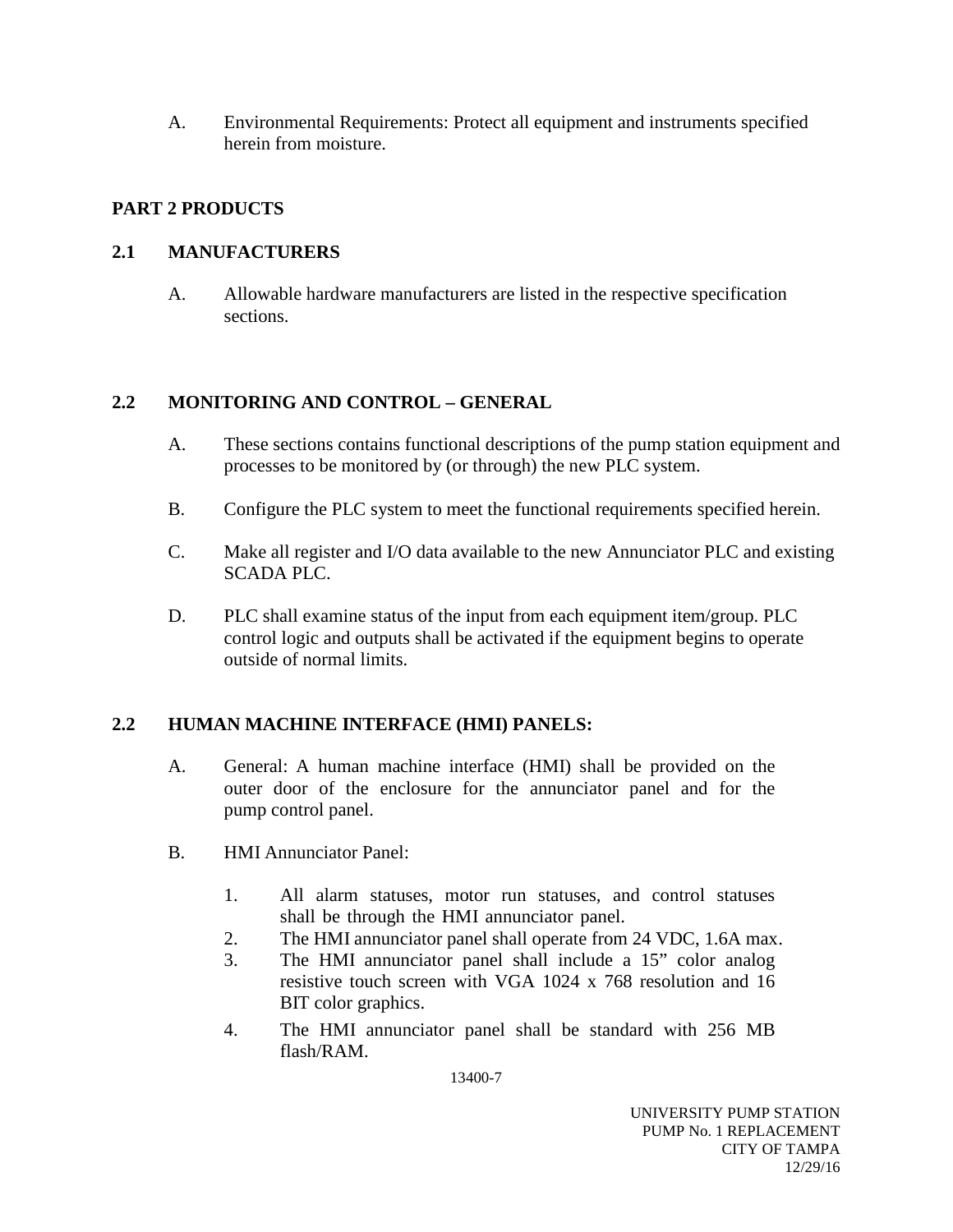- 5. The HMI annunciator panel shall be compatible with serial protocol and Ethernet protocol.
- 6. The HMI annunciator panel shall include an RS-232 port, an Ethernet 10 Base-T port and two (2) USB ports.
- 7. The HMI annunciator panel shall be pre-programmed with graphical screen software, including alarms, trends, event logging, animation, security and symbol library.
- 8. The HMI annunciator panel shall be rated for NEMA 4/12 and IP65.
- 9. The HMI annunciator panel shall be a Maple Systems HMI 5150P touch screen or equal.

## **2.3 ALARM PROCEDURES**

- A. Program the PLC and local HMI to annunciate alarms.
	- 1. When an alarm occurs, program associated PLC to function as follows:
		- a. Display alarm event in annunciator table format on the OIT.
- B. Program the PLC to permit user to acknowledge the alarm from the OIT.
- A. Alarm Schedule :
	- 1. Pump No. 1 Drive Failure
	- 2. Pump No. 1 Power Sense Relay
	- 3. Pump No. 1 Motor Stator High Temperature
	- 4. Pump No. 1 Motor Excessive Vibration
	- 5. Pump No. 1 Pump Excessive Vibration
	- 6. Pump No. 1 Discharge Valve Failed to Open
	- 7. Pump No. 2 Drive Failure
	- 8. Pump No. 2 Power Sense Relay
	- 9. Pump No. 2 Motor Stator High Temperature
	- 10. Pump No. 2 Motor Excessive Vibration
	- 11. Pump No. 2 Pump Excessive Vibration
	- 12. Pump No. 2 Discharge Valve Failed to Open
	- 13. Pump No. 3 Drive Failure
	- 14. Pump No. 3 Power Sense Relay
	- 15. Pump No. 3 Motor Stator High Temperature
	- 16. Pump No. 3 Motor Excessive Vibration
	- 17. Pump No. 3 Pump Excessive Vibration
	- 18. Pump No. 3 Discharge Valve Failed to Open
	- 19. Pump No. 1 South Wet Well Low Level

13400-8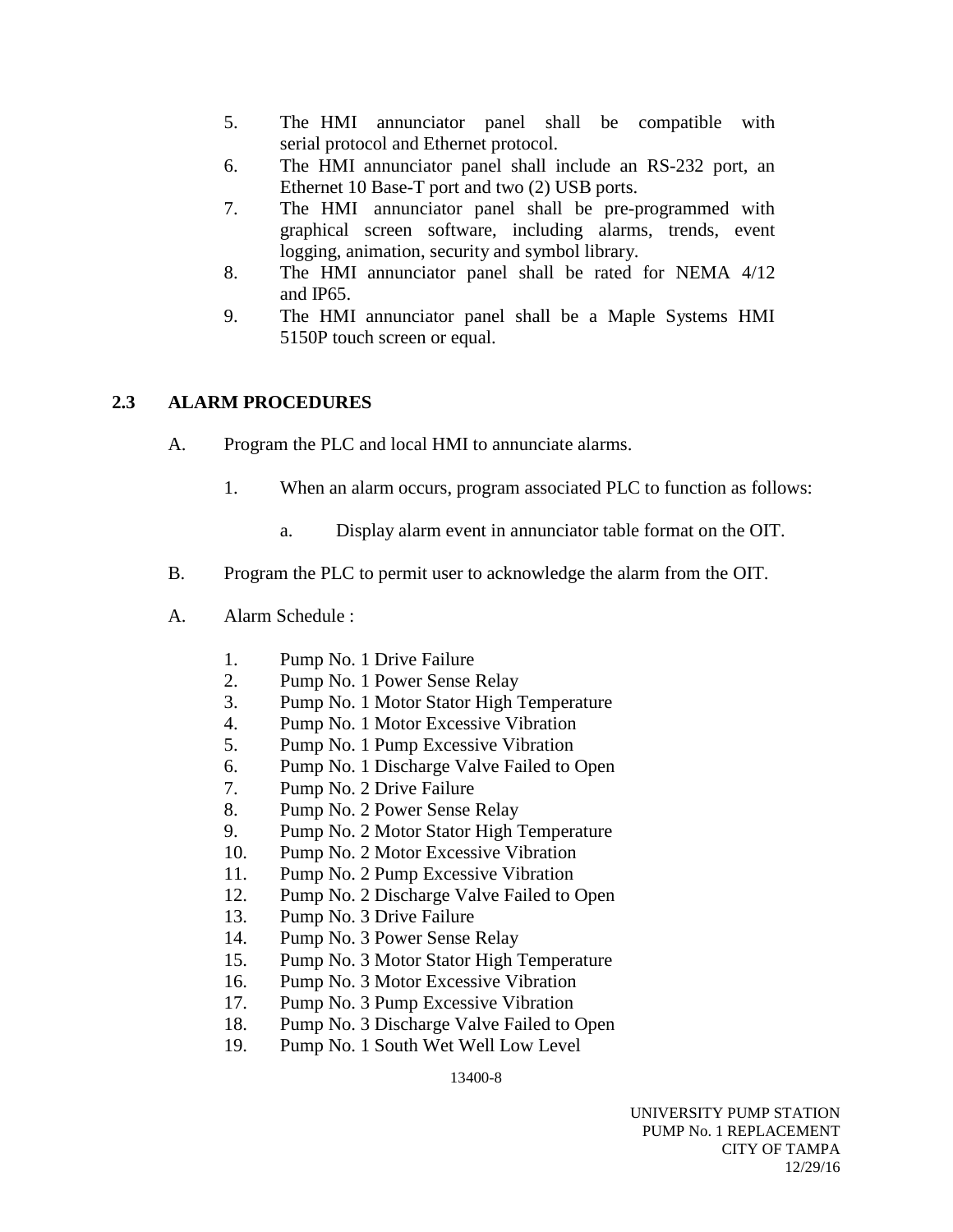- 20. Pump No. 3 North Wet Well Low Level
- 21. Pump No. 3 Overload Relay
- 22. Pump No. 3 E.C.C. Failure
- 23. Pump No. 3 E.C.C. High Discharge Air Temperature
- 24. South Bar Rack High Differential
- 25. South Wet Well High Level
- 26. Sump High Water Level
- 27. Door Security Switches
- 28. Engine-Generator Dry Tank
- 29. North Wet Well High Level
- 30. North Wet Well Low Level
- 31. North Bar Rack High Differential
- 32. Combustible Gas Detector
- 33. Combustible Gas in Screen Room
- 34. Automatic Transfer Switch
- 35. Low Air Pressure
- 36. Exhaust Blower Fault
- 37. Odor Control Stage-1 Fault
- 38. Odor Control Stage-2 Fault
- 39. Pump 1 Dangerous Vibration Shutdown
- 40. Pump 2 Dangerous Vibration Shutdown
- 41. Pump 3 Dangerous Vibration Shutdown

## **2.4 HUMAN MACHINE INTERFACE (HMI) SCREENS**

- A. HMI Screens:
	- 1. The application programming for the integrated graphic display system for the pump control panel mounted HMI shall be provided by the Systems Integrator and coordinated with the OWNER. The HMI graphic screens shall be graphic representations of the equipment and processes controlled and monitored by the control panel. Each screen shall be developed, printed and submitted for approval by the OWNER.
	- 2. Sample screen "A" is provided at the end of this specification section for reference. These sample screens portray the overall intent of what the Contractor is to provide in the development of the HMI graphic screens. These sample screens are not intended to provide a detailed representation of the graphics that are to be provided for the pumping station.

#### **PART 3 EXECUTION**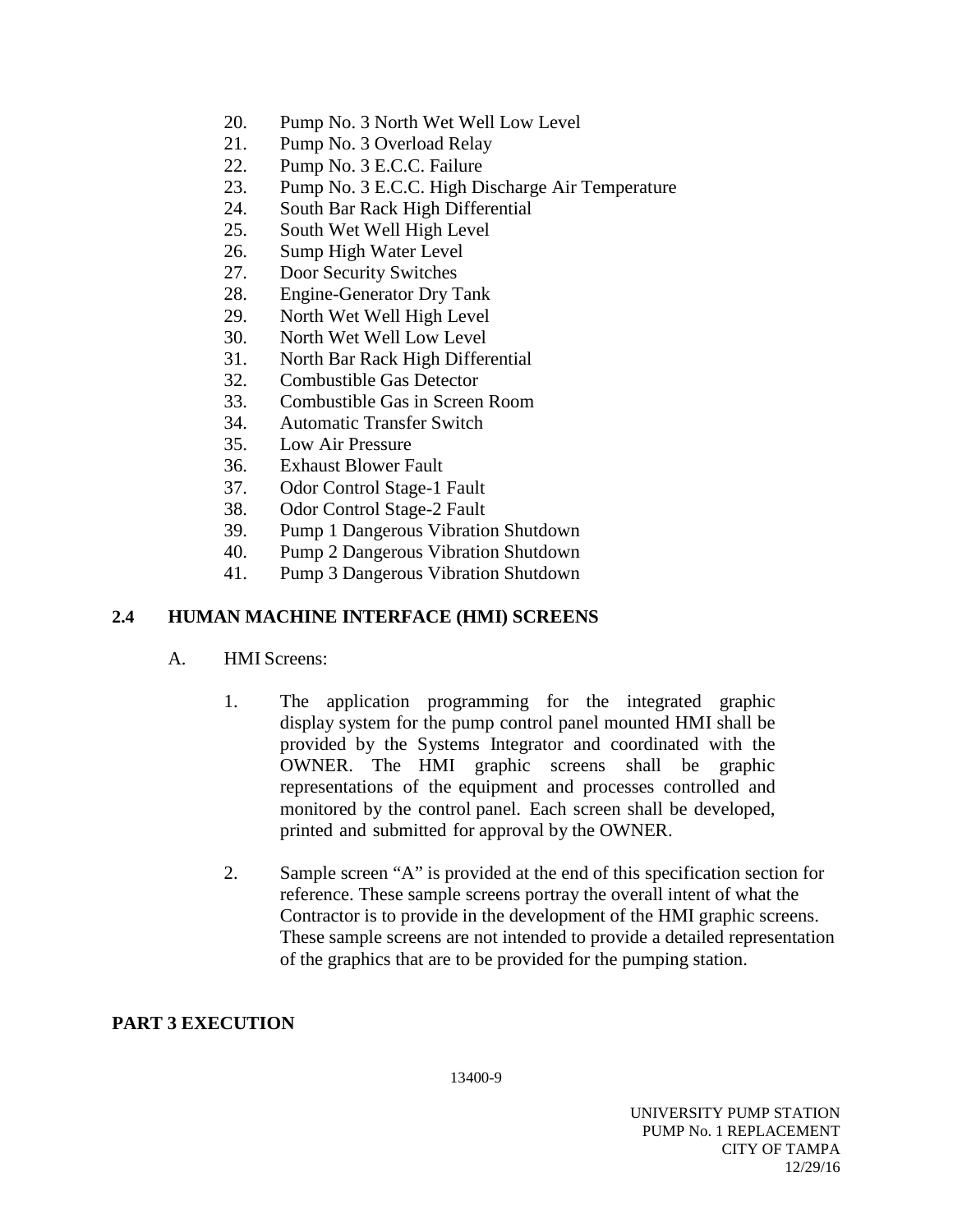## **3.1 ERECTION, INSTALLATION AND APPLICATION**

### A. General

- 1. Install all instruments and equipment in strict compliance with manufacturer's instructions.
- 2. Mount all gages and indicators in upright position.
- 3. Provide sufficient space around equipment for maintenance and removal of equipment.
- 4. Cover front panels, gages and indicators during construction for protection from dust, weld and paint splatter.
- 5. Unless otherwise impractical, mount all indicating instruments at eye level (5 feet).
- 6. Unless otherwise impractical, support instruments independent of process piping.
- B. Installation Hardware
	- 1. Provide stainless steel nuts and bolts.
	- 2. Provide aluminum or stainless steel support channels.
	- 3. Provide 1/4-inch thick minimum, clear anodized aluminum equipment mounting plates.
	- 4. Provide gaskets to prevent galvanic reaction between dissimilar metal surfaces.
- C. Equipment Identification and Instrument Tags
	- 1. Provide embossed stainless steel tags as specified in Section 13420.
	- 2. Provide an engraved laminated plastic plate at each wall-mounted instrument panel, indicating panel and instrument function and tag.
	- 3. Engraved laminated tag colors: Provide black lettering on white background. Mount tags at eye level.

13400-10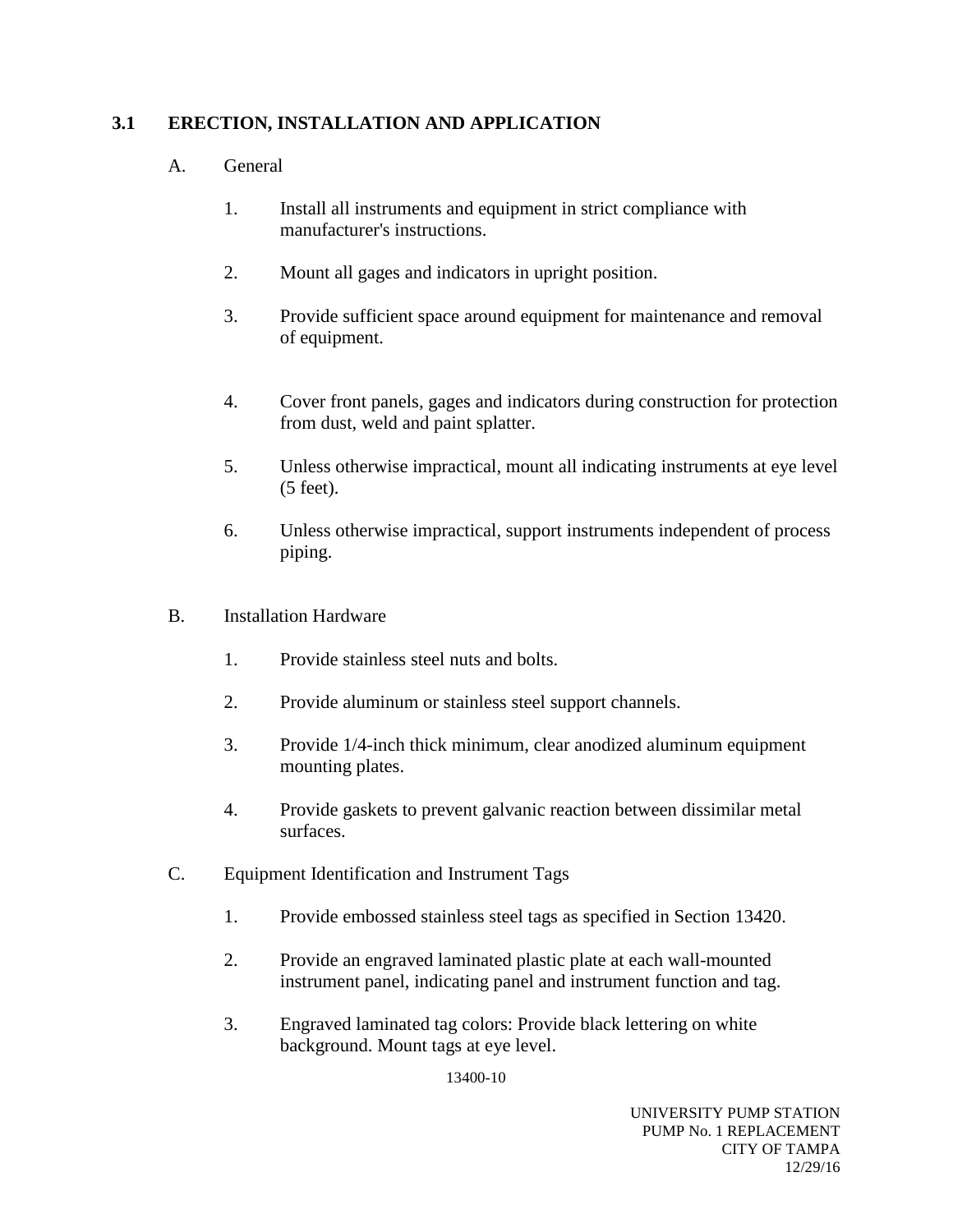## **3.2 FIELD QUALITY CONTROL**

- A. Tests and Inspection: Provide tests as required in the Specific Provisions.
- B. Inspection: Demonstrate that instruments, panels, and PLC equipment,
	- 1. Has not been damaged by transportation or installation,
	- 2. Has been properly installed,
	- 3. Has no mechanical defects,
	- 4. Has been properly connected.
- C. Tests: Perform the following tests:
	- 1. Field-calibrate all field instruments. Test all analog input loop zeroes and spans by disconnecting wiring at each transmitter and by connecting a 4- 20mA generator.
	- 2. Test all external alarm contacts by placing jumpers across normally open contact inputs, or by physically disconnecting wiring on normally closed contact inputs. These procedures shall be done at location of field contacts.
	- 3. Conduct all tests in presence of Owner personnel or Engineer.
- D. Manufacturers Field Service: Provide manufacturer field service for calibration, initial setup, programming and commissioning of each instrument.

## END OF SECTION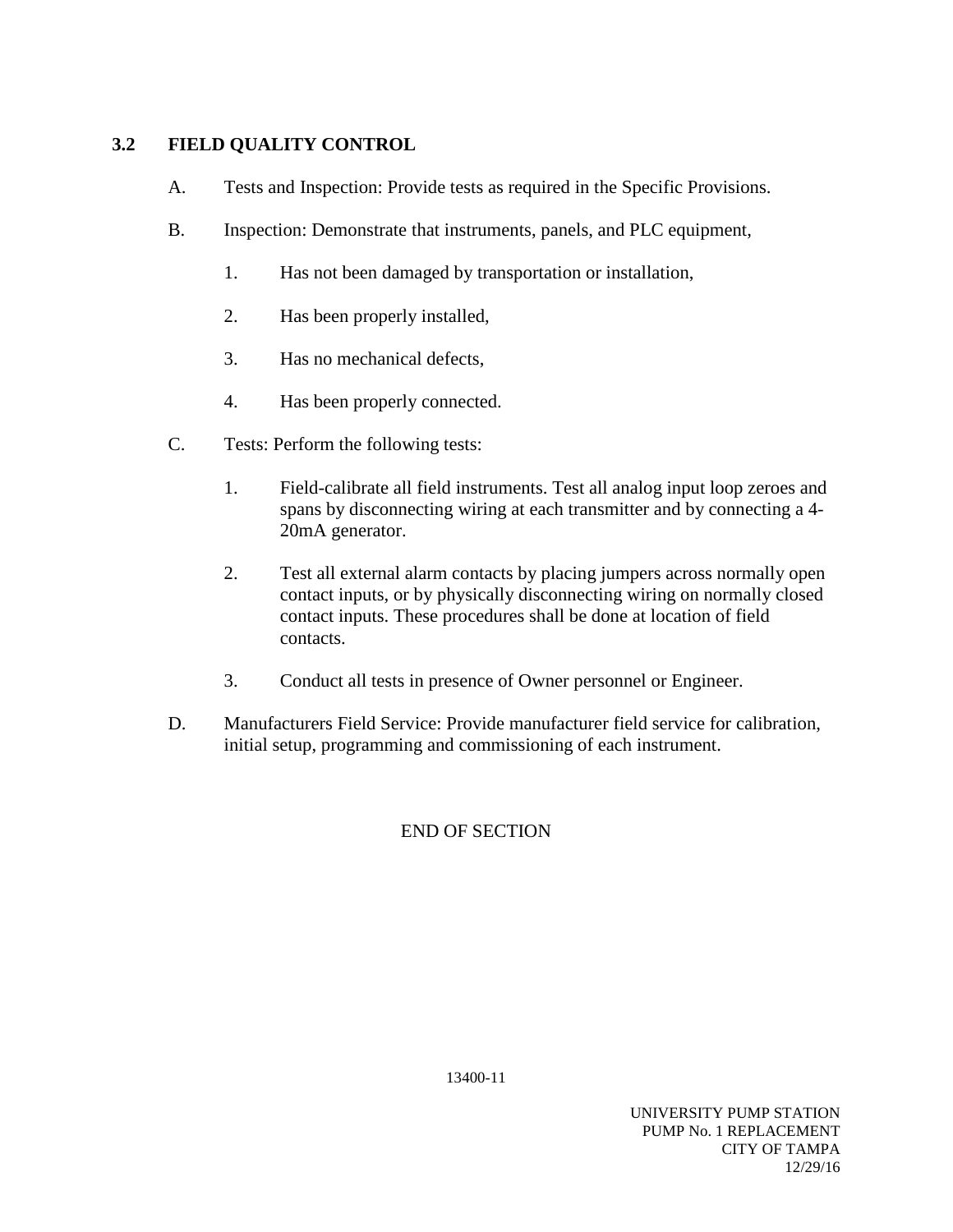|    | PUMP #1                                                                                  | PUMP #2              |                                                            | PUMP #3                                           |                                                    | <b>SWITCHGEAR</b>                                             |  | PUMP #1                                         | PUMP #2              |               | <b>PUMP #3</b>                         | PUMP #4              | <b>SWITCHGEAR</b>                           |       |                                                                             |             |
|----|------------------------------------------------------------------------------------------|----------------------|------------------------------------------------------------|---------------------------------------------------|----------------------------------------------------|---------------------------------------------------------------|--|-------------------------------------------------|----------------------|---------------|----------------------------------------|----------------------|---------------------------------------------|-------|-----------------------------------------------------------------------------|-------------|
|    | <b>STOPPED</b>                                                                           | <b>RUNNING</b>       |                                                            | <b>STOPPED</b>                                    |                                                    | <b>MAIN A CLOSED</b>                                          |  | <b>STOPPED</b>                                  | <b>RUNNING</b>       |               | <b>STOPPED</b>                         | <b>STOPPED</b>       | MAIN 'B' KW                                 |       |                                                                             |             |
|    | 0.0 % SPEED                                                                              | 67.8 % SPEED         |                                                            | 0.0 % SPEED                                       |                                                    | MAIN 'B' CLOSED                                               |  | 0.0 % SPEED                                     | 67.8 % SPEED         |               | 0.0 % SPEED                            | 0.0 % SPEED          | MAIN "A" PF                                 |       |                                                                             |             |
|    | 0.0 KW                                                                                   | 97.3 KW              |                                                            | 0.0 KW                                            |                                                    | <b>TIE OPENED</b>                                             |  | 0.0 KW                                          | 97.3 KW              |               | 0.0 KW                                 | 0.0 KW               | MAIN 'B' PF                                 |       |                                                                             |             |
|    | 0.0 AMPS                                                                                 | 146 AMPS             |                                                            | 0.0 AMPS                                          |                                                    | MAIN "A" AMPS                                                 |  | 0.0 AMPS                                        | 146 AMPS             |               | 0.0 AMPS                               | 0.0 AMPS             | MAIN A KVA                                  |       |                                                                             |             |
|    | <b>FAIL TO START</b>                                                                     | <b>FAIL TO START</b> |                                                            | <b>FAIL TO START</b>                              |                                                    | MAIN "B" AMPS                                                 |  | <b>FAIL TO START</b>                            | <b>FAIL TO START</b> |               | <b>FAIL TO START</b>                   | <b>FAIL TO START</b> | MAIN 'B' KVA                                |       |                                                                             |             |
|    | <b>AFD READY</b>                                                                         | <b>AFD READY</b>     |                                                            | AFD NOT READY                                     |                                                    | MAIN "A" KW                                                   |  | <b>AFD READY</b>                                | <b>AFD READY</b>     |               | <b>AFD NOT READY</b>                   | <b>AFD READY</b>     | MCC-65A AMPS                                |       |                                                                             |             |
|    | W. W. UPSTREAM HIGH WARNING<br>W. W. UPSTREAM HIGH ALARM                                 |                      | P#2 FAILED TO START<br><b>2#2 dish. Valve fail to open</b> |                                                   | <b>P#2 STATOR SEAL LEAK</b><br>P#2 CABLE SEAL LEAK |                                                               |  | SUMP PUMP LEVEL<br>PLANT WATER PRESSURE         |                      |               | SCREEN CONTROL POWER<br>SCREEN RUNNING |                      | COMPACTOR RUNNING<br><b>COMPACTOR FAULT</b> |       |                                                                             |             |
|    | W. W. DWNSTREAM LOW WARNING                                                              |                      |                                                            | P#2 DISH. VALVE FAIL TO CLOSE                     | P#2 BEARING OVERTEMP.                              |                                                               |  | <b>HVAC TROUBLE</b>                             |                      |               | <b>SCREEN FAULT</b>                    |                      | <b>COMPACTOR LOW LOAD</b>                   |       |                                                                             |             |
|    | <b>BUBBLER CNTRL PWR FAIL</b>                                                            |                      | P#2 AFD FAIL                                               |                                                   | <b>P#4 FAILED TO START</b>                         |                                                               |  |                                                 |                      |               | SCREEN SPRAY WASH FAILURE              |                      | <b>COMPACTOR HIGH LOAD</b>                  |       |                                                                             |             |
|    | LEL GAS 25%<br><b>LEL GAS 50%</b>                                                        |                      | <b>P#2 STATOR SEAL LEAK</b>                                | <b>P#2 MTR STATOR OVERTEMP.</b>                   |                                                    | P#4 DISH. VALVE FAIL TO OPEN<br>P#4 DISH. VALVE FAIL TO CLOSE |  | LIGHTING ATS TROUBLE<br>LIGHTING ATS ON BUS "A" |                      |               | SCREEN SPRAY WATER FLOW GPM            |                      |                                             |       |                                                                             |             |
|    | <b>GAS DETECTOR OK</b>                                                                   |                      | <b>P#2 CABLE SEAL LEAK</b>                                 |                                                   | <b>P#4 AFD FAIL</b>                                |                                                               |  | LIGHTING ATS ON BUS "B"                         |                      |               | <b>SCREEN ATS TROUBLE</b>              |                      |                                             |       |                                                                             |             |
|    | <b>P#I FAILED TO START</b>                                                               |                      | P#2 BEARING OVERTEMP.                                      |                                                   |                                                    | <b>P#4 MTR STATOR OVERTEMP.</b>                               |  |                                                 |                      |               | SCREEN ATS ON BUS "A"                  |                      |                                             | NOTE: | 1. THE ANNUNCIATOR HW IS A WAPLE                                            |             |
|    | P#I DISH. VALVE FAIL TO OPEN                                                             |                      | P#3 FAILED TO START                                        |                                                   | <b>P#4 STATOR SEAL LEAK</b>                        |                                                               |  |                                                 |                      |               | SCREEN ATS ON BUS "B"                  |                      |                                             |       | SYSTEMS # HMIDISCP.                                                         |             |
|    | P#I DISH. VALVE FAIL TO CLOSE                                                            |                      |                                                            | P#3 DISH. VALVE FAIL TO OPEN                      |                                                    |                                                               |  |                                                 |                      |               |                                        |                      |                                             |       | 2. SCREEN 1 AND SCREEN 2 SHOWS THE<br>INFORMATION DISPLAYED ON THE SAME HUI |             |
|    | <b>P#I AFD FAIL</b>                                                                      |                      |                                                            | P#3 DISH, VALVE FAIL TO CLOSE WASTEWATER FLOW MGD |                                                    |                                                               |  |                                                 |                      |               |                                        |                      |                                             |       | AT DIFFERENT TIMES AS CONTROLLED BY                                         |             |
|    | P#I MTR STATOR OVERTEMP.                                                                 |                      | P#3 AFD FAIL                                               |                                                   |                                                    |                                                               |  |                                                 |                      |               |                                        |                      |                                             | з.    | OPERATOR TOUCH-SCREEN INPUT.<br>DISPLAY GRAPHICS AND CHARACTERISTICS        |             |
|    | P#I STATOR SEAL LEAK                                                                     |                      |                                                            | P#3 MTR STATOR OVERTEMP.                          |                                                    |                                                               |  |                                                 |                      |               |                                        |                      |                                             |       | SHALL FOLLOW THE STANDARDS SET FORTH                                        |             |
|    | <b>ALARMS</b>                                                                            |                      |                                                            |                                                   |                                                    |                                                               |  | <b>ALARMS</b>                                   |                      |               |                                        |                      |                                             |       | AT SULPHUR SPRINGS AND YEAR PUNPING<br>STATIONS.                            |             |
|    |                                                                                          |                      |                                                            |                                                   |                                                    |                                                               |  |                                                 |                      |               | PROPOSED ANNUNCIATOR SAMPLE SCREEN 2   |                      |                                             |       |                                                                             |             |
| हू |                                                                                          |                      |                                                            | PROPOSED ANNUNCIATOR SAMPLE SCREEN I              |                                                    |                                                               |  |                                                 |                      |               |                                        |                      |                                             |       |                                                                             |             |
|    |                                                                                          |                      |                                                            |                                                   |                                                    |                                                               |  |                                                 |                      |               |                                        |                      |                                             |       |                                                                             |             |
|    |                                                                                          |                      |                                                            |                                                   |                                                    |                                                               |  |                                                 |                      |               |                                        |                      |                                             |       |                                                                             |             |
|    |                                                                                          |                      |                                                            |                                                   |                                                    |                                                               |  |                                                 |                      |               |                                        |                      |                                             |       |                                                                             |             |
|    |                                                                                          |                      |                                                            |                                                   |                                                    |                                                               |  |                                                 |                      |               |                                        |                      |                                             |       |                                                                             |             |
|    |                                                                                          |                      |                                                            |                                                   |                                                    |                                                               |  |                                                 |                      |               |                                        |                      |                                             |       |                                                                             |             |
|    |                                                                                          |                      |                                                            |                                                   |                                                    |                                                               |  |                                                 |                      |               |                                        |                      |                                             |       |                                                                             |             |
|    |                                                                                          |                      |                                                            |                                                   |                                                    |                                                               |  |                                                 |                      |               |                                        |                      |                                             |       |                                                                             |             |
|    |                                                                                          |                      |                                                            |                                                   |                                                    |                                                               |  |                                                 |                      |               |                                        |                      |                                             |       |                                                                             |             |
|    |                                                                                          |                      |                                                            |                                                   |                                                    |                                                               |  |                                                 |                      |               |                                        |                      |                                             |       |                                                                             |             |
|    |                                                                                          |                      | DATE<br>No.                                                |                                                   |                                                    | <b>REVISIONS</b>                                              |  | <b>DES: RDK</b>                                 |                      |               |                                        |                      |                                             |       |                                                                             | <b>W.O.</b> |
| 青色 | ROMAN D. KORCHAK, P.E. #42626<br>ELECTRICAL SECTION HEAD<br><b>WASTEWATER DEPARTMENT</b> |                      | $\overline{\mathbf{3}}$                                    |                                                   |                                                    |                                                               |  |                                                 |                      | CITY of TAMPA |                                        |                      |                                             |       | UNIVERSITY PUMPING STATION<br>SHEE                                          |             |
|    |                                                                                          |                      | <b>D</b>                                                   |                                                   |                                                    |                                                               |  | <b>DRN: RDK</b><br><b>CKD:</b>                  |                      |               | WASTEWATER DEPARTMENT                  |                      |                                             |       | XX<br>PROPOSED ANNUNCIATOR SCREENS                                          |             |
|    |                                                                                          |                      |                                                            |                                                   |                                                    |                                                               |  | DATE: 7/08/13                                   |                      |               |                                        |                      |                                             |       |                                                                             | or -        |

 $\begin{array}{c}\n\hline\nw.o. \\
\hline\n\text{SHEET} \\
\text{XXX}\n\end{array}$ 

13400 -13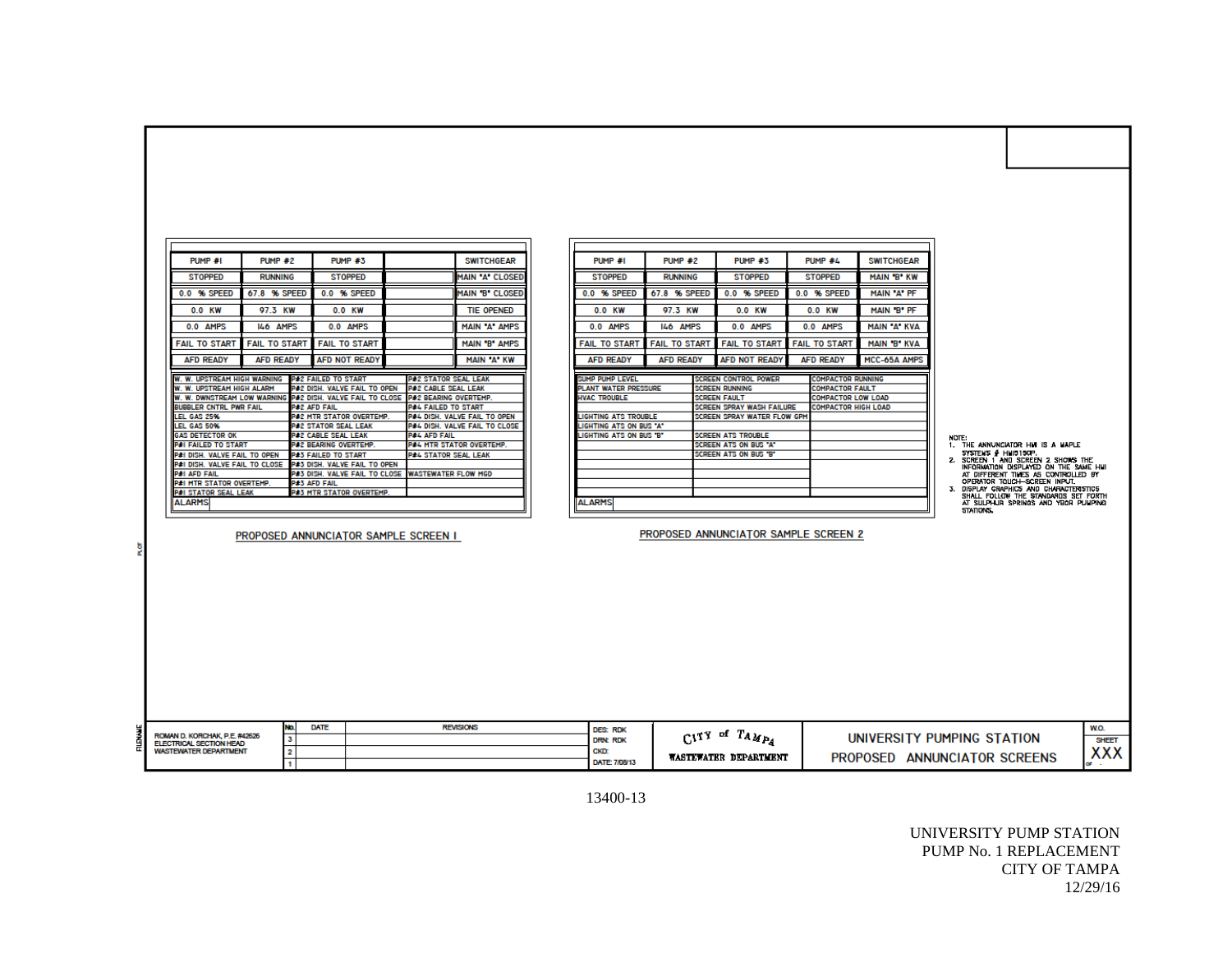## **SECTION 13451**

## **PROGRAMMABLE LOGIC CONTROL (PLC) SYSTEM**

## **PART 1 GENERAL**

## **1.1 SUMMARY**

- A. This section includes requirements for providing a Programmable Logic Control (PLC) system, local operator interface systems and all appurtenances required for monitoring of equipment and unit processes. The PLC will serve as the digital system interface to field devices and signals. The new PLC shall be connected to a OIT (OIT to serve as system Annunciator).
- B. Programming and Software Configuration
	- 1. All programming and software configuration for the new PLC shall be included as part of this contract work.
	- 2. All programming and software configuration for the Annunciator shall be included as part of this contract.
- C. Provide all submittal documents within 90 days of Notice to Proceed.
- D. Work includes all elements of the systems specified. Provide all control hardware complete with power supplies, enclosures, accessories, and other appurtenances. Provide installation of new equipment, and testing necessary for the proper operation of the control system.
- E. Related Sections
	- 1. Section 13400 General Instrumentation and Control

## **1.2 SYSTEM DESCRIPTION**

- A. Design Requirements
	- 1. Program the PLC to achieve Sewage Pump monitoring described herein Section 13400.
	- 2. Fully configure PLC system and appurtenances to form a complete working system.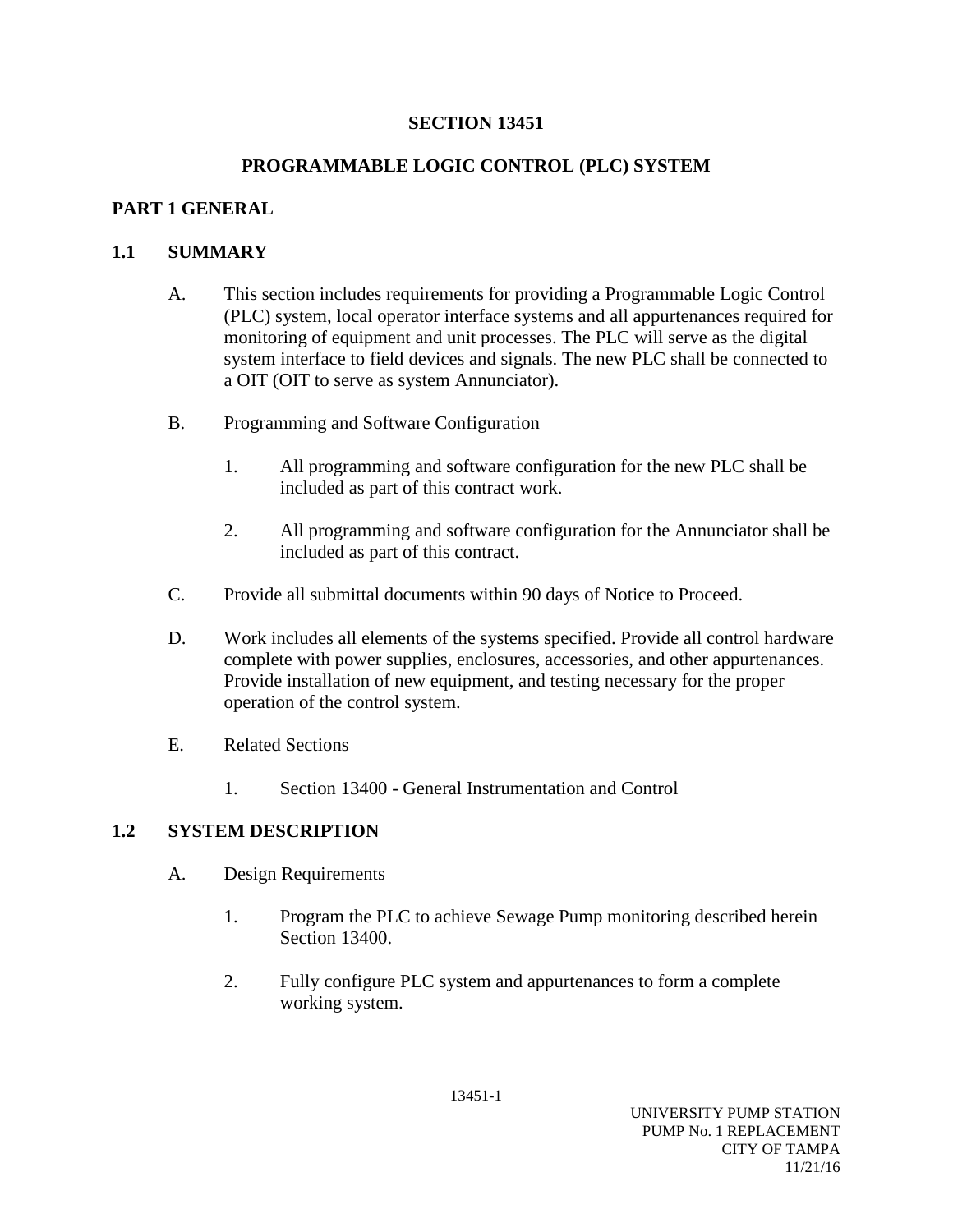- C. Provide complete systems, which shall include, but not be limited to I/O racks or chassis, power supplies, input and output modules, special communication modules, local operator interface systems, and power and communication cables.
- D. Provide one copy of PLC programming software and one copy of Annunciator system programming software as specified herein. Software licensing to be for the City of Tampa. Turn all software and manuals over to City personnel at job completion.

## **1.3 SUBMITTALS**

- A. Submit product data as required in Section 13400.
	- 1. Submit data sheets and catalog literature on each type of equipment.
	- 2. Submit programming and installation manuals for each type of equipment.
- B. Documentation:
	- 1. Provide all documentation related to PLC configuration.
	- 2. Furnish all manuals, PLC logic documentation and application programmer's notes.
	- 3. Furnish listing of PLC register tables.
	- 4. Furnish hard copy printout of all PLC logic at project closeout.
- C. Operation and Maintenance Manuals: Submit operation and maintenance manuals.

## **1.4 SPARE PARTS**

- A. Provide the following spare parts:
	- 1. One PLC processor
	- 2. One digital input module of each type utilized
	- 3. One digital output module of each type utilized
	- 4. One analog input module of each type utilized
	- 5. One power supply assembly of each size utilized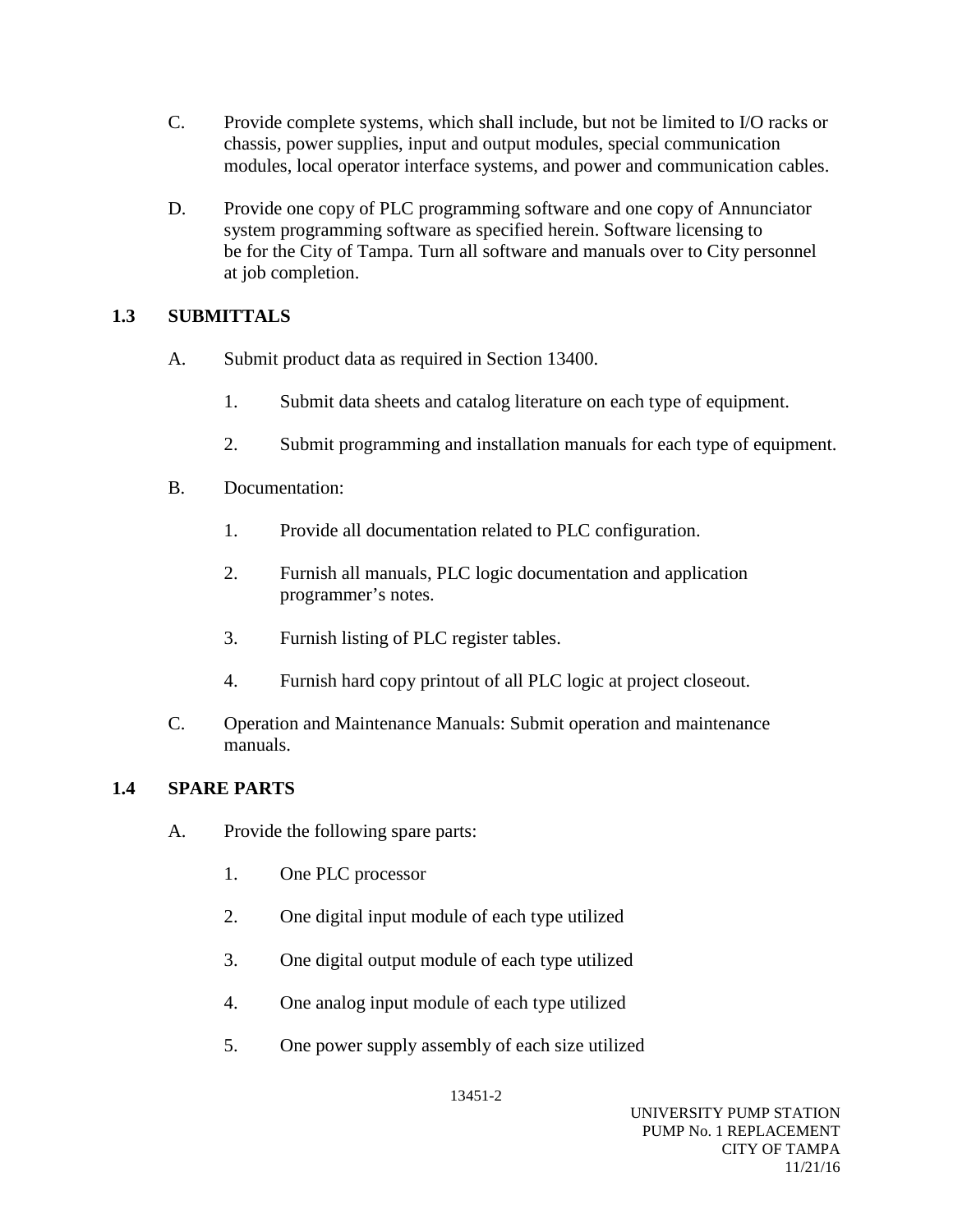6. One dozen fuses of each size furnished

## **PART 2 PRODUCTS**

## **2.1 MANUFACTURERS**

- A. General
	- 1. Provide PLC as a versatile system that is easily user programmable, and assembled from a wide variety of modular, plug-together components. The PLC system shall comprise the Power Supply, CPU Serial Communications Module, I/O Modules, Backplane, and Cables as indicated on the drawings.

#### B. Manufacturer

- 1. To ensure compatibility with other Department of Sanitary Sewer control systems, and to limit the City's inventory of spare parts, the Programmable Logic Controller shall be a GE RX3i : IC695CPE305-ABAG. Do not substitute.
- C. Baseplates
	- 1. Provide as a basic minimum, at least one baseplate onto which all other PLC modules attach.
- D. Power Supplies
	- 1. Provide the power supply module to plug into the baseplate's left-most slot and be rated to power a fully loaded baseplate (CPU and maximum I/O). Provide power supply suitable for 120-VAC single phase input power.
- E. CPU
	- 1. Provide CPU to use the instructions in its firmware and application program to direct the PLC's operation and to monitor the system to make sure there are no basic faults. Design the CPU to plug into the baseplate as a module; a CPU built into the baseplate is not acceptable.
- F. Input and Output (I/O) Modules
	- 1. Provide the required I/O modules to enable the PLC to interface with input and output field devices such as switches, sensors, relays, and solenoids.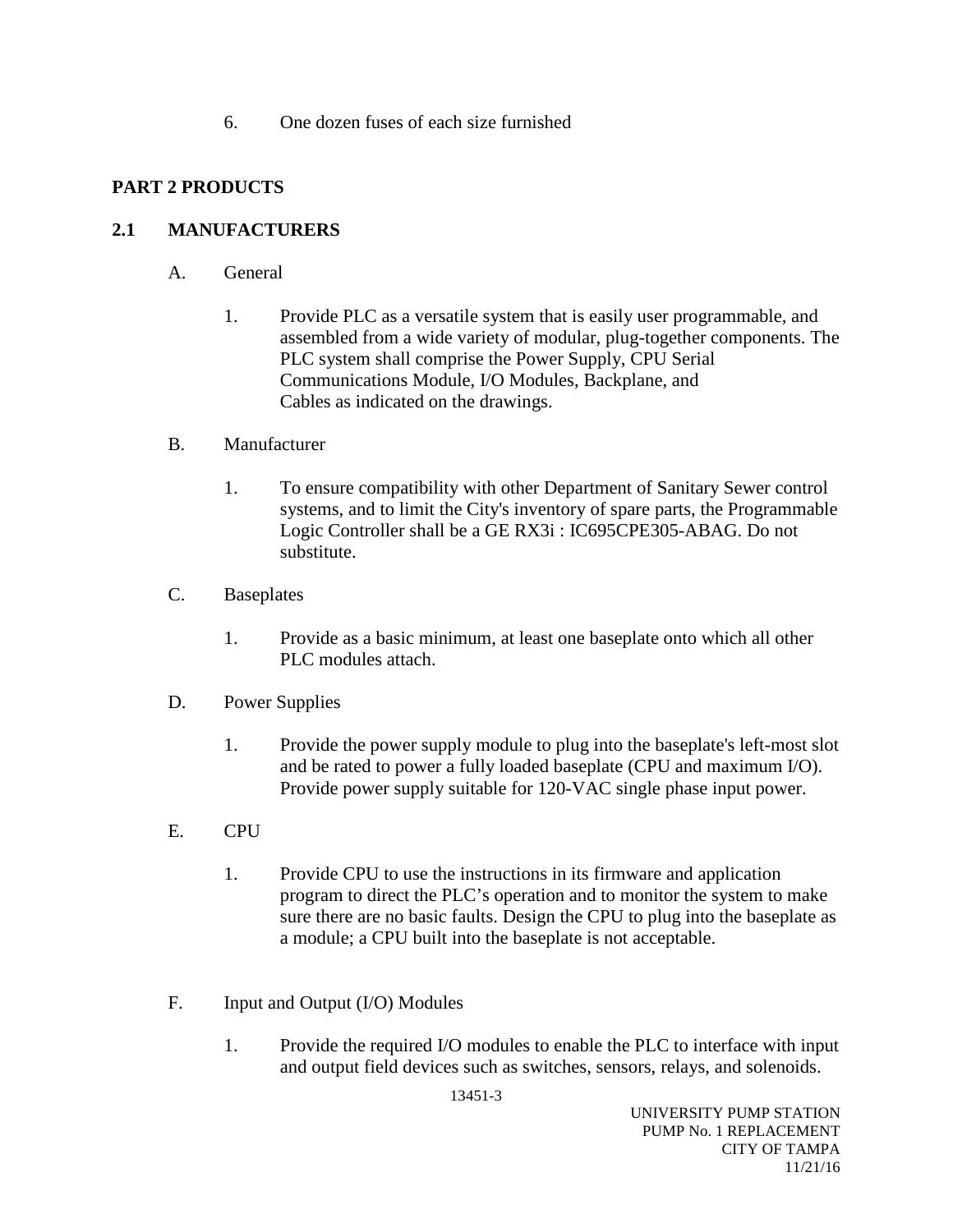Provide both discrete and analog I/O types as required by the application. Provide 16 channel discrete input and output modules. Provide a minimum of 25% spare I/O, or 2 spare I/O, (whichever is greater) for each type used.

- H. Cables
	- 1. Provide PLC manufacturer's standard prefabricated cables to connect the PLC components together or to other systems. For example, cables shall be provided to:
		- a. interconnect baseplates
		- b. connect a programmer to the CPU or to an option module
		- c. connect option modules to field devices or other systems.
	- 2. Provide cables of the proper length. No splices shall be allowed.
- I. Software and Documentation
	- 1. Program the PLC in ladder logic using IBM compatible software. Provide all configuration software and all necessary interface hardware and cables under this Contract to become the property of the City. The software is to be designed, developed, and documented by the Contractor. The Contractor shall be responsible for providing the details of the design and supplying the City with a set of reproducible as-built drawings. The Operation and Maintenance Manual shall include program documentation containing ample comments and a narrative of the actual working program with a symbol cross-reference legend for the system.
- K. Operator Interface Terminal (to serve as Annunciator)
	- 1. Provide 15-inch diagonal color graphic Operator Interface Terminal (HMI).
	- 2. Display: 1024x768 TFT color.
	- 3. Touchscreen: analog resistive
	- 4. Communications:
	- 5. Ethernet port
	- 6. 3 serial ports, RS-232/RS-485
	- 7. 2 USB ports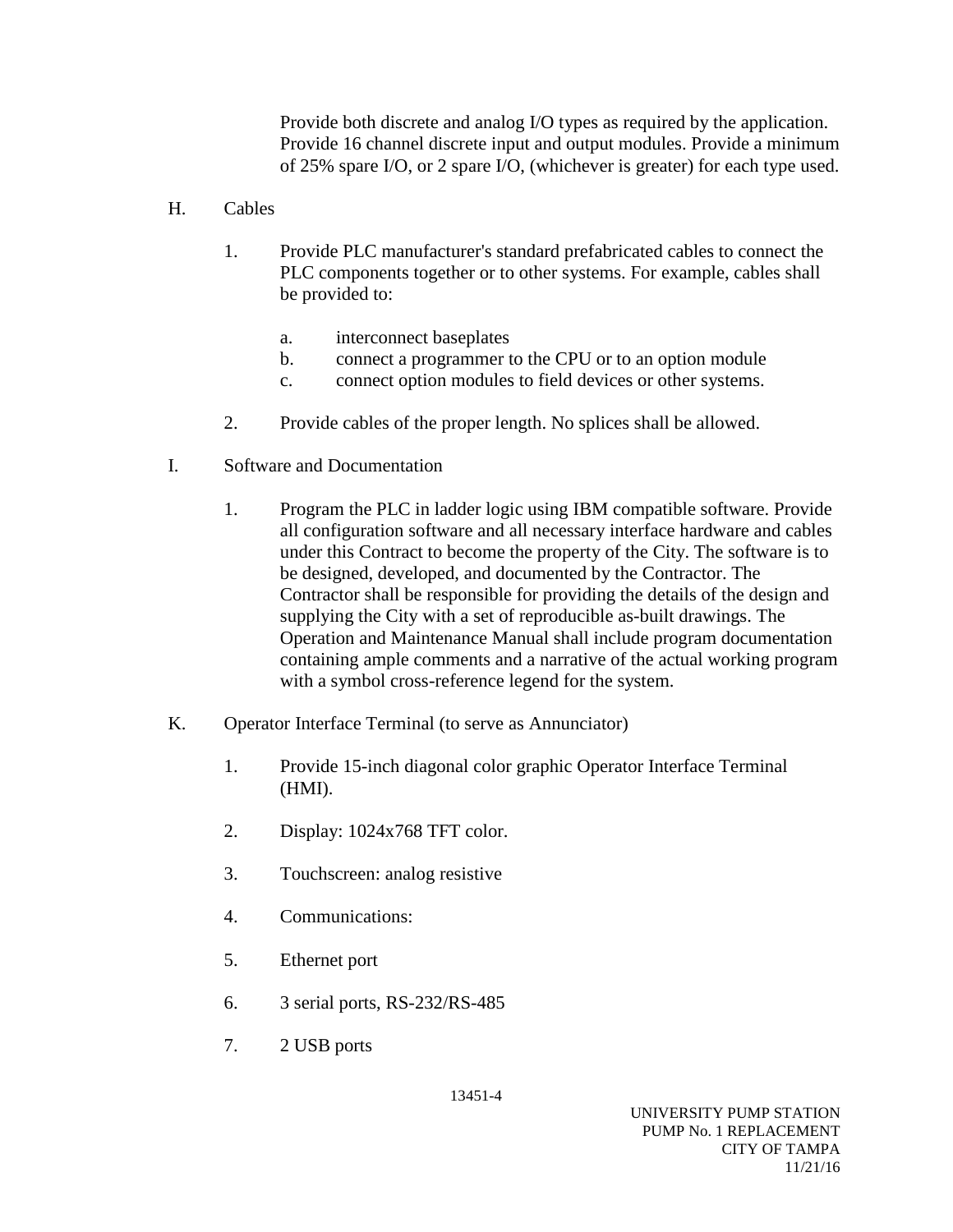- 8. Multiple simultaneous protocols for multi-controller communications.
- 9. 256MB flash memory, 256MB SDRAM.
- 10. NEMA 4 enclosure suitable for 32-122 degrees F.
- 11. Power: 24VDC. Integrator to provide suitable DC power supply for the HMI.
- 12. Provide complete with Windows based configuration software and cables for the HMI.
- 13. Manufacturer: Maple Systems model HMI5150P. Do not substitute.

## **2.2 POWER SUPPLY**

A. Provide a small UPS at PLC panel as indicated on the drawings for power conditioning and short duration power outages.

## **PART 3 EXECUTION**

## **3.1 INSTALLATION AND APPLICATION**

- A. Inputs and Outputs Isolation
	- 1. Design PLC discrete inputs to monitor dry contact closures, sourced from the PLC enclosure.
- B. Provide all communication cables necessary for complete working systems. Provide surge protection on all communication ports as necessary.
- C. Interface with Other Products
	- 1. Provide all special interface modules necessary for complete working systems. These shall include all necessary cables and connectors as required.
- D. Testing
	- 1. Test all control function as described in Section 13400.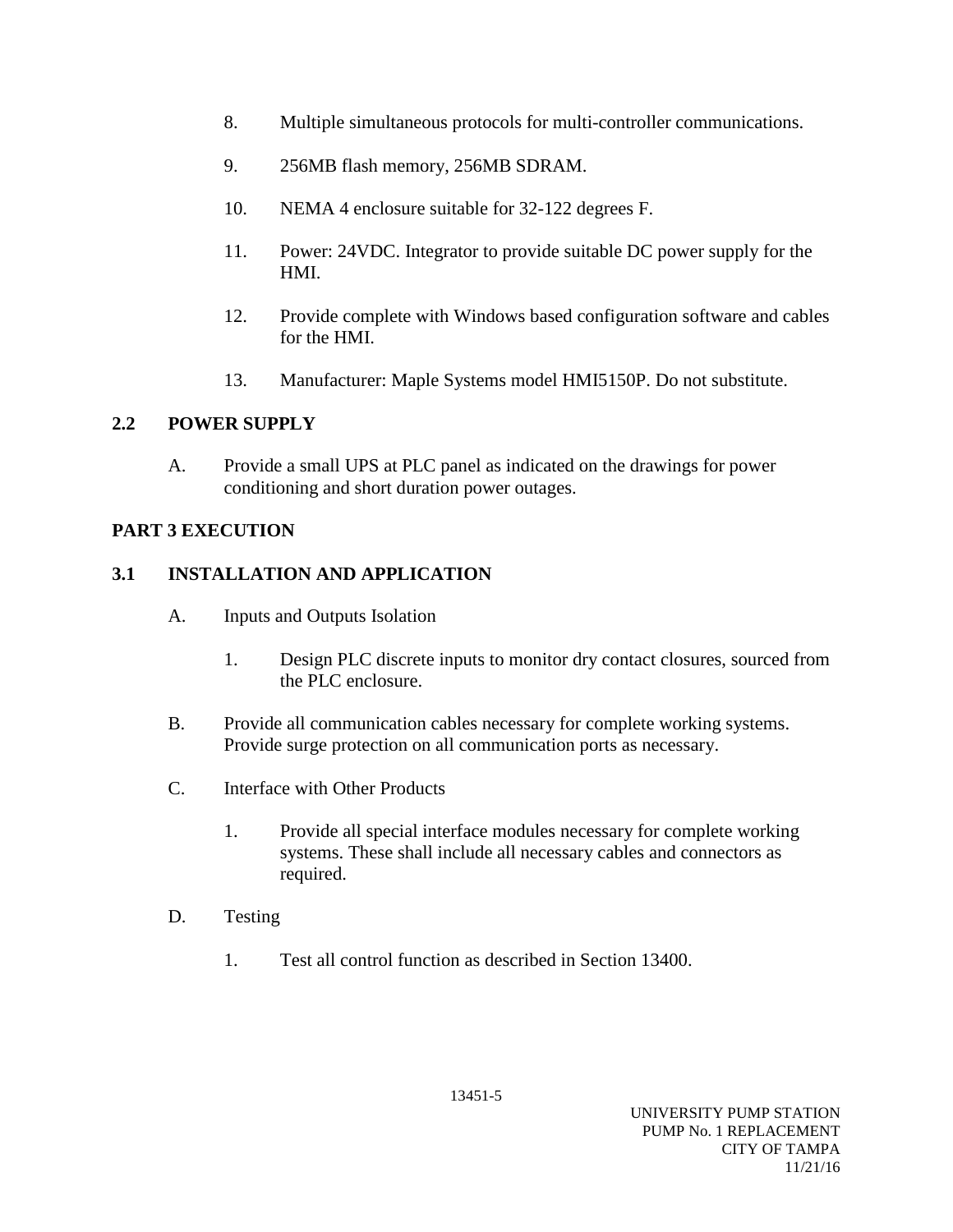## **3.2 INPUT/OUTPUT SIGNAL SUMMARY SCHEDULE**

- A. Input and output signals for the Annunciator system shall be as specified in section 13400 and as shown on the drawings. The I/O is summarized by location in the table below.
- B. The I/O summary represents the PLC hard-wired inputs and outputs for the Annunciator system specified in this Section.
- C. Spare I/O shall be installed, wired and interfaced to the terminal strips.
- D. Expandability. Allow any or all prewired spare points to become active points. Include related documentation changes. Spares utilization will be subject to following limitations.
	- 1. Change will not be made subsequent to Submittal approval of PLC panel or process area loop drawings.
	- 2. Treat changing of active points to spare points in same manner as incorporation of spares.
- D. Signal types are as follows:
	- 1. DI Digital (discrete) Input
	- 2. DO Digital (discrete) Output

| <b>PLC</b> Location   | Signal<br>Quantity |    |  |  |  |  |  |  |
|-----------------------|--------------------|----|--|--|--|--|--|--|
|                       |                    | DO |  |  |  |  |  |  |
| <b>Annuciator PLC</b> | 43                 |    |  |  |  |  |  |  |

## **3.3 ANNUNCIATOR PLC OPERATION**

- A. The PLC shall monitor the inputs as shown and allow the new HMI to display any alarm. The HMI display shall show the each alarm individually in a flashing box mimicking the Annunciator(s) to be replaced (subject to approval of the City of Tampa, shop drawing for the Annunciator screen(s) shall be submitted for review).
- B. Each alarm shall be announced by the new horn to be provided. If an operator depresses the 'Silence' push button the alarm horn will no longer announce the initial alarm. Pressing the 'Silence' button shall not affect the HMI display.